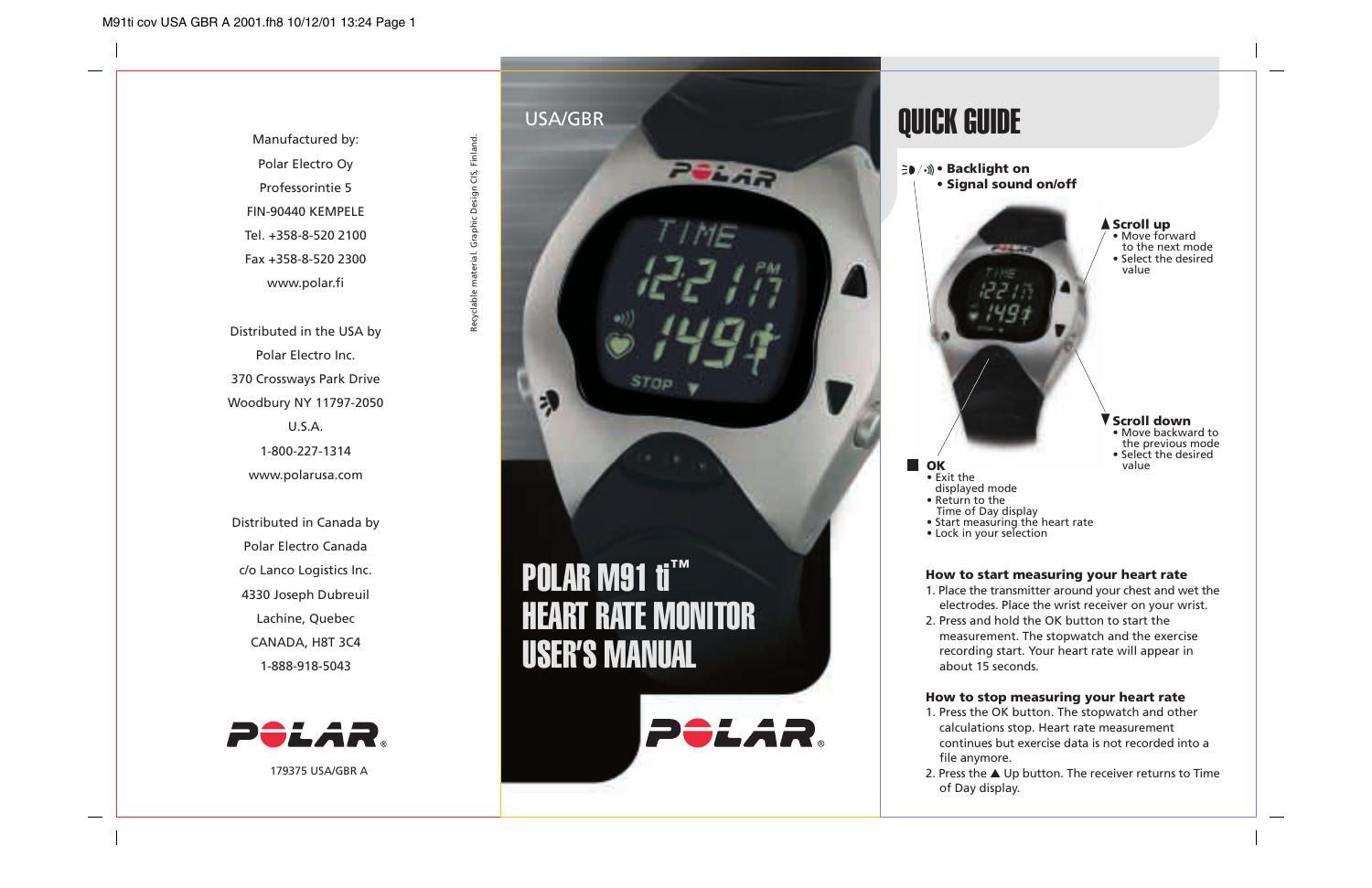## ROAD MAP

# DEAR CUSTOMER!



Congratulations on purchasing a Polar Heart Rate Monitor! We are proud to assist you in achieving your personal fitness and performance goals. If you want to get even more out of your Polar Heart Rate Monitor during training, check our web sites for the best product and training tips: USA and Canada: www.polarusa.com Other countries: www.polar.fi

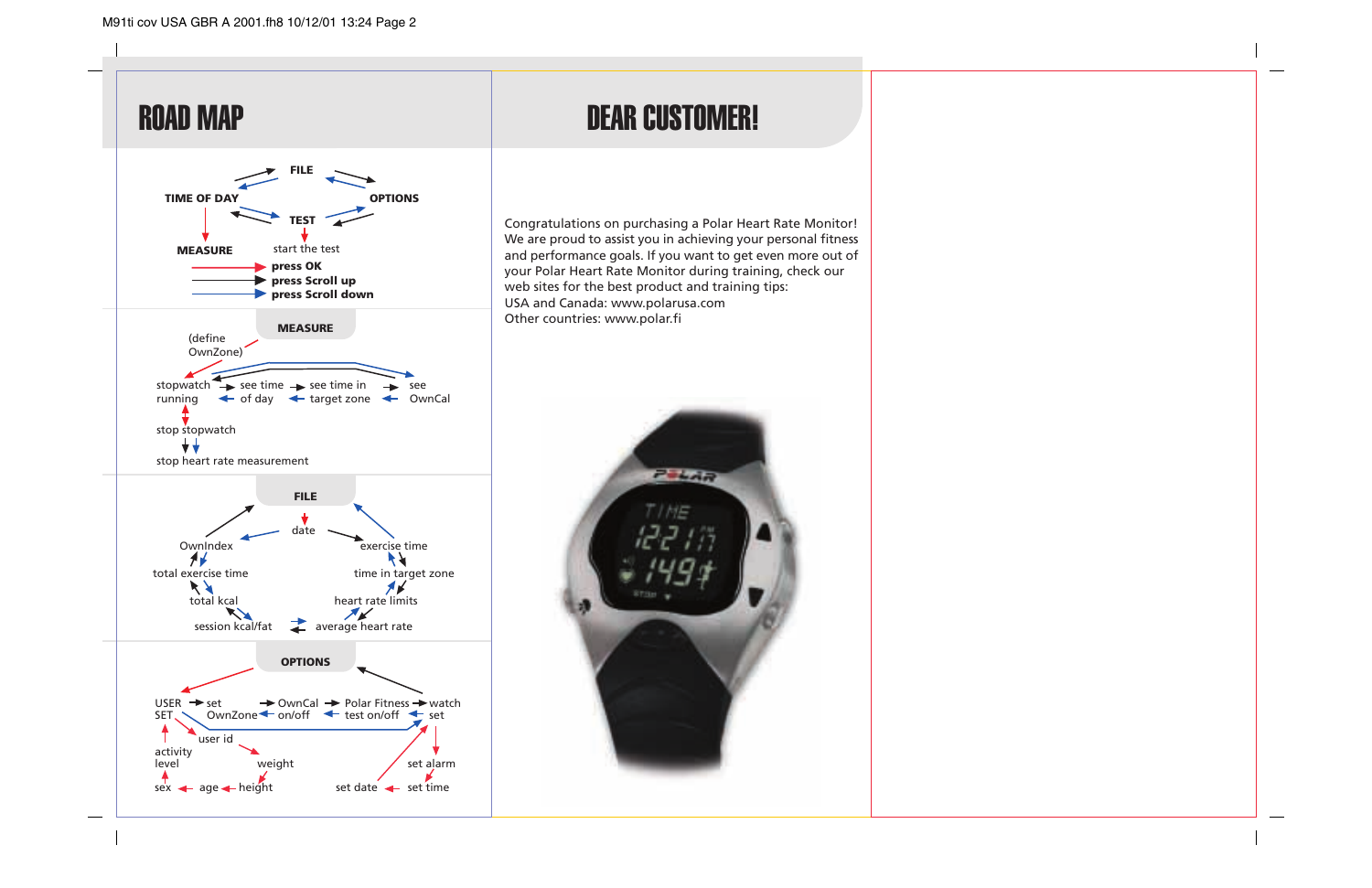**The Polar M91 ti determines OwnZone®, the individual training heart rate zone for you. OwnZone allows you to customise exercise sessions to fit your personal needs. OwnCal® calorie calculation lets you follow how much energy you expend by exercising. By performing the quick and easy Polar Fitness Test™, you can monitor your fitness level, and any longterm changes in it.**

**Please read this manual carefully to familiarize yourself with the Polar M91 ti. Here is where you can find the information you need to use and maintain your equipment.**

**The function road map on the front cover is a quick guide to the features of the Polar M91 ti. Please tear it off and save it for your reference.**

**Refer to the glossary for special terms, display symbols and text explanations. The alphabetical index will help you quickly find answers to any questions that you might encounter while using your Polar M91 ti.**

**Thank you for choosing Polar!**



**1**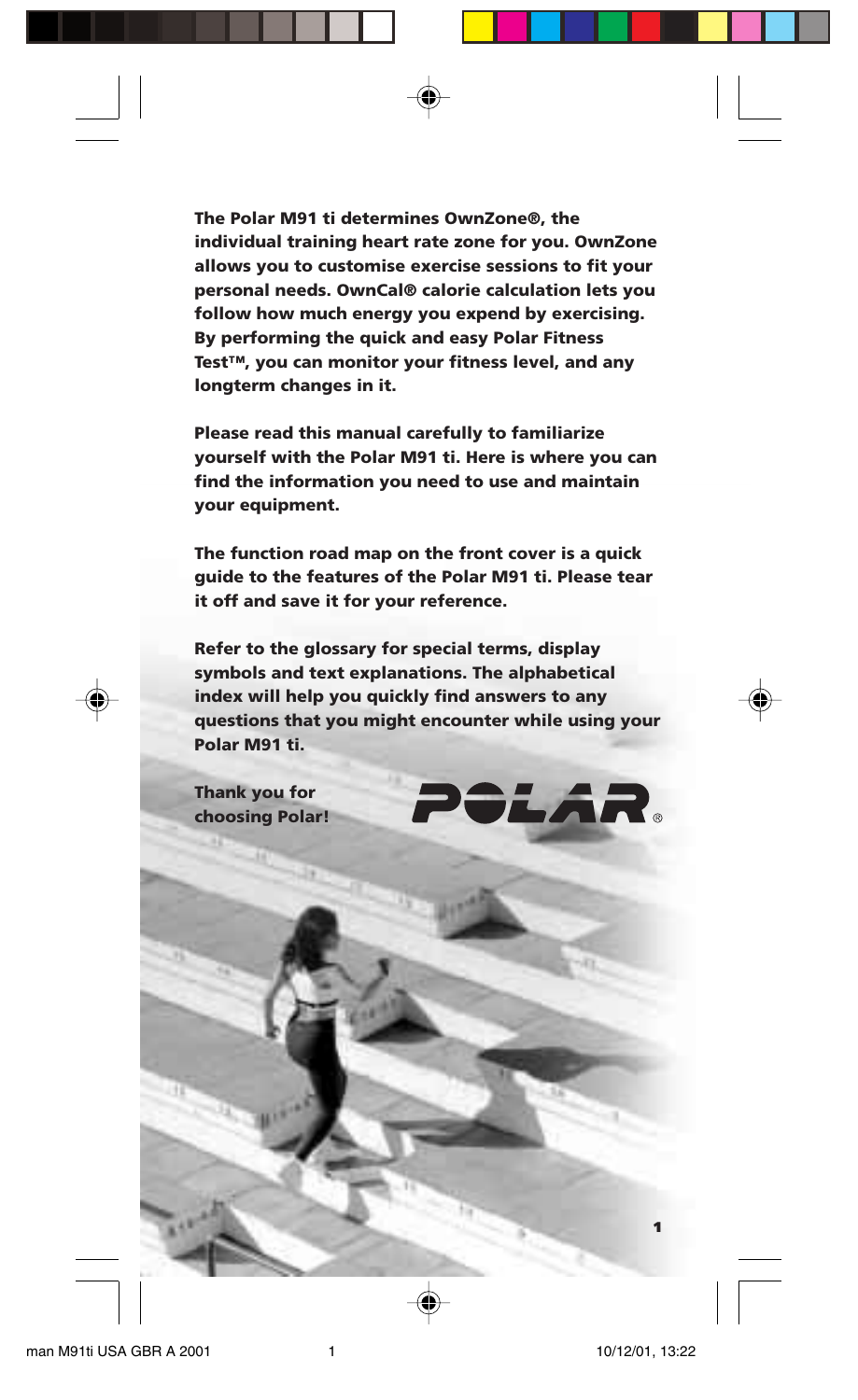# **CONTENTS**

| How to start measuring your heart rate  7         |
|---------------------------------------------------|
| How to stop measuring your heart rate  8          |
|                                                   |
|                                                   |
|                                                   |
|                                                   |
|                                                   |
|                                                   |
|                                                   |
|                                                   |
|                                                   |
|                                                   |
|                                                   |
|                                                   |
|                                                   |
|                                                   |
|                                                   |
|                                                   |
|                                                   |
|                                                   |
|                                                   |
|                                                   |
|                                                   |
| How to determine your OwnZone  26                 |
|                                                   |
| How to use previously determined OwnZone  29      |
| Functions during heart rate measurement  30       |
|                                                   |
|                                                   |
| Turn the sound signal and button sound on/off  30 |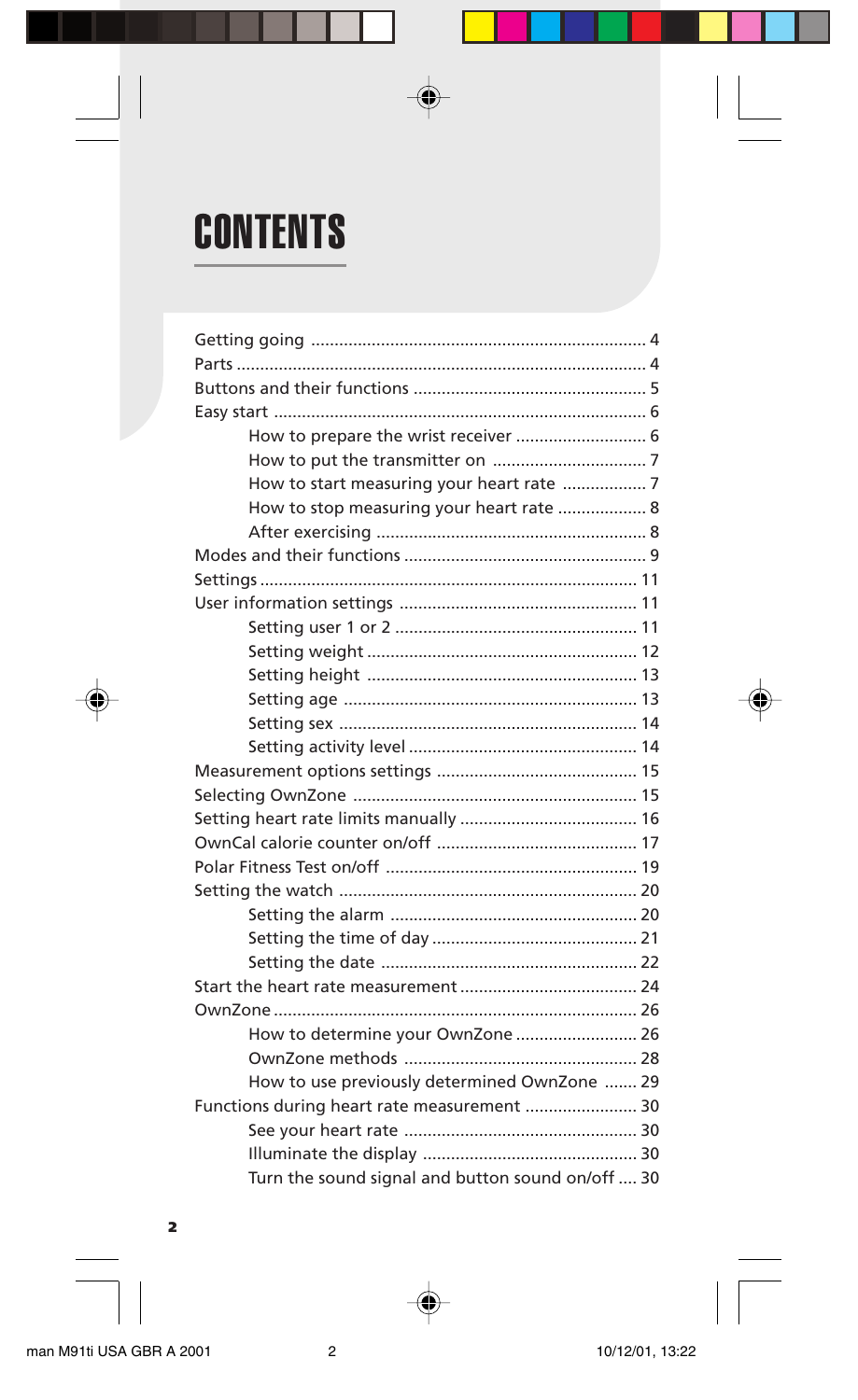| See your progress bullets during exercise  33 |  |
|-----------------------------------------------|--|
|                                               |  |
|                                               |  |
|                                               |  |
|                                               |  |
|                                               |  |
| Exercise time in the target zone  35          |  |
|                                               |  |
|                                               |  |
| Calories expended during the exercise  36     |  |
|                                               |  |
|                                               |  |
|                                               |  |
|                                               |  |
|                                               |  |
|                                               |  |
|                                               |  |
|                                               |  |
|                                               |  |
|                                               |  |
|                                               |  |
|                                               |  |
|                                               |  |
|                                               |  |
| Minimizing possible risks in exercising  47   |  |
|                                               |  |
|                                               |  |
|                                               |  |
|                                               |  |
|                                               |  |
|                                               |  |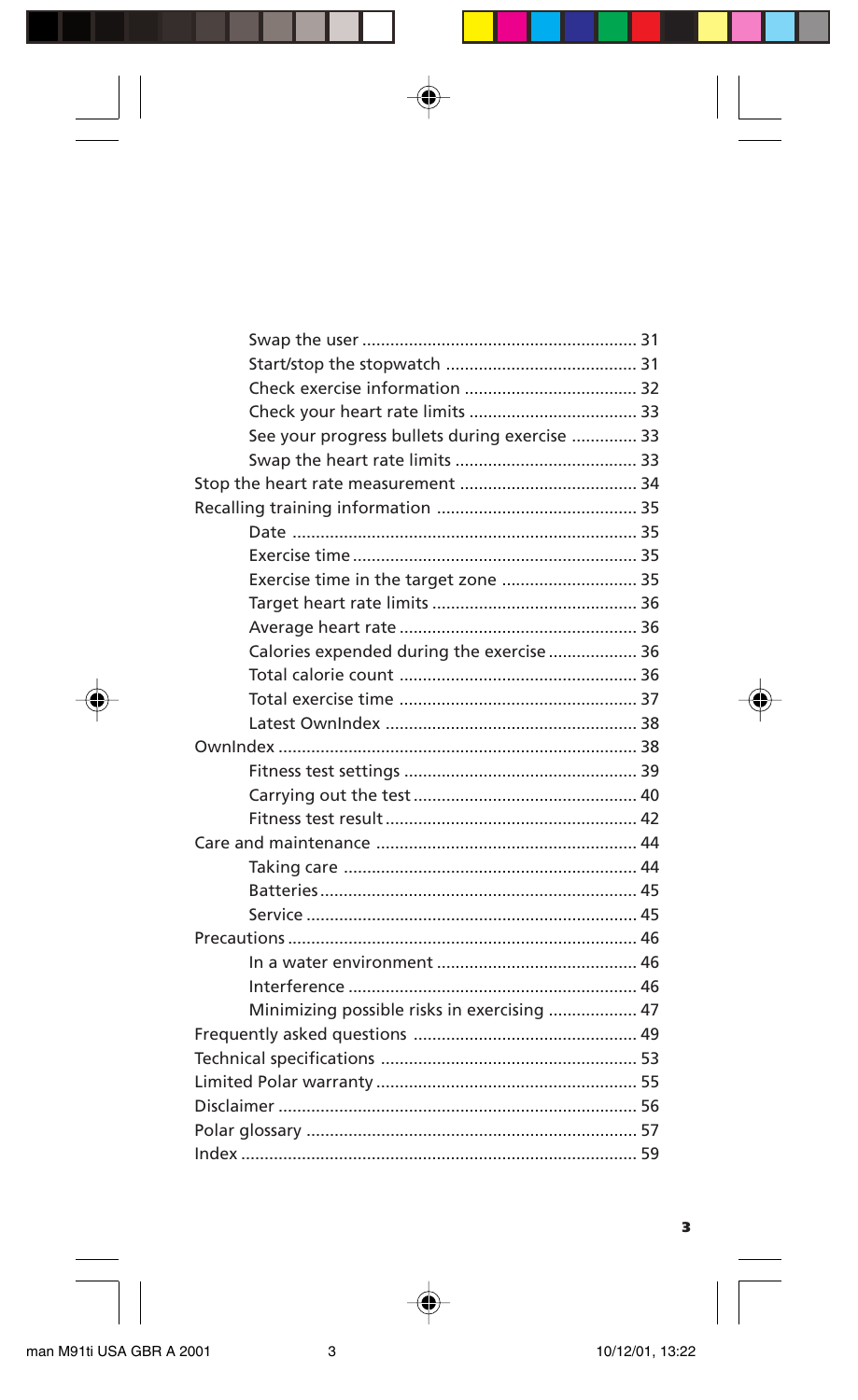# GETTING GOING

## HEART RATE MONITOR PARTS

The elastic strap holds the transmitter comfortably, yet firmly, in the correct position.

The Polar transmitter detects your heart rate and transmits it to the wrist receiver.

The Polar M91 ti™ wrist receiver displays your heart rate and other data during exercise. Enter your personal settings into the receiver and analyze the exercise file after you're done.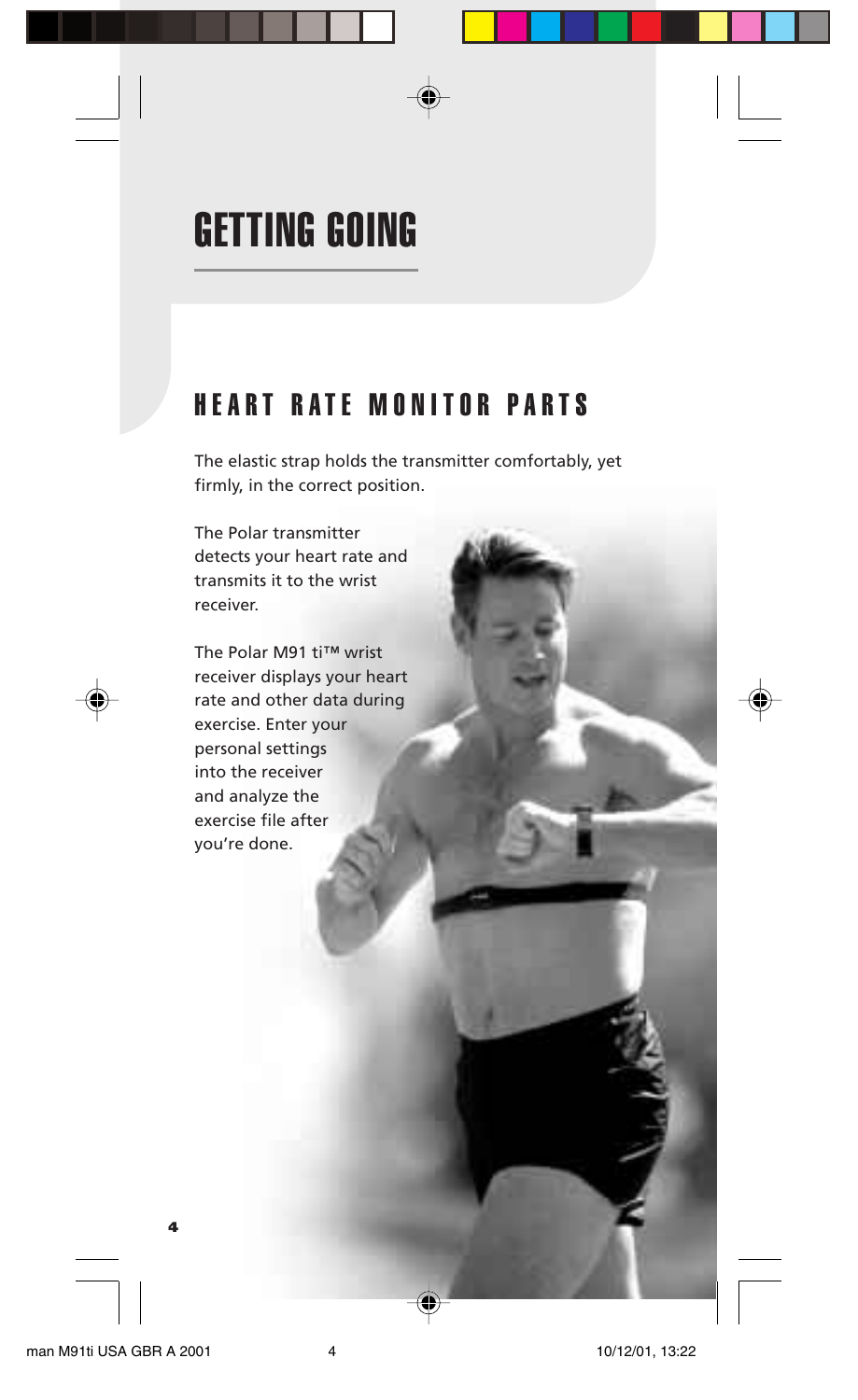## BUTTONS AND THEIR FUNCTIONS



### OK

- Start heart rate measurement
- Start the stopwatch
- Stop the stopwatch
- Activate the displayed mode
- Lock your selection

#### Scroll Up

- Move forward to the next mode
- Select the desired value (up)

#### **V** Scroll Down

- Move backward to the previous mode
- Select the desired value (down)

## $\Xi$  (  $\langle \bullet \rangle$

- Backlight on
- Signal sound on or off

#### Reset

• Resets the heart rate monitor, watch settings will return to the default settings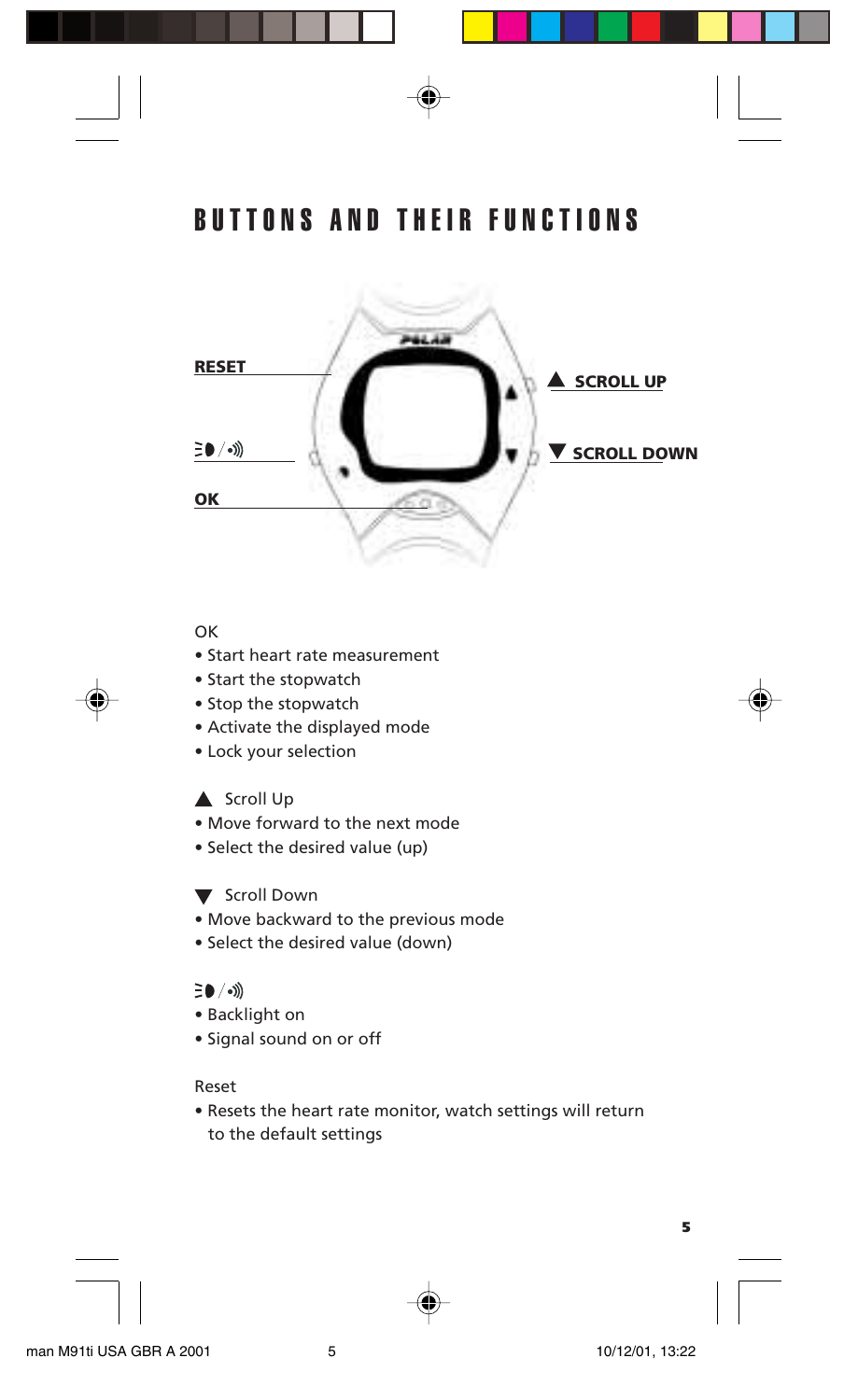

• Briefly pressing a button (approximately 1 second) will do different things than pressing and holding the button for a longer period of time (approximately 2 to 5 seconds).

- The buttons are slightly stiffer than those of an ordinary watch to prevent them from being pressed accidentally.
- You can always return to the Time of Day display from the Options setting or File recalling loops by pressing and holding the OK button.
- *•* See the glossary for display symbols and text interpretation.

## EASY START

## **HOW TO PREPARE THE WRIST RECEIVER**

- 1. Since the display is blank when the receiver leaves the factory, you have to activate the wrist receiver by pressing the OK button twice, after which the Time of Day display appears. This is a one-off procedure; once you have turned on your receiver you can not turn it off anymore.
- 2. You may start measuring your heart rate right away using the default settings. However, the following settings are ones that it would be useful to change as soon as possible: Time of day (see section Setting the watch) and personal user settings (see section User information settings).
- 3. Wear the wrist receiver as you would wear an ordinary watch. If you need to shorten the wrist band we recommend you visit a local watch shop. However, if you wish to do it yourself keep the band sections the same so that the buckle will stay in the middle. Detach the buckle from the OK button side band by pressing the spring, cut the band, attach the buckle. If needed, detach the buckle from the logo side band and cut the same length as you cut from the other band, attach the buckle.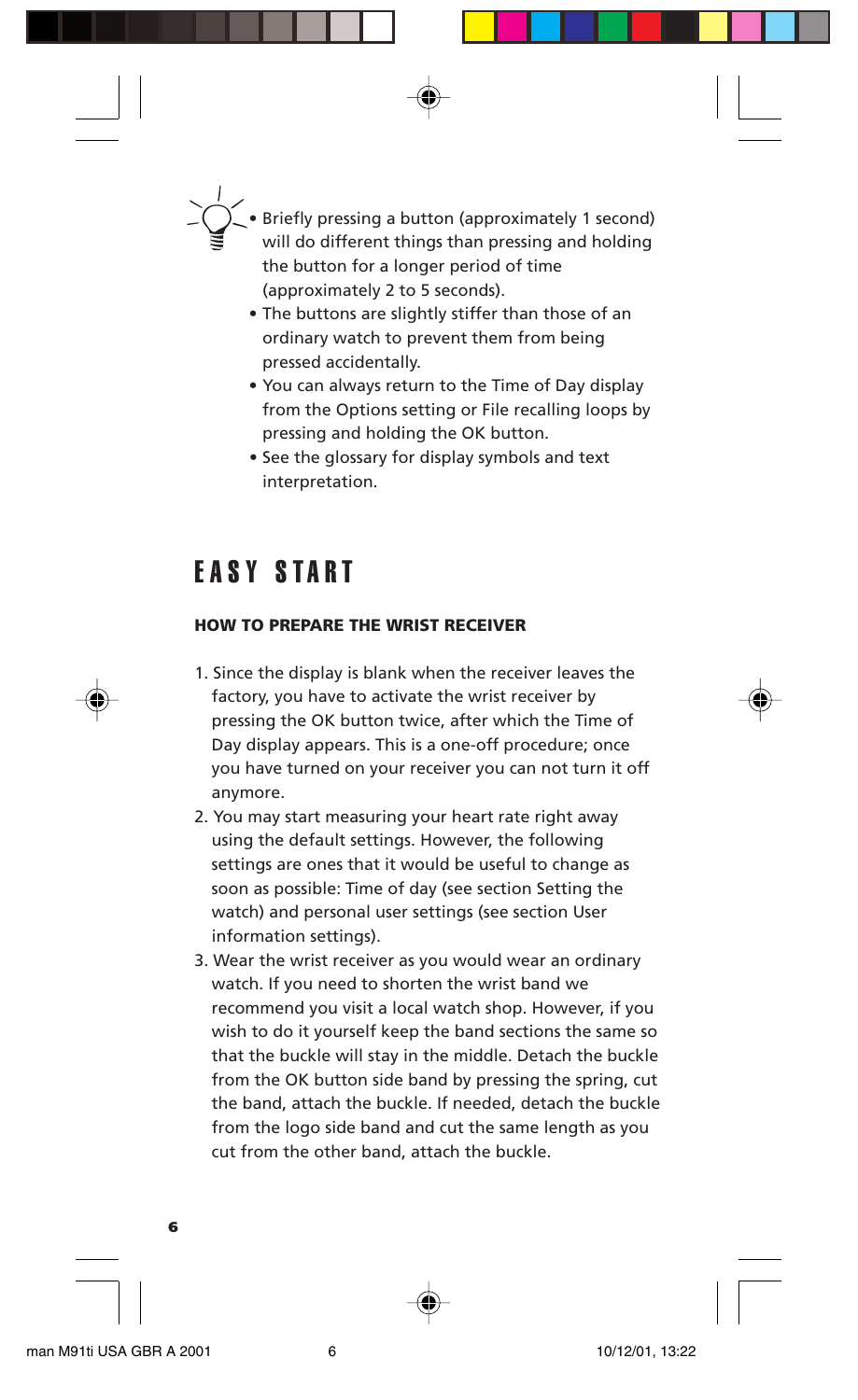#### **HOW TO PUT THE TRANSMITTER ON**



- 1. Attach the transmitter to the elastic strap.
- 2. Adjust the strap length to fit snugly and comfortably. Secure the strap around your chest, below the chest muscles.
- 3. Lift the transmitter off your chest and moisten the grooved electrode areas on the back.
- 4. Check that the wet electrode areas are firmly against your skin and the Polar logo is in a central, upright position.

## **HOW TO START MEASURING YOUR HEART RATE**

- 1. Begin with the display that shows the time of day.
- 2. Keep the wrist receiver within 3 feet/ 1 meter of your transmitter.
- 3. Check that you are not near other people that have heart rate monitors, high voltage power lines, televisions, mobile phones or other sources of electromagnetic disturbance.
- 4. Press the OK button to start measuring your heart rate. A heart symbol will start flashing and your heart rate (beats per minute) will appear in a maximum of 15 seconds.
- 5. Press OK again. The stopwatch starts running and you can start exercising. The exercise data will only be stored in a file if you have turned the stopwatch on.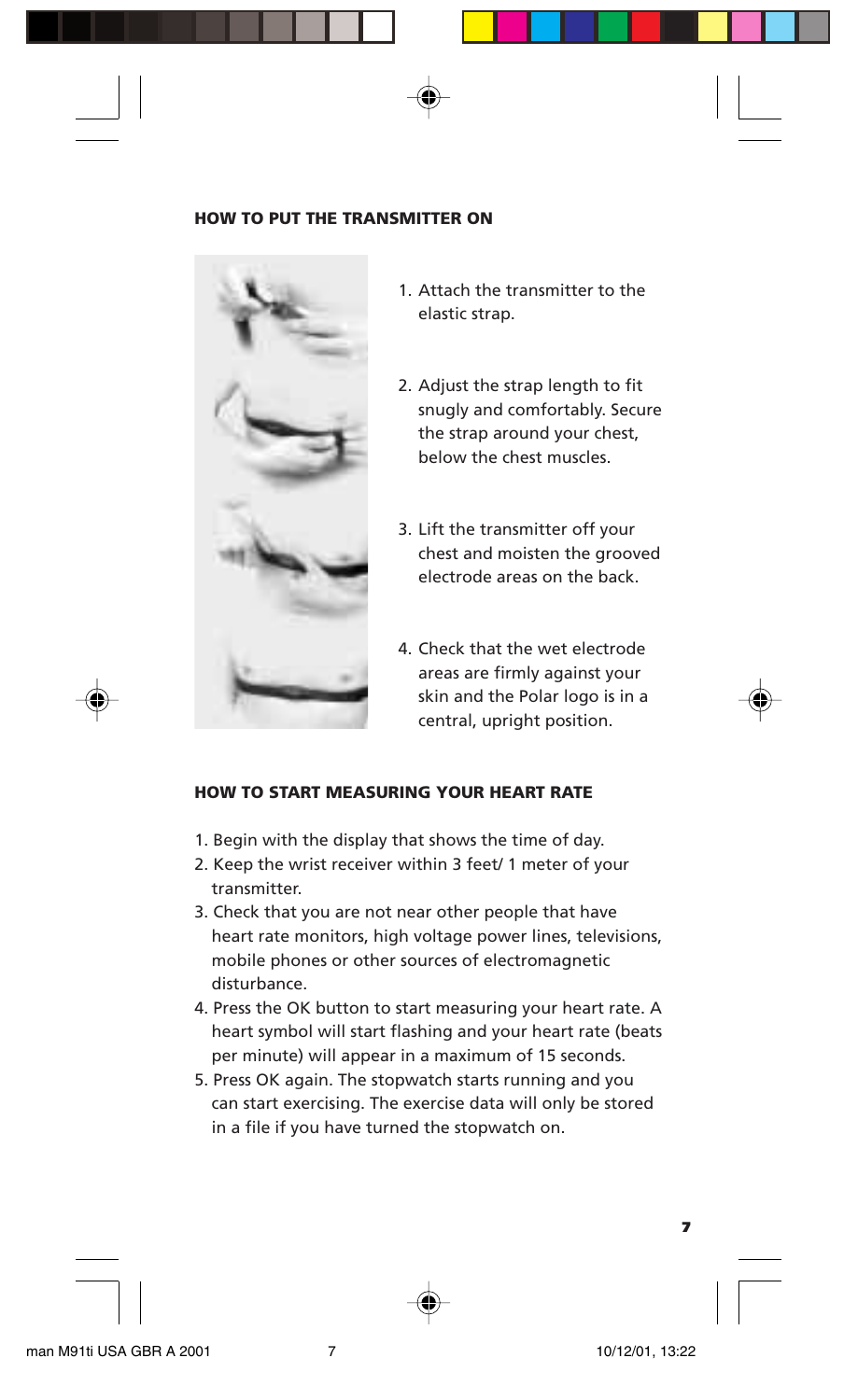#### **HOW TO STOP MEASURING YOUR HEART RATE**

- 1. Press the OK button. The stopwatch stops. QUIT? Appears in the display. Heart rate measurement without exercising limits or calorie calculation continues.
- 2. Press  $\triangle$  Scroll Up. The heart rate measuring stops. The receiver shows the Time of Day display again.

#### **AFTER EXERCISING**

- 1. Carefully wash the transmitter with a mild soap and water solution.
- 2. Rinse it with pure water.
- 3. Dry the transmitter carefully with a soft towel.
- 4. Store the transmitter in a clean and dry place. Dirt impairs the elasticity and functioning of the transmitter. Sweat and moisture can keep the electrodes wet and the transmitter activated, which shortens battery life.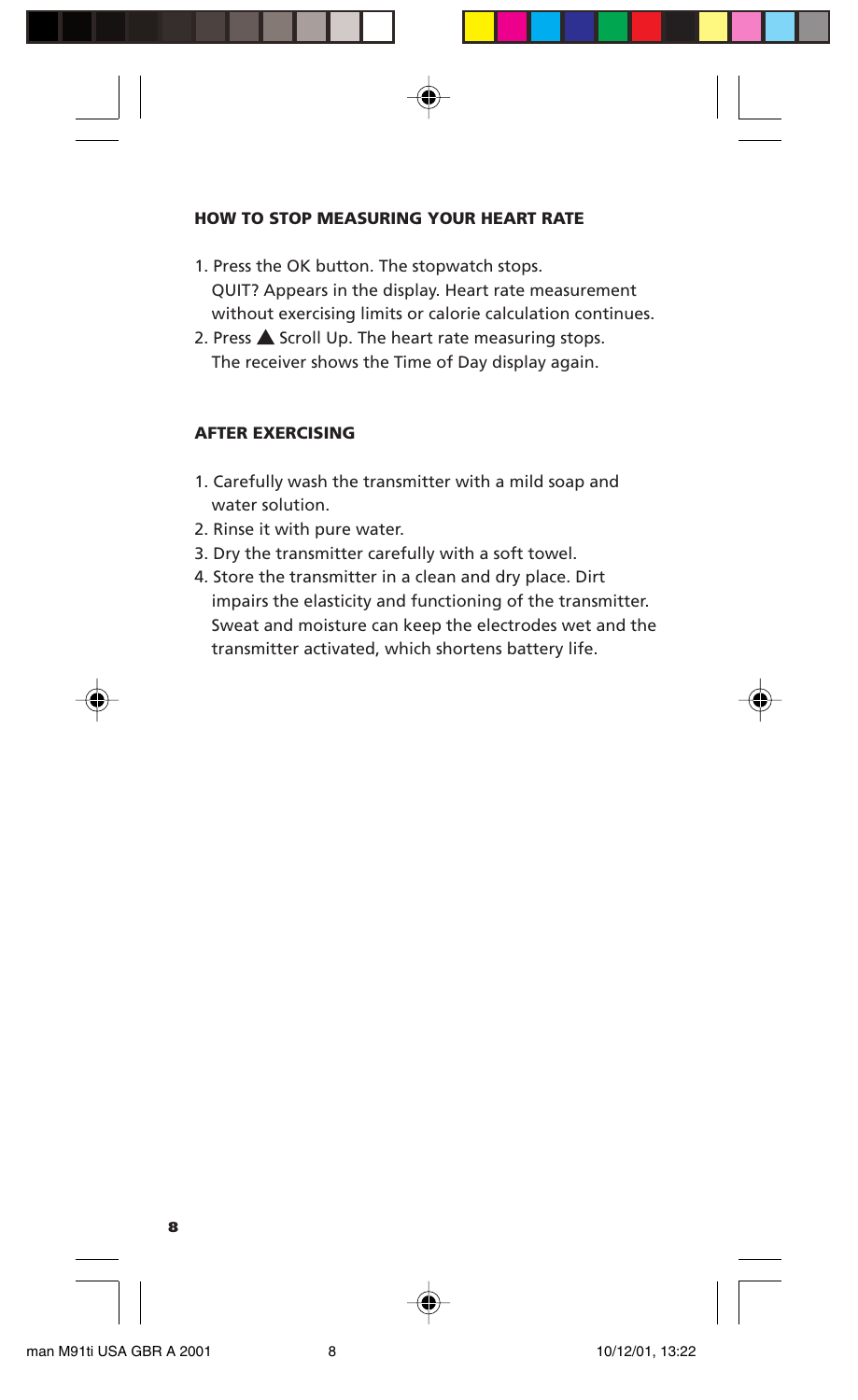## MODES AND THEIR FUNCTIONS

Your Polar heart rate monitor has four main modes: Time of day, Exercise, File and Options.

## **1. TIME OF DAY**

You can use the Polar heart rate monitor as an ordinary watch with date, weekday indicator and alarm function.

> Press and hold OK to return to the Time of Day display, wherever you are in the Options setting or File recalling cycle*.*



Your Polar heart rate monitor starts reminding you at full hours if more than three days has passed since your last recorded exercise. Keep exercising regularly!



## **2. EXERCISE**

In the Exercise mode you measure the heart rate. In this mode you can

- see your heart rate reading
- record the exercise data
- use the stopwatch
- determine your OwnZone
- see your exercising limits
- see the time of day
- see the time you have exercised within your target zone so far
- see the OwnCal calorie count of your exercise session
- swap heart rate limits
- swap user (before stopwatch is on)

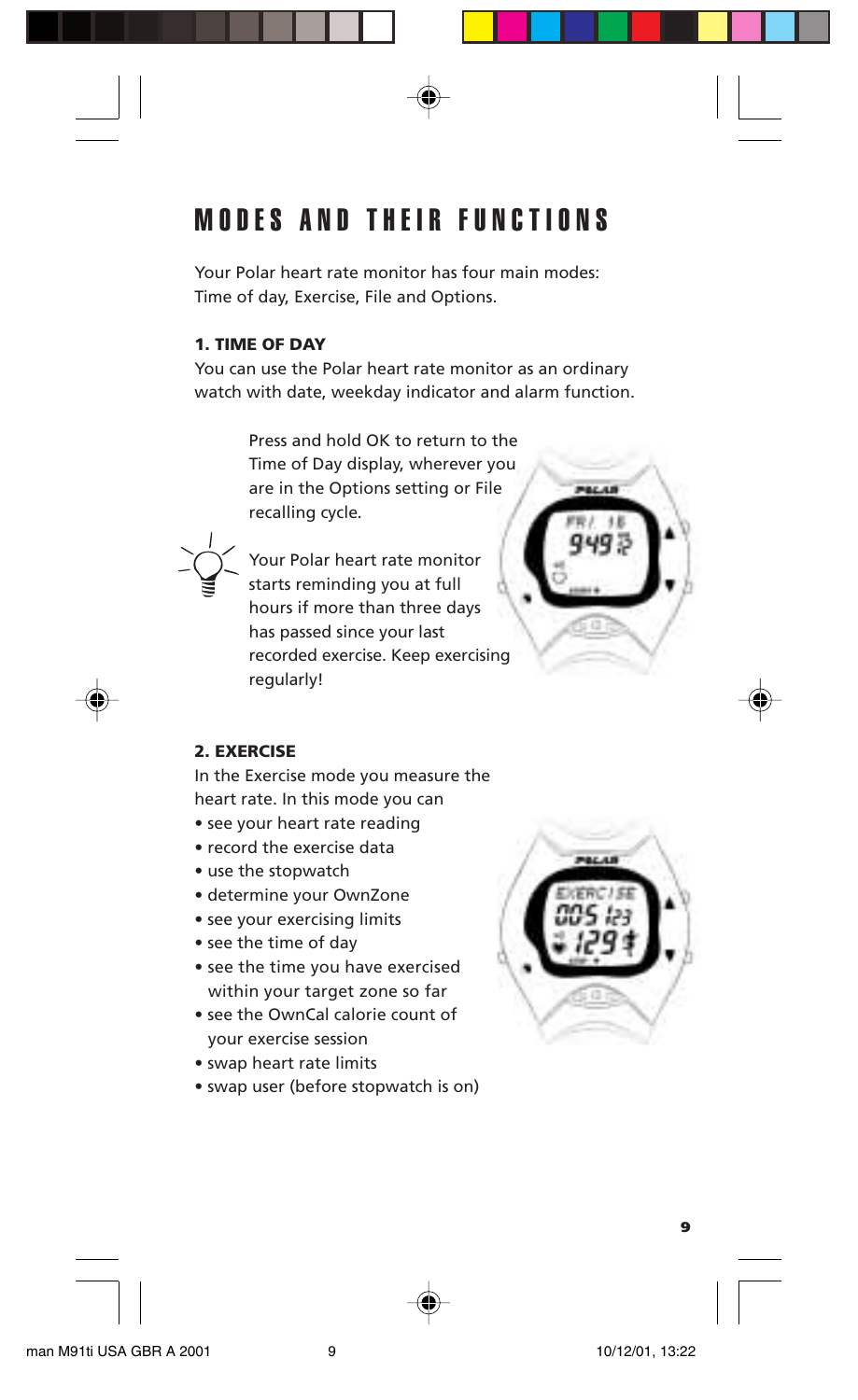## **3. FILE**

Polar heart rate monitor saves information on your latest exercise session. In the File mode you can see the following information:

- date of the exercise
- total exercising time
- exercising time spent in your target zone
- heart rate limits used during exercise
- average heart rate
- OwnCal calorie count and fat percentage of the energy expenditure during the exercise session



- total calorie expenditure starting from the moment you have reset the counter
- total exercising time starting from the moment you have reset the counter
- latest OwnIndex™ based on Polar Fitness Test

#### **4. OPTIONS**

In the Options mode you can define the following information:

- User specific information; user 1/ 2, weight, height, age, sex and activity level for Polar Fitness Test. You have two users and can set the preferences for both user 1 and user 2.
- OwnZone basic, low or high. If you want to determine the values for the target zone manually, set OwnZone OFF.
- OwnCal calorie counter On/OFF
- Polar Fitness Test On/OFF
- Watch settings; alarm, 12h/24h mode, time of day, date

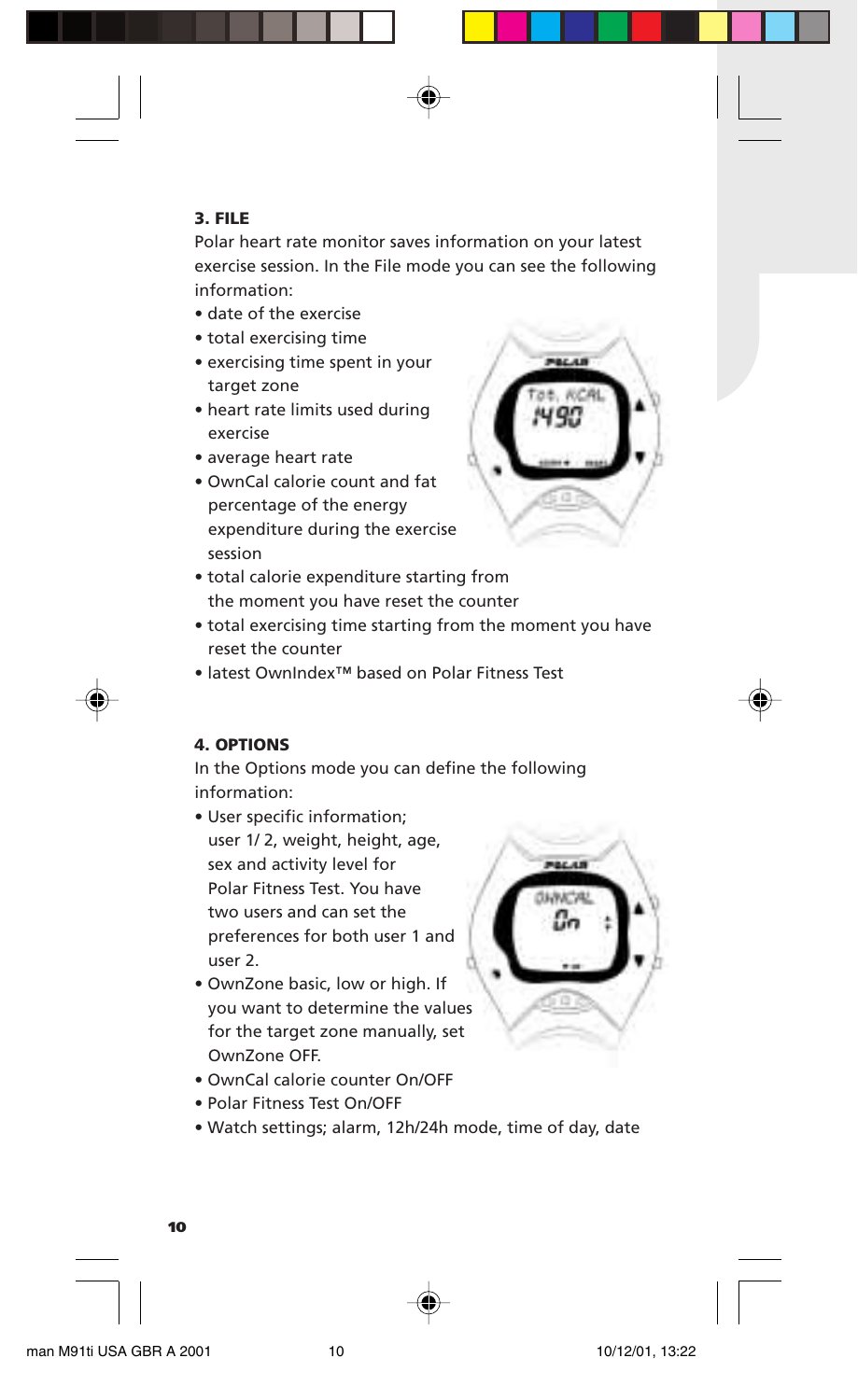# SETTINGS

In the Options mode you can set

- your personal user information which is a prerequisite for using OwnZone and OwnCal functions
- measurement options which are used during Exercise mode
- Polar Fitness Test function on or off
- watch functions

At any time during the settings you can return to the Time of Day display by pressing and holding OK.

> The digits run faster if you press and hold the ▲ Scroll Up or ▼ Scroll Down. Release the button at the desired value.

## USER INFORMATION

Begin with the display showing the time of day.

- 1. Press  $\triangle$  Scroll Up or  $\nabla$  Scroll Down until OPTIONS is displayed.
- 2. Press OK to enter the Options mode. *USER SET is displayed.*
- 3. Press OK to enter the user information loop.

## **SETTING USER 1 or 2**

You can set two users' preferences. This function is practical e.g. for another family member. Make the settings ready for both users: when you start exercising, just select your personal user id 1 or 2.

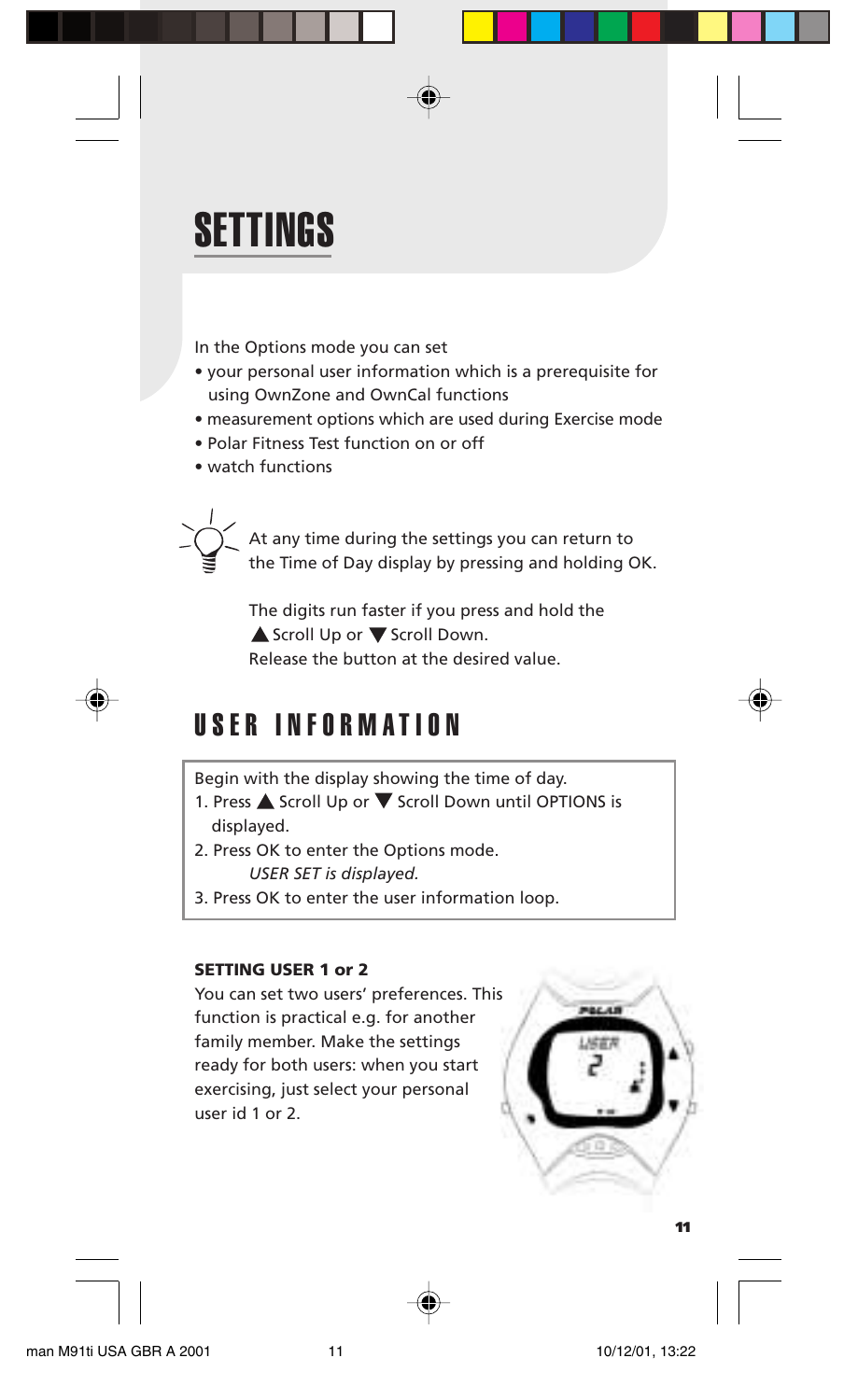*USER appears, 1 or 2 is flashing.*

- 4. Press <a>Scroll Up or<a>T</a>Scroll Down to select USER 1 or USER 2.
- 5. Press OK to lock your selection.

You have now selected the user id. All settings are made to the selected user.

In File, Measure, Options and Fitness test main modes you can change the user id by pressing and holding A Scroll Up.

If you want to disable the user id 2, set the weight of the user 2 to zero.

Continue by setting your weight or return to the Time of Day display by pressing and holding OK.

### **SETTING WEIGHT**

If you are in the Time of Day display start from **User information,** steps 1-3. Then press OK until

> *LBS or KG appears and the digits of pounds/ kilograms are flashing.*

- 4. Press Scroll Up or V Scroll Down to adjust your weight.
- 5. Press OK to lock your selection.

You can change the weight unit between lbs and kg in watch settings. 12 h time mode -> lbs 24 h time mode -> kg

Continue the user settings or return to the Time of Day display by pressing and holding OK.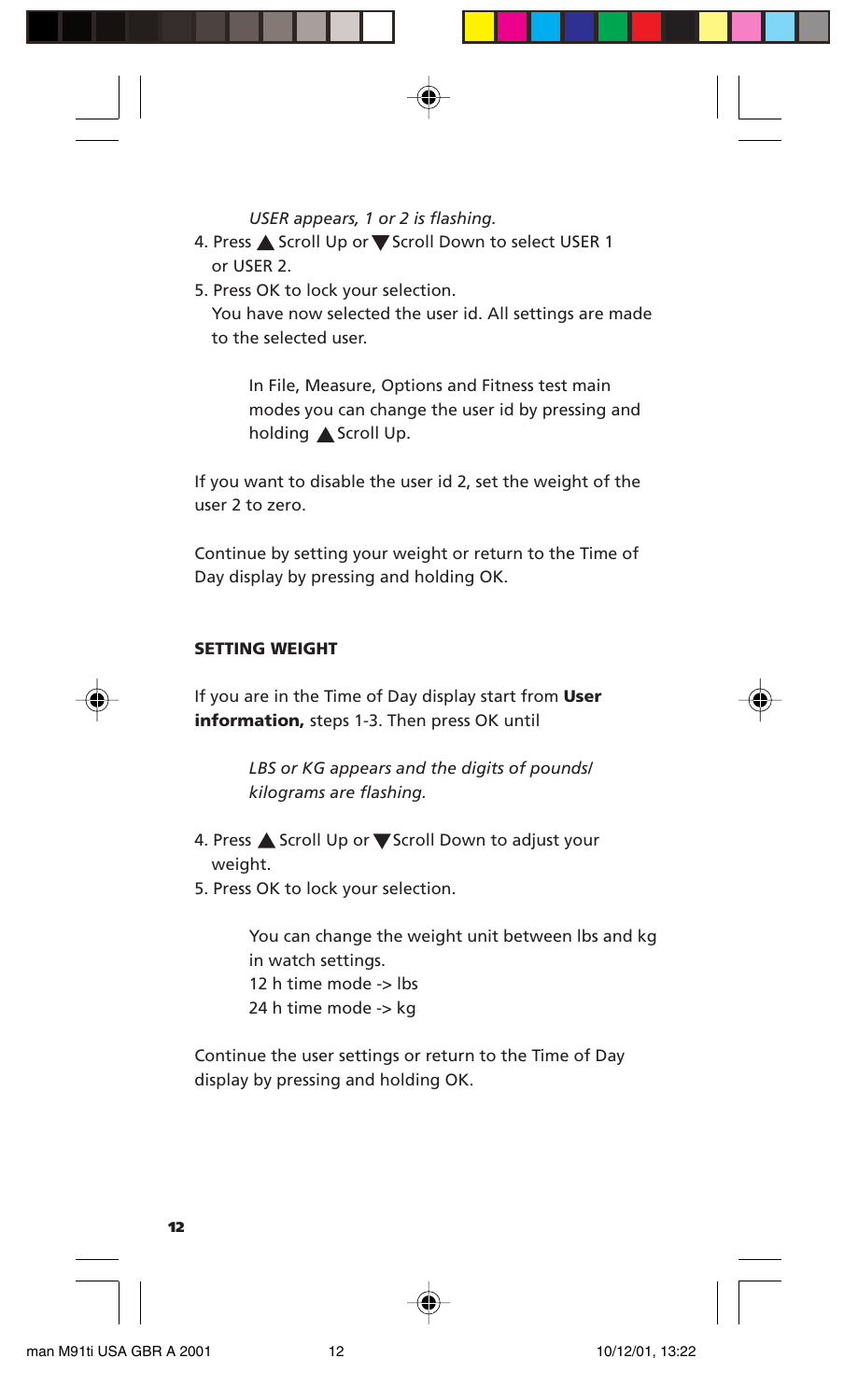### **SETTING HEIGHT**

If you are in the Time of Day display start from **User information**, steps 1-3. Then press OK until

> *FT / INCH or CM appears and the digits of feet/ centimeters are flashing.*

- 4. Press A Scroll Up or  $\nabla$  Scroll Down to adjust your height.
- 5. Press OK to lock your selection.

You can change the height unit between ft/ inch and cm in watch settings. 12 h time mode -> ft 24 h time mode -> cm

Continue by setting your age or return to the Time of Day display by pressing and holding OK.

### **SETTING AGE**

If you are in the Time of Day display start from **User information,** steps 1-3. Then press OK until

*AGE appears and the digits for years are flashing.*

- 4. Press ▲ Scroll Up or ▼ Scroll Down to adjust your age.
- 5. Press OK to lock your selection.

Continue by setting your gender or return to the Time of Day display by pressing and holding OK.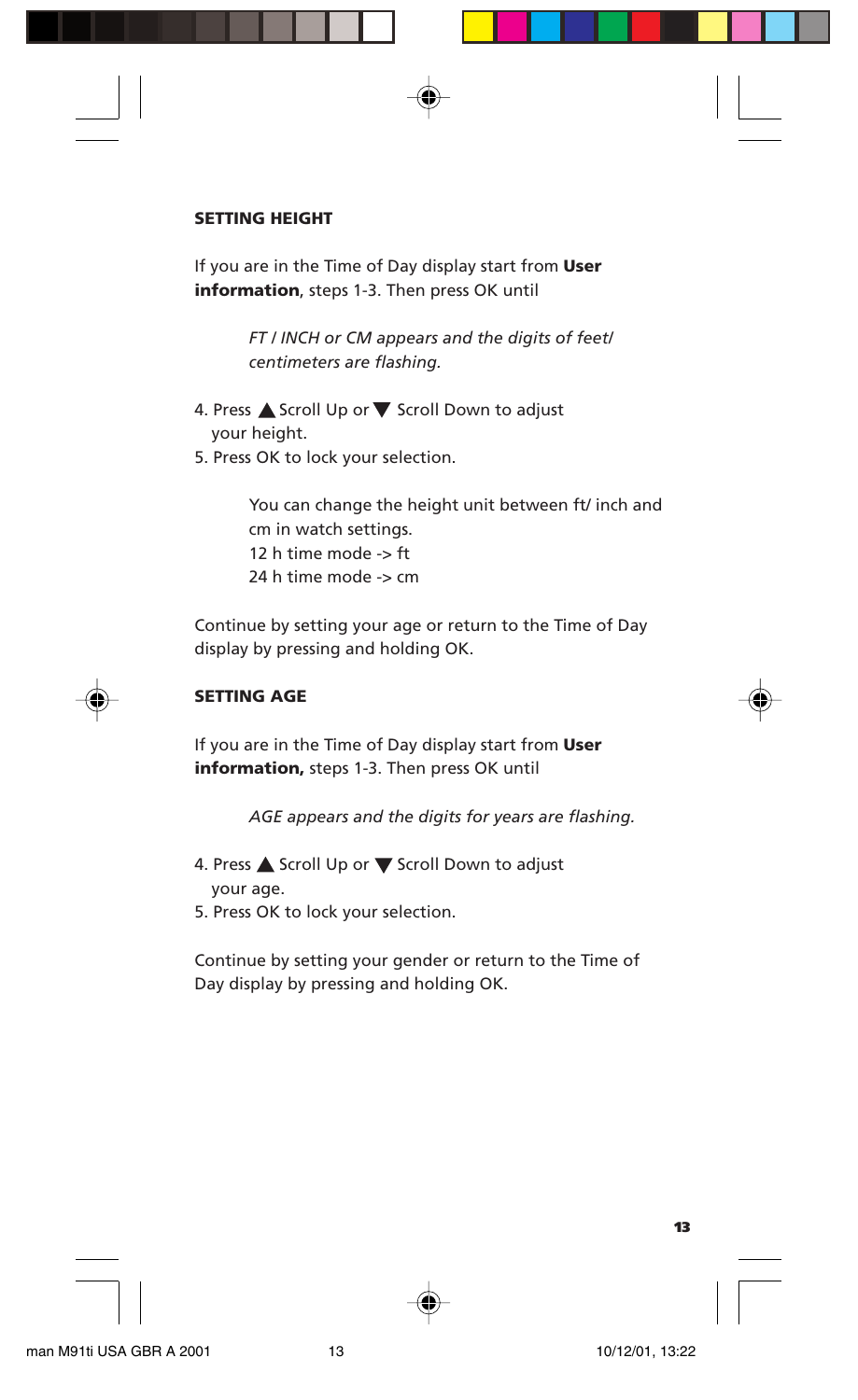### **SETTING SEX**

If you are in the Time of Day display start from **User information,** steps 1-3. Then press OK until

*SEX appears and FEMALE / MALE is flashing.*

- 4. Press  $\triangle$  Scroll Up or  $\nabla$  Scroll Down to select the right gender.
- 5. Press OK to lock your selection.

## **SETTING ACTIVITY LEVEL**

You need to set a suitable activity level for Polar Fitness Test.

If you are in the Time of Day display start from **User information,** steps 1-3. Then press OK until

> *ACTIVITY appears and LOW / MIDDLE / HIGH / TOP is flashing.*

- 4. Press  $\triangle$  Scroll Up or  $\nabla$  Scroll Down to select the right activity level.
- 5. Press OK to lock your selection.

You have now set all necessary user information. *USER SET is displayed.*

### **Choose from the following two alternatives to continue:**

- 1. To set OwnZone function on or off, press Scroll Up.
- 2. To return to the Time of Day display, press and hold OK.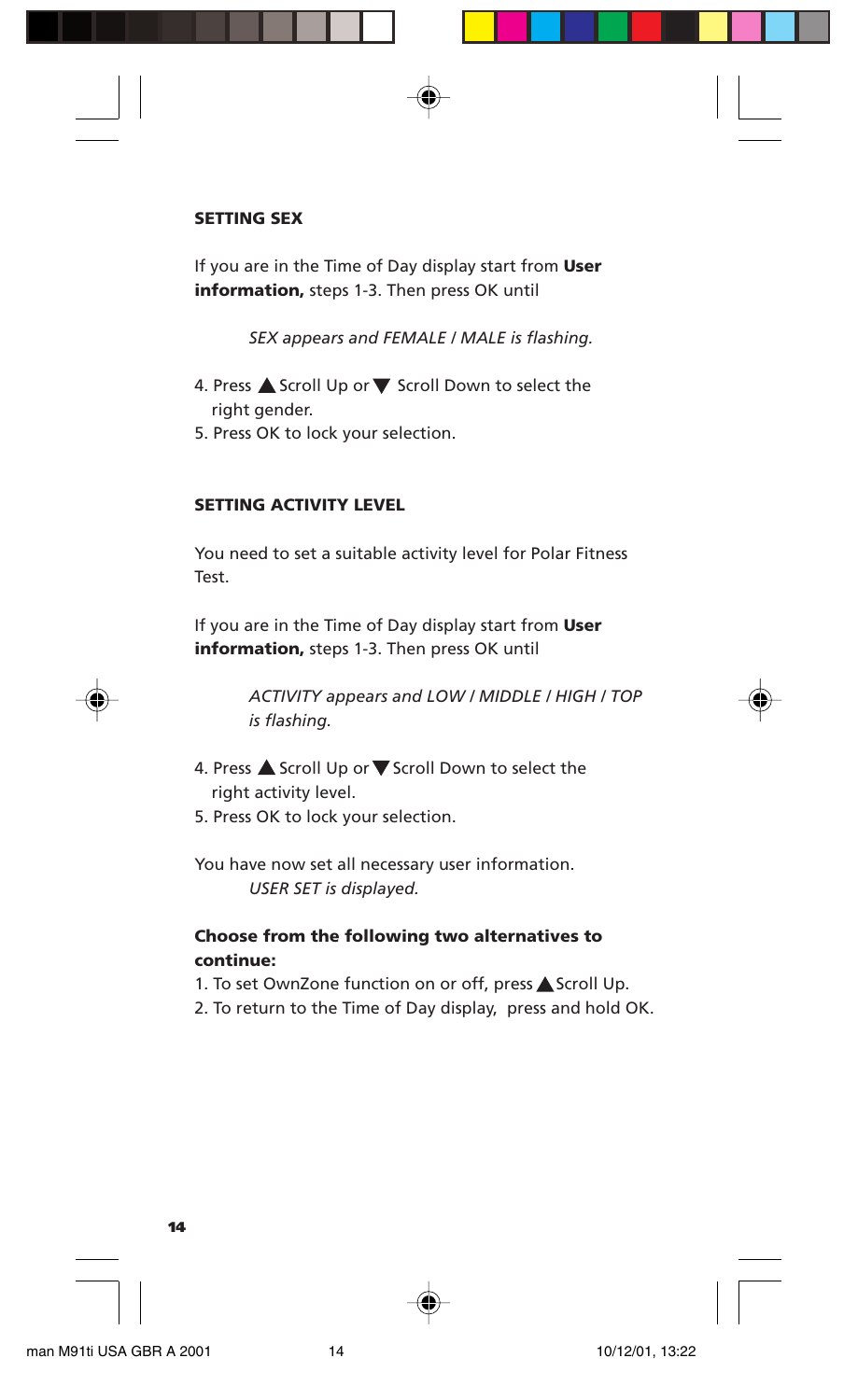## MEASUREMENT OPTIONS SETTING

## **SELECTING OWNZONE**

Select whether you want to use the OwnZone option. You can select between three different OwnZones. Alternatively, you can set the target zone limits manually yourself.

- OwnZone BASIC for allround exercising
- OwnZone LOW for light intensity exercising
- OwnZone HIGH for moderate intensity exercising
- OwnZone OFF The OwnZone function is off and you can set the target zone limits manually.

If you choose to use OwnZone, Polar heart rate monitor asks your user information, if you haven't set them earlier in the USER SET mode.

Begin with the display showing the time of day.

- 1. Press ▲ Scroll Up or ▼ Scroll Down until OPTIONS is displayed.
- 2. Press OK to enter the setting loop. *USER SET is displayed.*
- 3. Press <a>
Scroll Up once. *OWNZONE OFF or BASIC or LOW or HIGH is displayed.*
- 4. Press OK to enter the setting loop. *OWNZONE is displayed. OFF or BASIC or LOW or HIGH is flashing.*
- 5. Press ▲ Scroll Up or ▼ Scroll Down to select a suitable OwnZone for your exercise or OwnZone OFF.
- 6. Press OK to lock your selection.

## **Choose from the following alternatives to continue:**

- 1. If you selected OwnZone OFF continue directly from **Setting heart rate limits manually.** or
- 2. If you selected OwnZone On continue from **Turning the**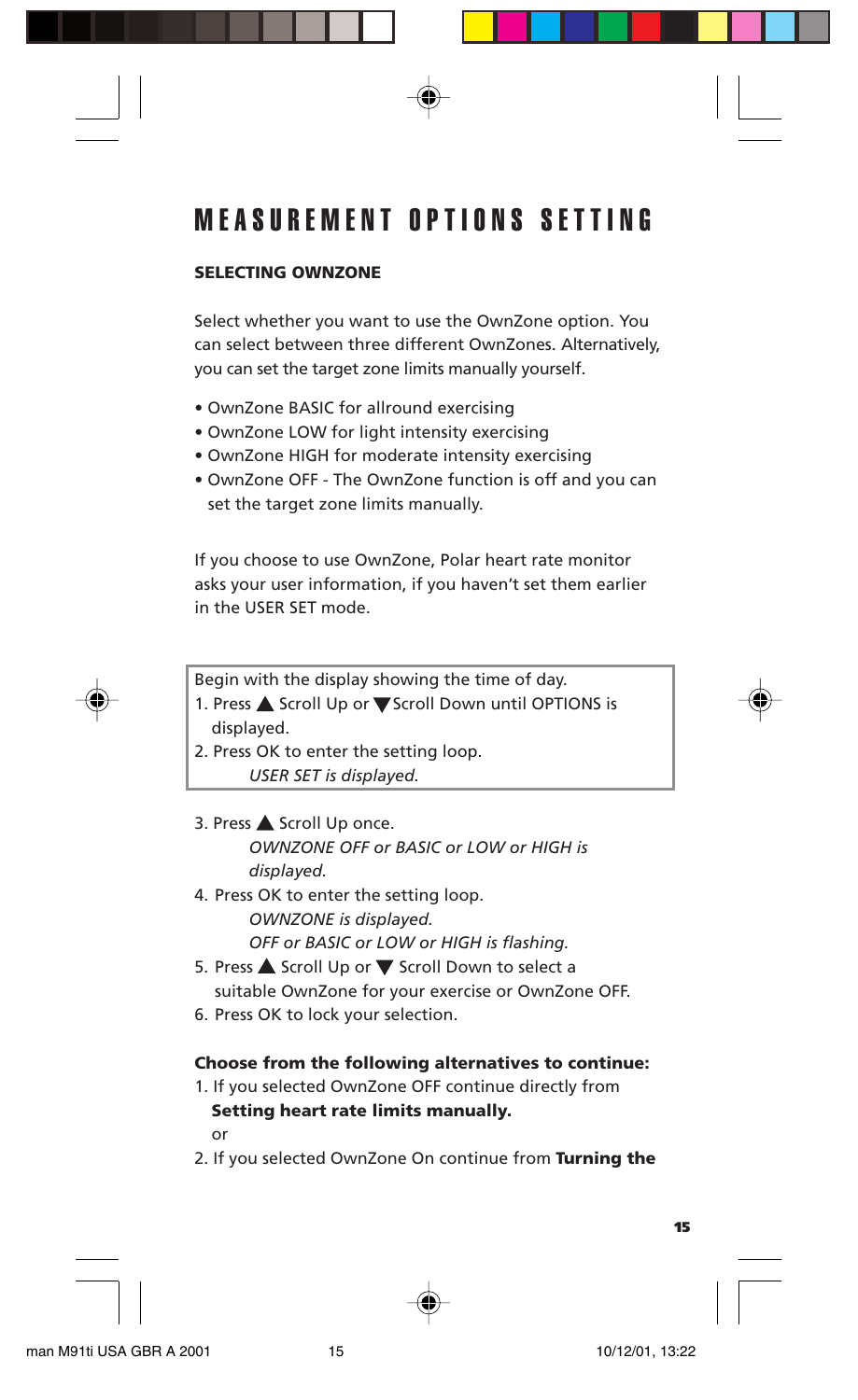```
OwnCal calorie counter On/OFF by pressing
Scroll Up once.
```
or

3. Return to the Time of Day display by pressing and holding OK.

### **SETTING HEART RATE LIMITS MANUALLY**

If you choose not to use the OwnZone function, you may manually enter a target zone. When you start the manual target zone settings for the first time:

- Polar heart rate monitor automatically calculates you heart rate limits based on age, if you have set your user information.
- If you haven't done the user settings, default settings 80/ 160 are shown on the display.

You can start exercising with these limits right away.

| Begin with the display showing the time of day.       |
|-------------------------------------------------------|
| 1. Press ▲ Scroll Up or ▼ Scroll Down until you enter |
| the Options mode.                                     |
| 2. Press OK to enter the setting loop.                |
| USER SET is displayed.                                |
| 3. Press <a> Scroll Up once.</a>                      |
| OWNZONE OFF is displayed.                             |
| 4. Press OK to enter the setting loop.                |
| OWNZONE is displayed.                                 |
| OFF is flashing.                                      |
| 5. Press OK to lock OwnZone OFF.                      |
| LIMITS is displayed.                                  |

*The upper limit is flashing.*

6. Press  $\triangle$  Scroll Up or  $\nabla$  Scroll Down to adjust the value.

> The digits run faster if you press and hold the  $\triangle$  Scroll Up or  $\nabla$  Scroll Down button. Release the button at the desired value.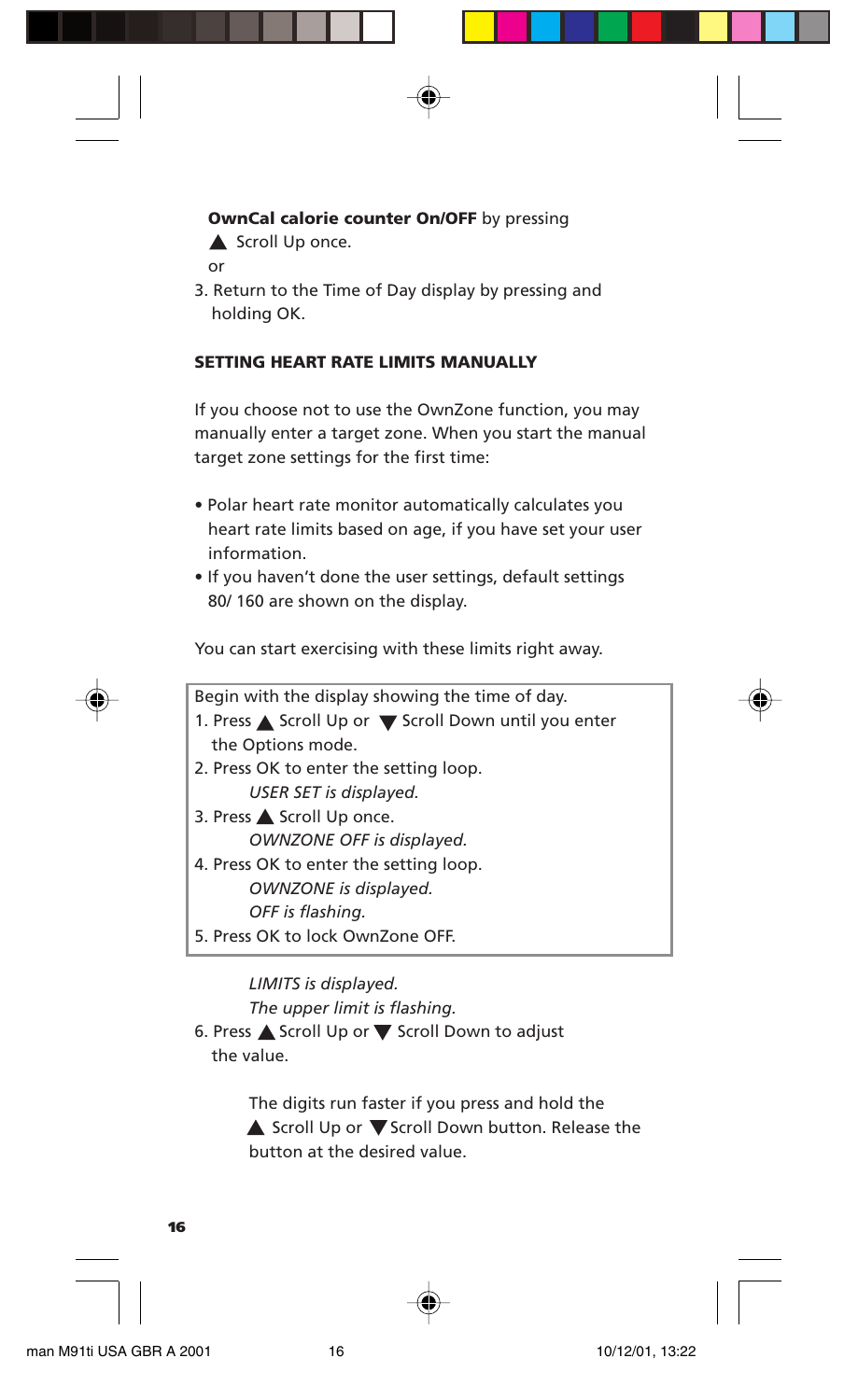- 7. Press OK to lock your selection. *The lower limit reading starts to flash.*
- 8. Press  $\triangle$  Scroll Up or  $\nabla$  Scroll Down to adjust the correct value.
- 9. Press OK to lock your selection. *OWNZONE OFF is displayed.*

The highest possible value for the upper limit is 240 and the lowest possible value for the lower limit is 30. The lower limit cannot be set above the upper limit.

## **Choose from the following two alternatives to continue:**

- 1. To continue setting the OwnCal function On or OFF, press <a>
Scroll Up.
- 2. To return to the Time of Day display, press and hold OK.

### **TURNING THE OWNCAL CALORIE COUNTER ON/OFF**

Begin with the display showing the time of day.

- 1. Press ▲ Scroll Up or ▼ Scroll Down until OPTIONS is displayed.
- 2. Press OK to enter the setting loop. *USER SET is displayed.*
- 3. Press ▲ Scroll Up or ▼ Scroll Down until OWNCAL
	- is displayed.

*OWNCAL On or OFF is displayed.*

- 4. Press OK to enter the setting loop.
	- *OWNCAL is displayed.*

*On or OFF is flashing.*

- 5. Press ▲ Scroll Up or ▼ Scroll Down to select whether you want the calorie expenditure count to be On or OFF.
- 6. Press OK to lock your selection.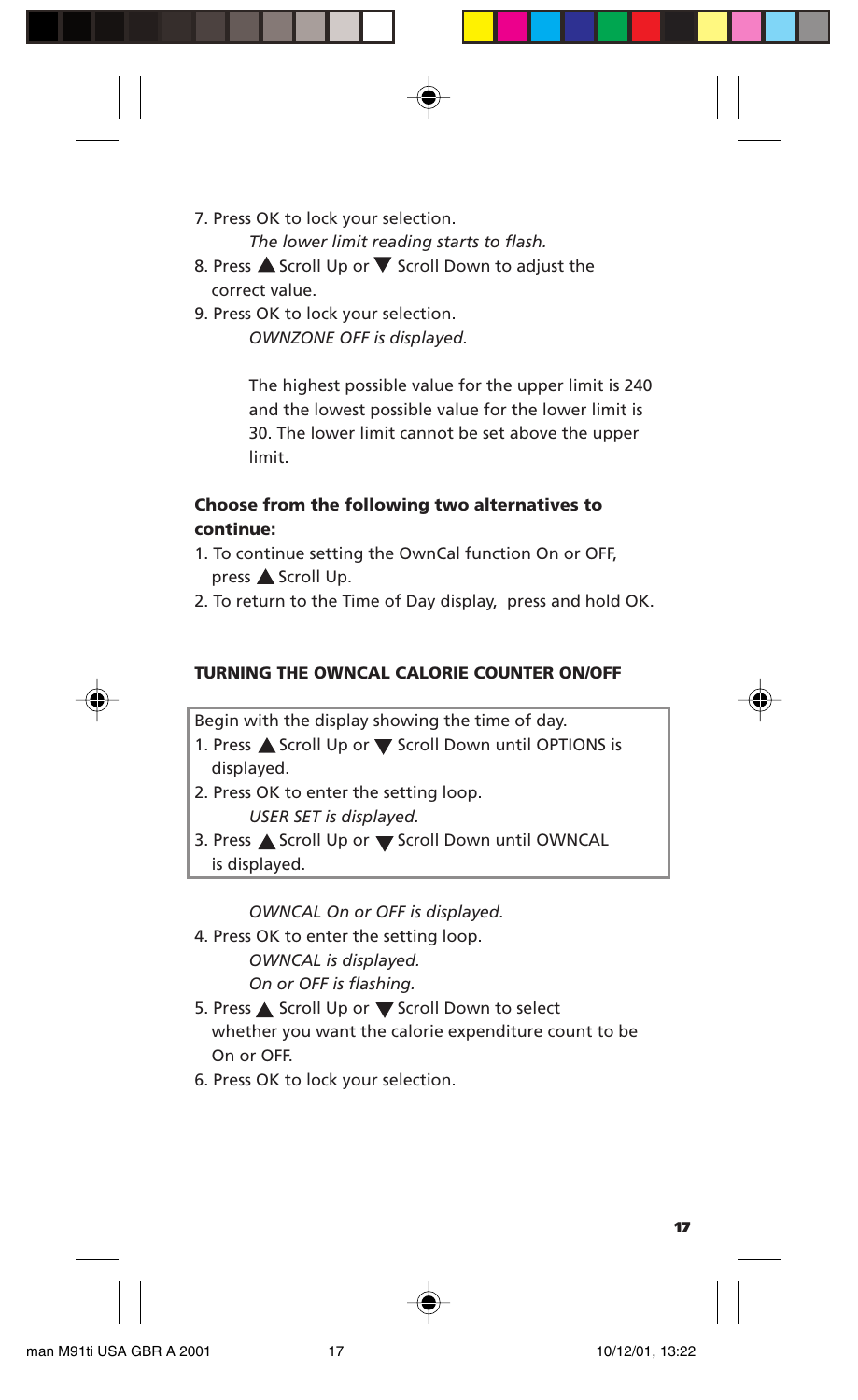1. To continue settings, press  $\triangle$  Scroll Up.

2. To return to the Time of Day display, press and hold OK.

The OwnCal calorie calculation starts when your heart rate reaches 100 bpm. The higher the heart rate, the faster the energy expenditure accumulation. Energy expenditure depends on body weight; the heavier the weight the higher the energy expenditure. Men's calorie expenditure is more intense than women's at the same heart rate.

The energy expenditure measurement with Polar heart rate monitor is most accurate in continuous activities such as walking, cycling and jogging. Polar heart rate monitor shows the energy expenditure in kilocalories (kcal).

When you expend calories, your body actually uses fat and carbohydrates as energy resources. The amount of fat from the total calorie expenditure varies between 10% - 60%. The rest (40% - 90%) is mostly carbohydrates.

The lower the heart rate, the bigger the fat percentage is of the total energy expenditure. If you want to control weight by exercising, it is recommended to aim at as big a fat percentage of total energy expenditure as possible. Exercise with OwnZone Low.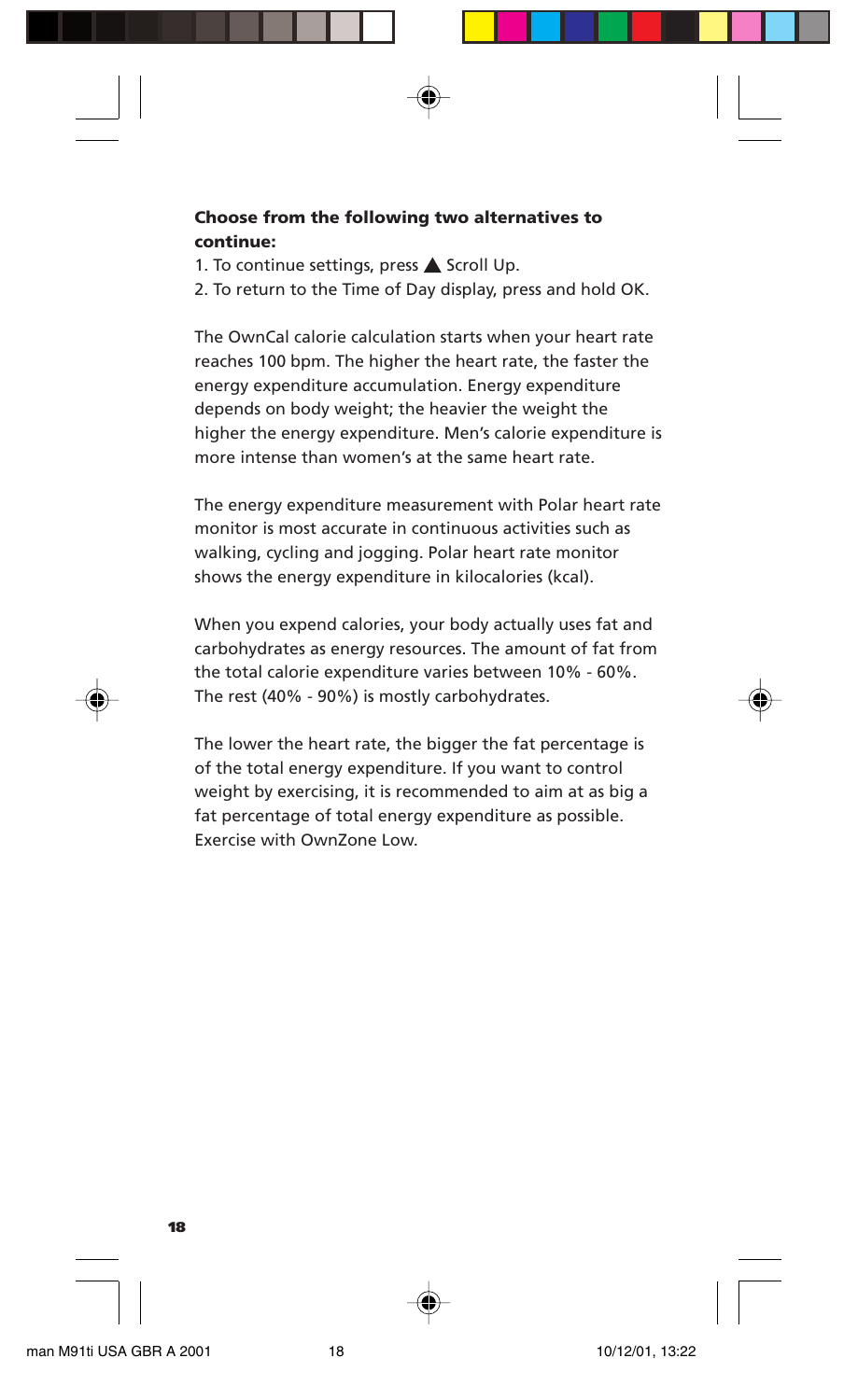#### **TURNING POLAR FITNESS TEST ON/OFF**

Begin with the display showing the time of day.

- 1. Press ▲ Scroll Up or ▼ Scroll Down until OPTIONS is displayed.
- 2. Press OK to enter the setting loop. *USER SET is displayed.*
- 3. Press  $\triangle$  Scroll Up or  $\nabla$  Scroll Down until FIT. TEST is displayed.

*FIT. TEST On or OFF is displayed.*

- 4. Press OK to enter the setting loop. *FIT. TEST is displayed. On or OFF is flashing.*
- 5. Press ▲ Scroll Up or ▼ Scroll Down to select

whether you want the Polar Fitness Test to be On or OFF.

6. Press OK to lock your selection.

If you select Polar Fitness Test On, the Fitness test mode appears in the main mode loop. The Polar Fitness Test is carried out in the Fitness test mode.

## **Choose from the following two alternatives to continue:**

- 1. To continue settings, press  $\triangle$  Scroll Up.
- 2. To return to the Time of Day display, press and hold OK.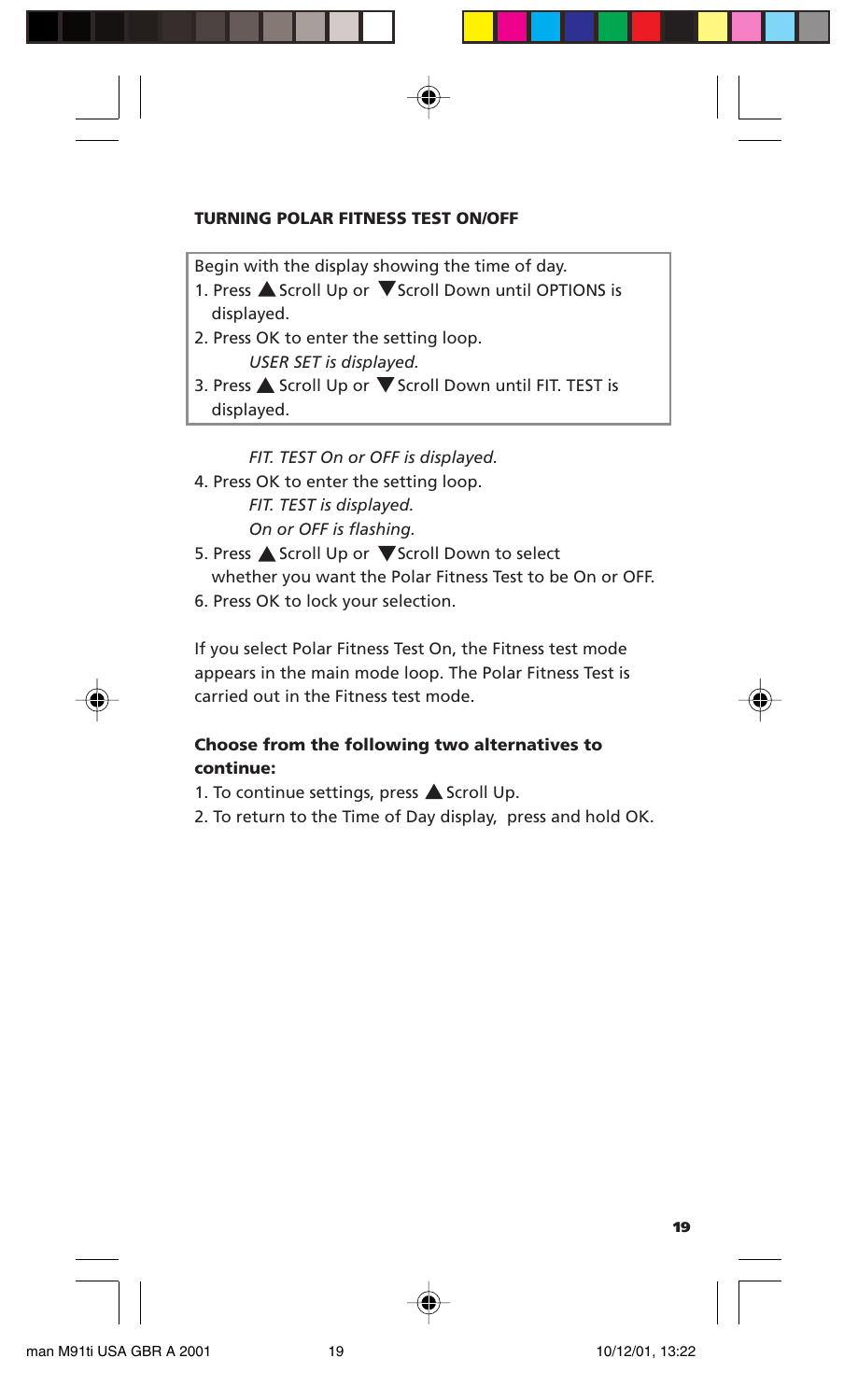## SETTING THE WATCH



If you want to skip some parts and go directly to set a particular watch function, press OK until the desired watch function is displayed.

To return to the Time of Day display at any stage of watch settings, press and hold OK.

The digits run faster if you press and hold the ▲ Scroll Up or ▼ Scroll Down. Release the button at the desired value.

#### **SETTING THE ALARM**

| 1. In the Time of Day display press ▲ Scroll Up or           |  |
|--------------------------------------------------------------|--|
| Scroll Down until OPTIONS is displayed.                      |  |
| 2. Press OK to enter the Options mode.                       |  |
| USER SET is displayed.                                       |  |
| 3. Press ▲ Scroll Up or ▼ Scroll Down until WATCH            |  |
| SET is displayed.                                            |  |
| 4. Press OK to start the watch settings.                     |  |
| ALARM is displayed.                                          |  |
| On or OFF is flashing.                                       |  |
|                                                              |  |
| Press ▲ Scroll Up or ▼ Scroll Down to set the alarm On<br>5. |  |
| or OFF.                                                      |  |
| Press OK to lock your selection.<br>6.                       |  |
| If you have 12h time mode, AM or PM starts to flash.         |  |
| 7 Dress A Corolling on Coroll Doug to solect                 |  |

- 7. Press  $\triangle$  Scroll Up or  $\blacktriangledown$  Scroll Down to select AM or PM.
- 8. Press OK to lock your selection. *The hours start to flash.*
- 9. Press  $\triangle$  Scroll Up or  $\nabla$  Scroll Down to adjust the desired hour.
- 10. Press OK to lock your selection. *The minutes start to flash.*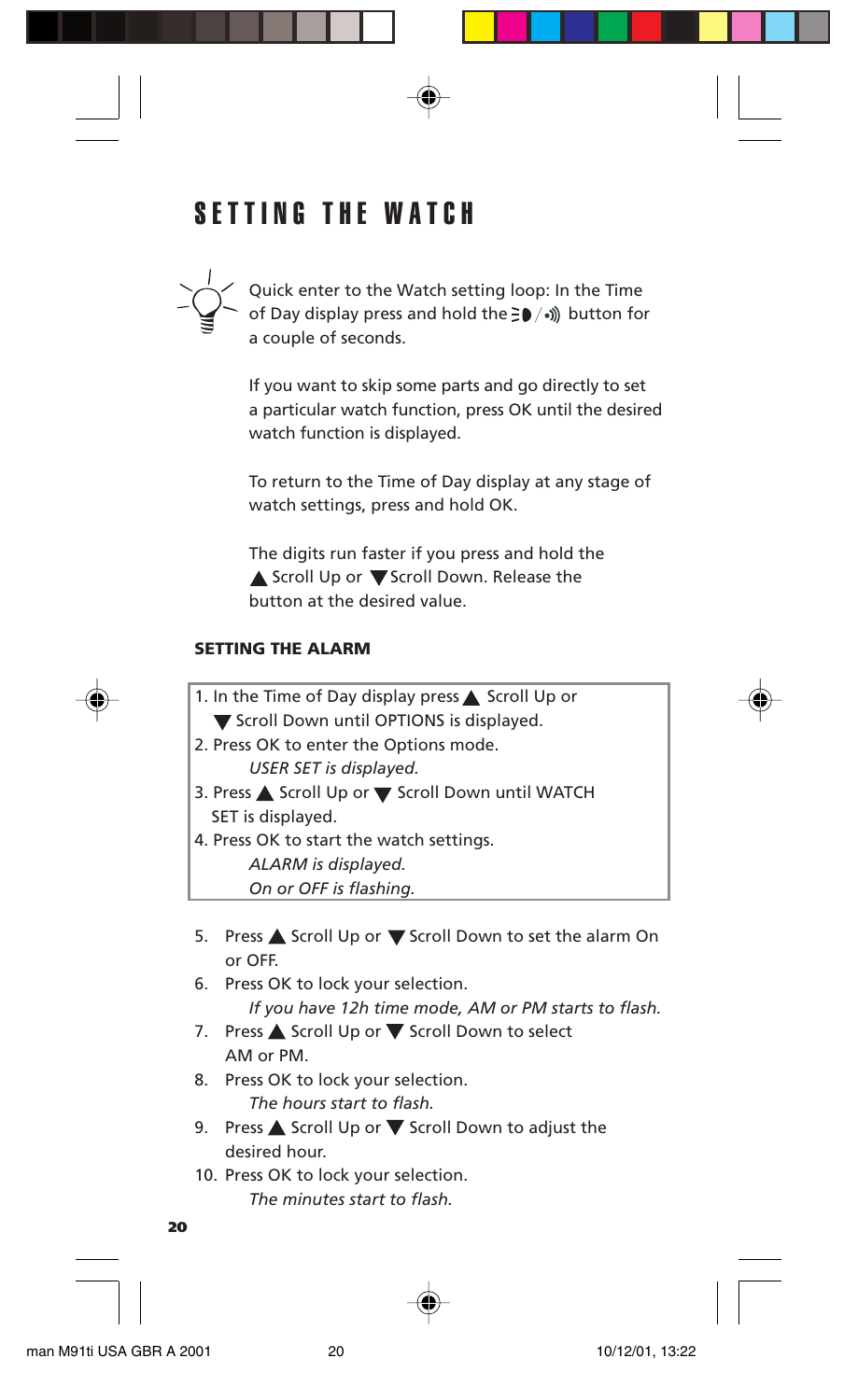- 11. Press  $\triangle$  Scroll Up or  $\nabla$  Scroll Down to adjust the desired minutes.
- 12. Press OK to lock your selection.

- 1. To set the time of day continue in chapter **Setting the time of day.**
- 2. To return to the Time of Day display, press and hold OK.

When the alarm is turned on  $\cdot$ ) appears on the display.

When the alarm comes on, it will sound for one minute or you can turn it off by pressing any of the four buttons.

### **SETTING THE TIME OF DAY**

If you are in the Time of Day display start from **Setting the alarm**, steps 1-4. Then press OK until

> *TIME and the time of day are displayed. 12h or 24h is flashing.*

- 5. Press ▲ Scroll Up or ▼ Scroll Down to select 12h or 24h mode.
- 6. Press OK to lock your selection.

*If you chose 12h time mode,*

*TIME AM or TIME PM is displayed.*

- 7. Press  $\triangle$  Scroll Up or  $\nabla$  Scroll Down to select AM or PM.
- 8. Press OK to lock your selection. *The hours start to flash.*
- 9. Press  $\triangle$  Scroll Up or  $\nabla$  Scroll Down to adjust the desired hour.
- 10. Press OK to lock your selection.

*The minutes start to flash.*

11. Press  $\triangle$  Scroll Up or  $\nabla$  Scroll Down to adjust the desired minutes.

*The seconds go to zero.*

12. Press OK to lock your selection. *The seconds start running.*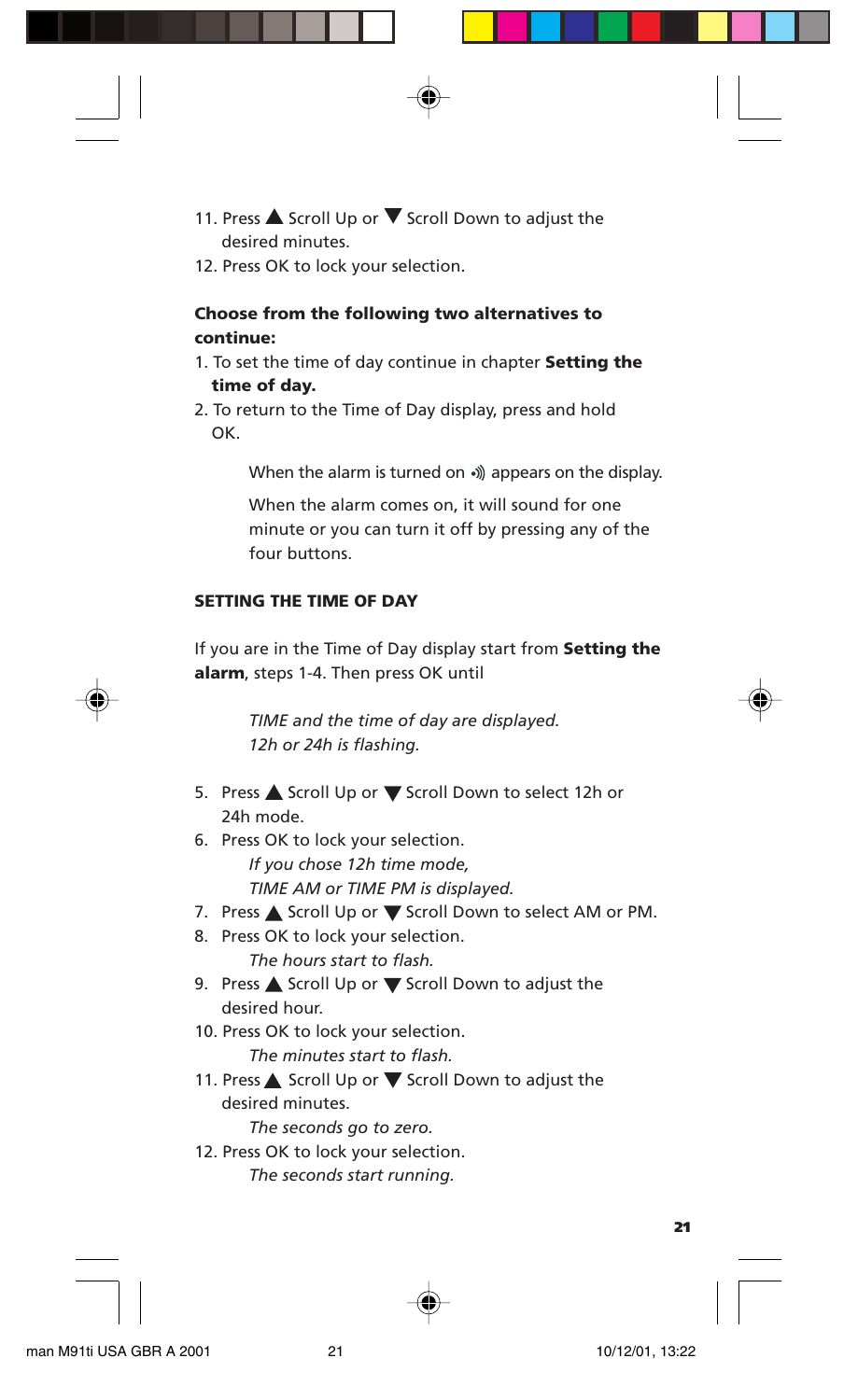- 1. To set the date continue in chapter **Setting the date**.
- 2. To return to the Time of Day display, press and hold OK.

### **SETTING THE DATE**

If you are in the Time of Day display start from **Setting the alarm**, steps 1-4. Then press OK until

> *MONTH or DAY is displayed. The first digits start to flash.*

The date is displayed differently depending on which time mode (12h or 24h) has been chosen.



12h time mode: MONTH - DAY - YEAR

24h time mode: DAY - MONTH - YEAR

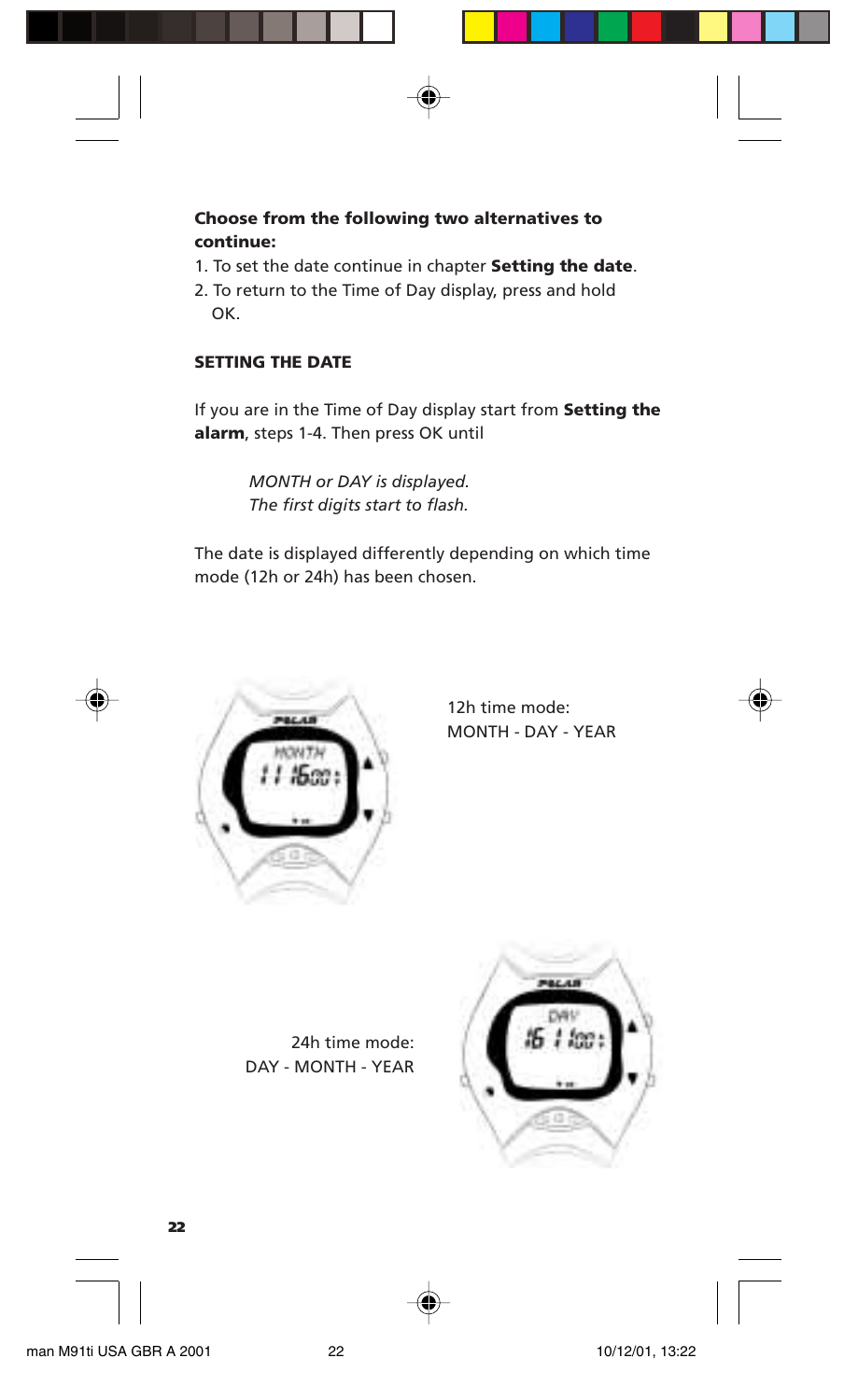- 5. Press  $\triangle$  Scroll Up or  $\nabla$  Scroll Down to adjust the desired value for the month/ day.
- 6. Press OK to lock your selection. *DAY or MONTH is displayed. The middle digits start to flash.*
- 7. Press  $\triangle$  Scroll Up or  $\nabla$  Scroll Down to adjust the desired value for the day/ month.
- 8. Press OK to lock your selection. *YEAR is displayed. The digits for the year start to flash.*
- 9. Press  $\triangle$  Scroll Up or  $\nabla$  Scroll Down to adjust the desired value for the year.
- 10. Press OK to lock your selection. *WATCH SET is displayed.*

- 1. Press OK to continue from the alarm setting.
- 2. To return to the Time of Day display, press and hold OK.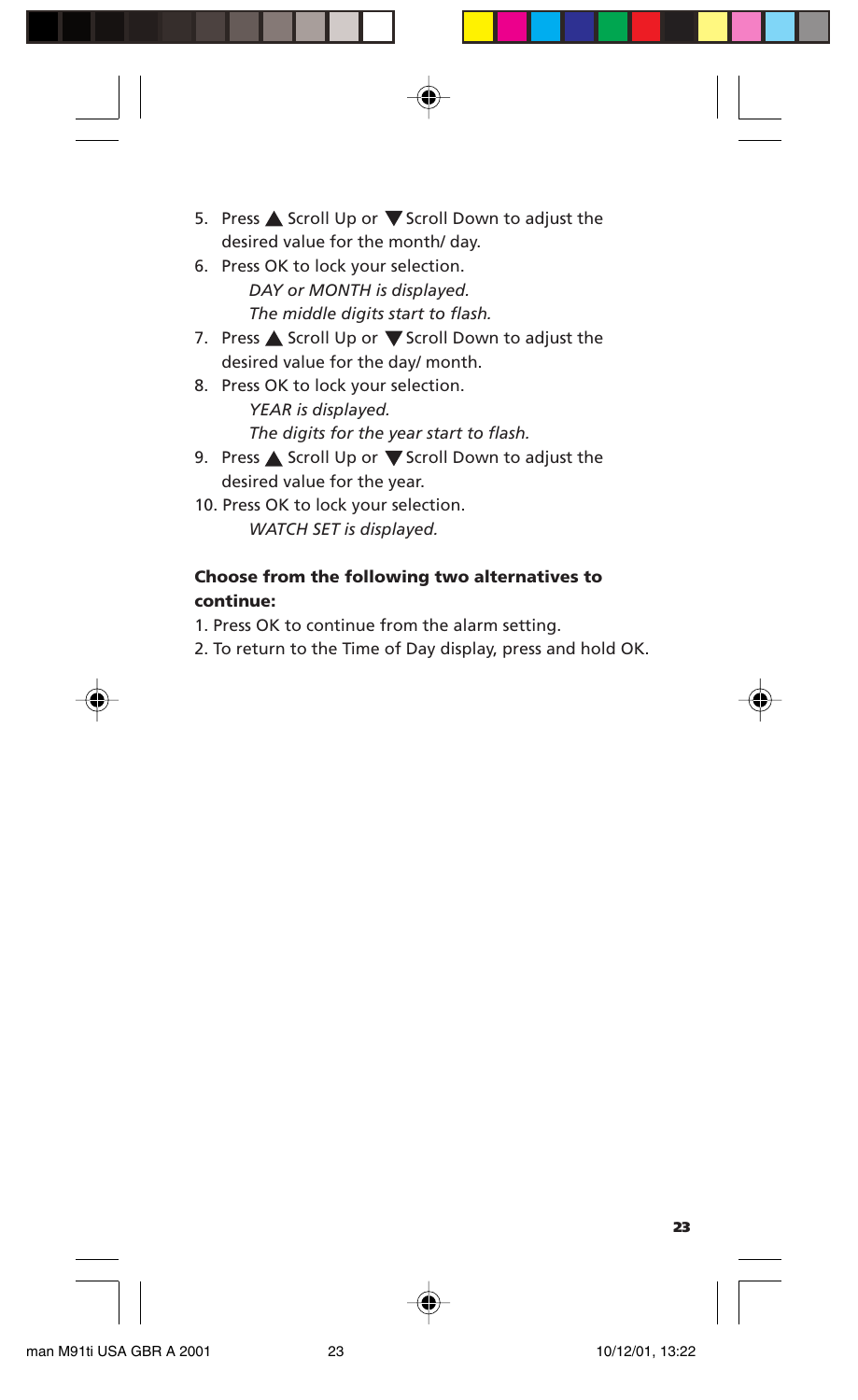# START THE HEART RATE MEASUREMENT

- 1. Wear the transmitter and the wrist receiver as described in the chapter **Getting going**.
- 2. To make sure that the code search will be successful:
	- Keep the wrist receiver within 3 feet/ 1 meter of your transmitter.
	- Check that you are not near to other people with heart rate monitors, high voltage power lines, televisions, mobile phones, cars, exercise equipment etc.
- 3. Begin with display showing time of day.
- 4. Press OK.



*MEASURE appears in the display. A heart shaped frame appears. The wrist receiver starts searching for heart rate transmission for max. 15 seconds.*





*Heart rate measurement commences and the heart symbol inside the frame starts flashing. Your heart rate reading (in beats per minute) appears in the display.*

If the code search was not successful, the frame around the heart symbol will disappear after 15 seconds. Go back to step 2 to repeat the code search.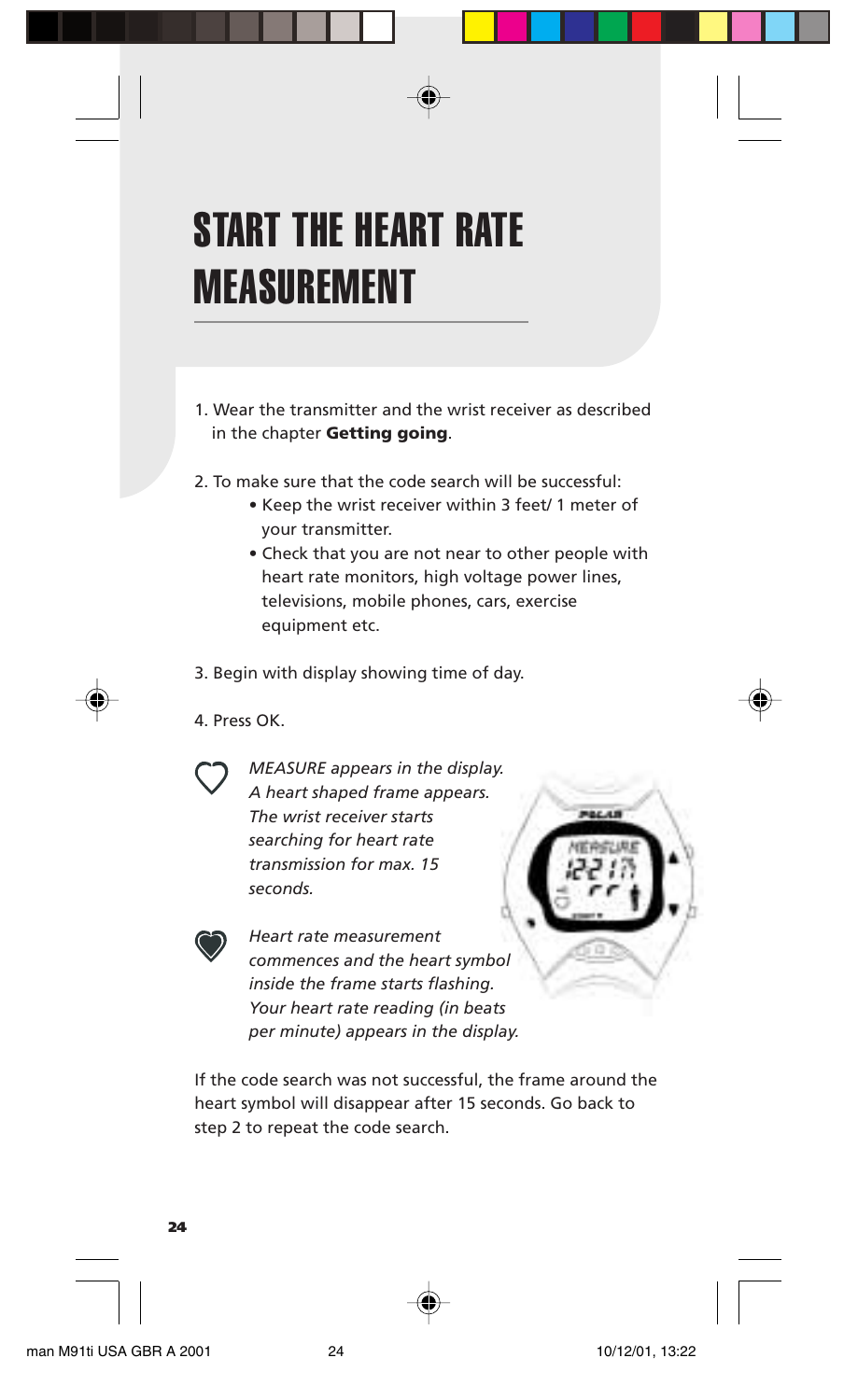If you still do not succeed in code searching, but your heart rate is displayed and the heart symbol without a frame is flashing, you can start exercising but your wrist receiver may become disturbed by other heart rate monitors.



Check that your personal user id is active (USER 1 or USER 2). You can change the user before starting the stopwatch by pressing and holding  $\triangle$  Scroll Up. To be able to swap the user you need to set preferences for two users.

5. Start the stopwatch by pressing OK.

*Stopwatch starts running. Automatic recording begins. If you set OwnZone on: OZ*  $\mu$ <sub>m</sub><sub>m</sub><sub>m</sub><sub>m</sub><sub>m</sub> appears in the *display and OwnZone determination begins. If you set heart rate limits manually: EXERCISE appears in the display.*



6. You can now start warmup with your Polar heart rate monitor.

> **Quick start:** In the Time of Day display, press and hold OK for a couple of seconds.

#### **To stop the heart rate measurement:**

Press OK to stop the stopwatch. If you want to QUIT the heart rate measurement mode, press  $\blacktriangle$  Scroll Up or  $\nabla$  Scroll Down to enter the Time of Day display.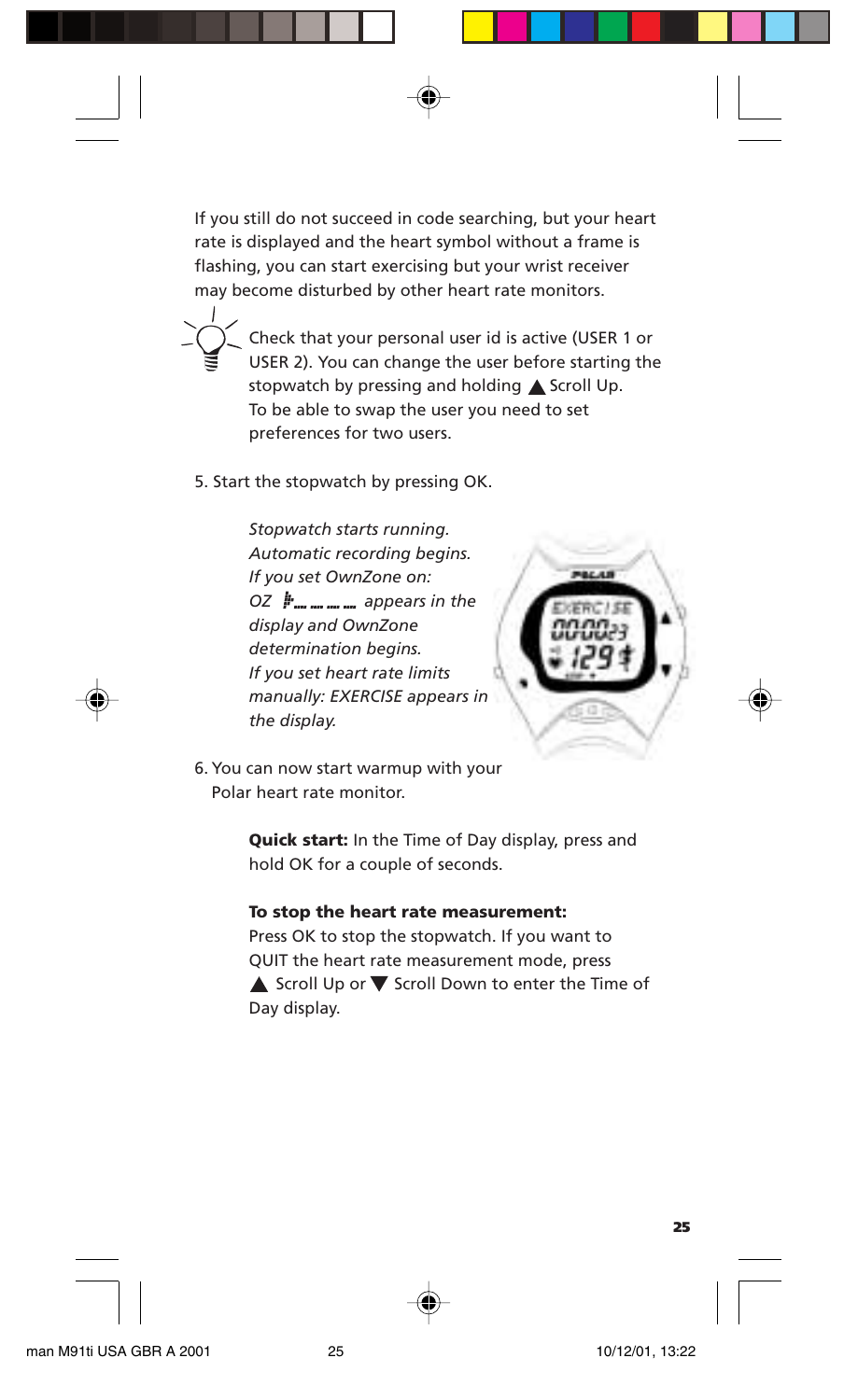# OWNZONE

Polar heart rate monitor is able to determine the individual training heart rate zone for you. This exercise zone is called your OwnZone (OZ).

For most adults, OwnZone corresponds to 65-85 % of the maximum heart rate. OwnZone is suitable for cardiovascular training either for health-related or fitness improvement purposes.

OwnZone works well for those whose goal is weight control via physical activity and exercise, because the OwnZone corresponds to intensity from "light to moderate" to "moderate". Exercise of this intensity level can be conducted even for extended periods safely and often yields the best results for weight loss.

The OwnZone can be found during a warmup period of an exercise session lasting 1-10 minutes.

## HOW TO DETERMINE YOUR OWNZONE

OwnZone is easily determined by walking and jogging as instructed below. However, you are able to find your OwnZone with other exercise modes as well, e.g. exercising with a stationary bike. The principle is that you start exercising very slowly with light intensity and gradually increase your heart rate.

- 1. Check that you have set your personal user information correctly.
- 2. Because OwnZone determination needs every heart beat to be picked up properly, make sure that the transmitter belt is tight enough and the electrodes well moistened.
- 3. Check that you have set the OwnZone function on.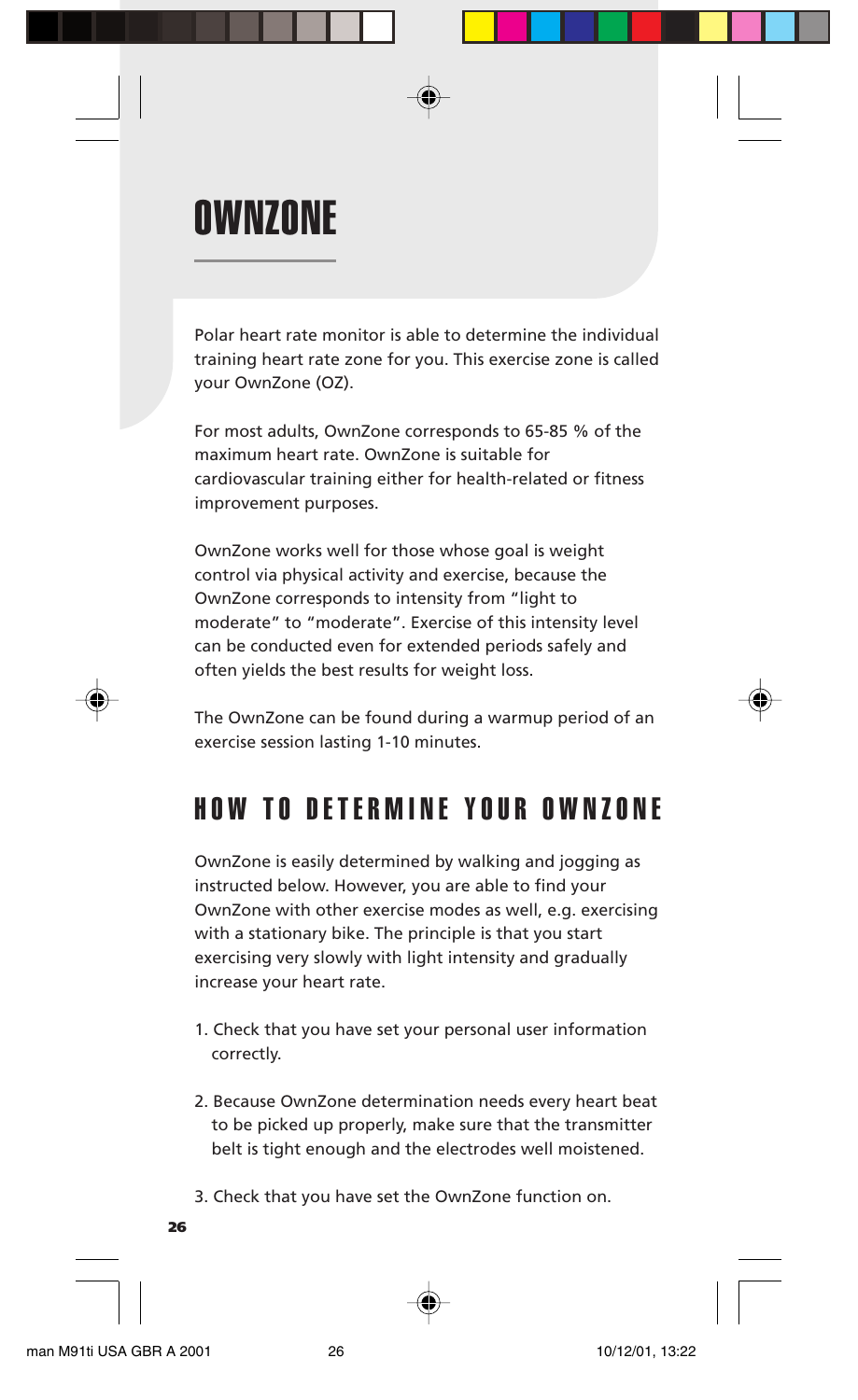- 4. Start the heart rate measurement as described earlier.
- 5. Start the stopwatch.

*OZ*  $\mu$ <sub>m</sub><sub>m</sub><sub>m</sub><sub>m</sub><sub>m</sub> appears in the display. *Stopwatch starts running.*

6. There are five stages in finding your OwnZone. OwnZone appears typically on the 3 rd or 4 th stage (in 5-6 minutes). Keep your heart rate below 100 bpm during the first stage. After each stage you should increase your heart rate 10-20 bpm. The display shows which stage you are in:

| <i>h</i>         | Walking at very slow pace for 2 min.  |
|------------------|---------------------------------------|
| #  #             | Walking at brisk pace for 2 min.      |
| ###              | Walking at very brisk pace for 2 min. |
| ####             | Jogging at slow pace for 2 min.       |
| <b>A</b> A A A A | Running for 2 min.                    |

7. At some point during the stages 1 - 5 you hear two beeps. This indicates that Polar heart rate monitor has determined your exercising limits and you can continue your exercising.

> *The determined heart rate limits are displayed for a few seconds. EXERCISE appears in the display.*

You can recall the limits onto the display by bringing the receiver close to the transmitter.



You can turn the OwnZone timing signals off by pressing and holding  $\exists \bullet / \bullet$ )) for two seconds before starting the OwnZone determination.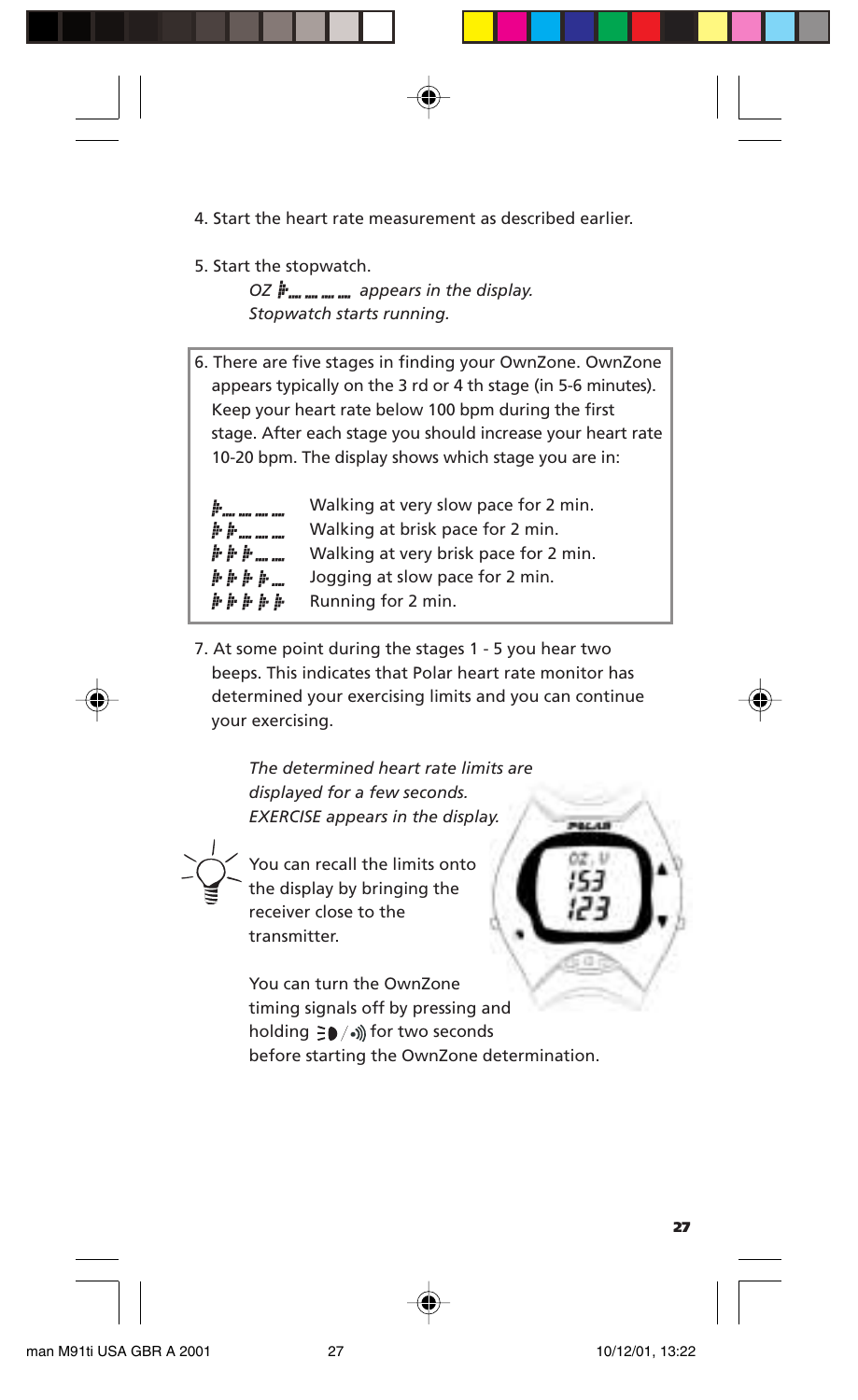## **Reset the stopwatch:**

If needed you can reset the stopwatch to zero and restart OwnZone determination:

- 1. Stop the OwnZone determination by pressing OK. *Heart rate limits for your previously determined OwnZone appear on the display.*
- 2. Stop the stopwatch by pressing OK. *QUIT? appears in the display.*
- 3. To reset the stopwatch press and hold  $\nabla$  Scroll Down. *The stopwatch will start blinking and RESET? text appears in the display.*

To reset the stopwatch keep pressing  $\nabla$  Scroll Down.

4. To restart the stopwatch press OK.

## OWNZONE METHODS

Polar heart rate monitor uses multiple methods for determining your OwnZone. The primary method is based on measuring and analysing the heart rate variability during graded exercise (OZ.V).

If your heart rate exceeds the safety limit during the determination, Polar heart rate monitor picks up your latest OwnZone definition based on heart rate variability (OZ.L). Alternatively, if there is no previous determination in memory, OwnZone limits, which are based on your age predicted maximum heart rate (OZ.A), will be used. These methods ensure that the safest possible exercise zone is determined for you.

The method used in defining the OwnZone is indicated after the two beeps as follows:

> *1. OZ.V (OwnZone Variability) and the currently determined OwnZone limits appear on the illuminated display.*

*2. OZ.L (OwnZone Latest) and your previously determined OwnZone limits appear on the illuminated display.*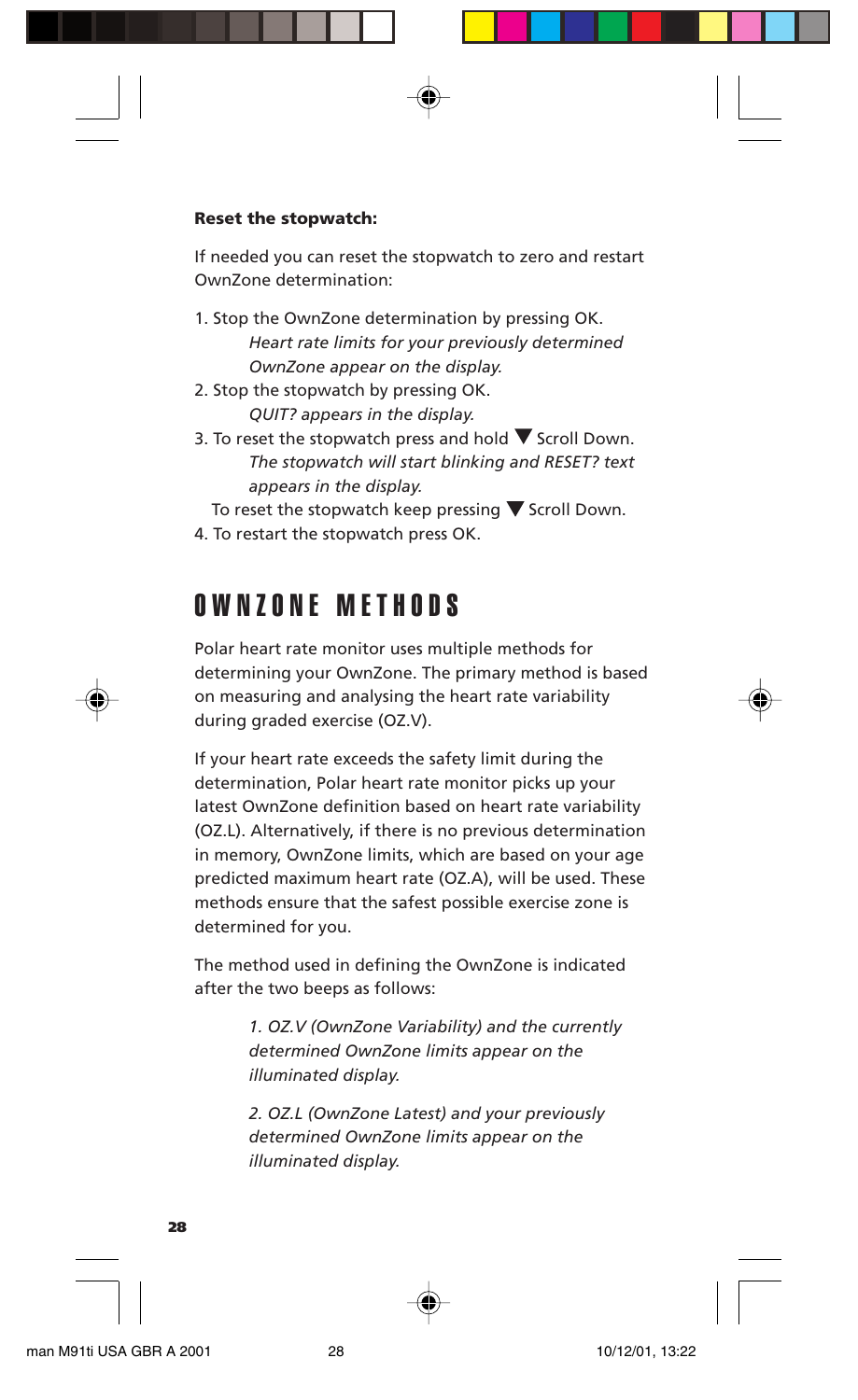*3. OZ.A (OwnZone Age) and your age-predicted heart rate limits appear on the illuminated display.*

## **You will also see which OwnZone level you have selected to use:**

BASIC (OwnZone Basic for allround exercising) HIGH (OwnZone High for exercising at moderate intensity)

LOW (OwnZone Low for exercising at light to moderate intensity)

## HOW TO USE PREVIOUSLY DETERMINED OWNZONE

Every time you start the stopwatch and have the OwnZone option on, the Polar heart rate monitor starts finding your OwnZone. You can determine your OwnZone for every exercise session separately. At least it should always be performed when changing exercise environment, exercise mode or if you have abnormal feelings about your physiological state when starting the exercise.

However, you can choose to exercise with the latest OwnZone limits in case you are not willing to start the process of redefining your OwnZone.

- 1. Start the heart rate measurement and stopwatch as usual. *OZ*  $\mathbf{F}$  .... .... .... appears on the display.
- 2. Press OK. Polar heart rate monitor starts using your latest determined OwnZone.

*OZ.L and the values for your previously determined OwnZone appear momentarily on the illuminated display.*

In case there is no previously determined OwnZone in memory, Polar heart rate monitor starts using your age predicted exercising limits.

> *OZ.A and your age-predicted heart rate limits appear on the illuminated display.*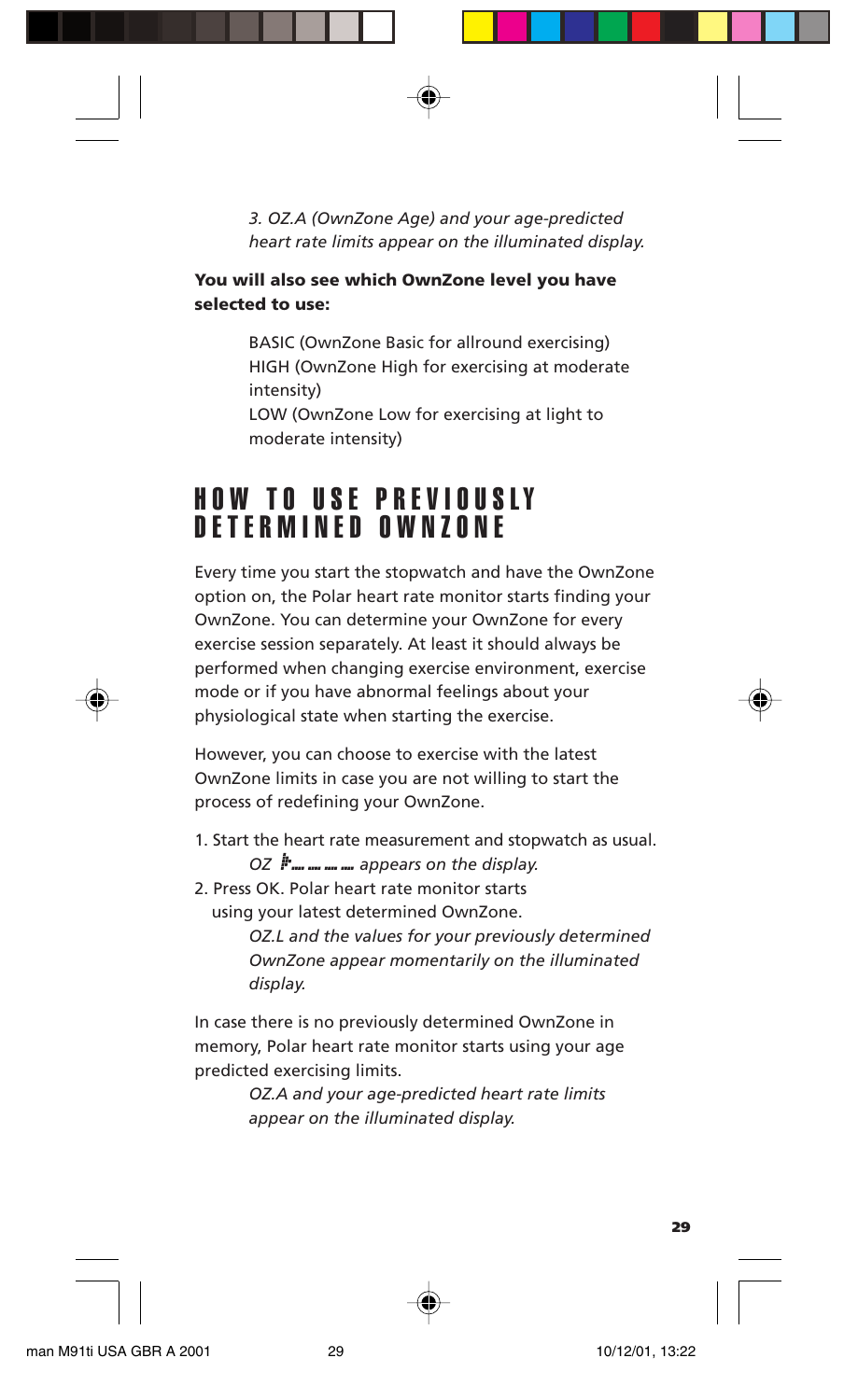# FUNCTIONS DURING HEART RATE MEASUREMENT



## SEE YOUR HEART RATE

You can see your heart rate in beats per minute. A flashing heart symbol indicates an ongoing heart rate measurement. The inner heart symbol flashes at the pace of your heart. The outline indicates that the heart rate reception is coded.

If there is - - reading on the display, there has not been heart rate reception for at least 5 minutes. Bring the wrist receiver up to your chest near the transmitter's Polar logo. The receiver starts looking for the heart rate again.

## ILLUMINATE THE DISPLAY

Press ∃●/•)

*Backlight is activated for a few seconds.*

## TURN THE SOUND SIGNAL AND THE BUTTON SOUND ON/OFF

When  $\binom{1}{2}$  is displayed, you will hear an alarm sound with each heart beat if you go above the upper limit or below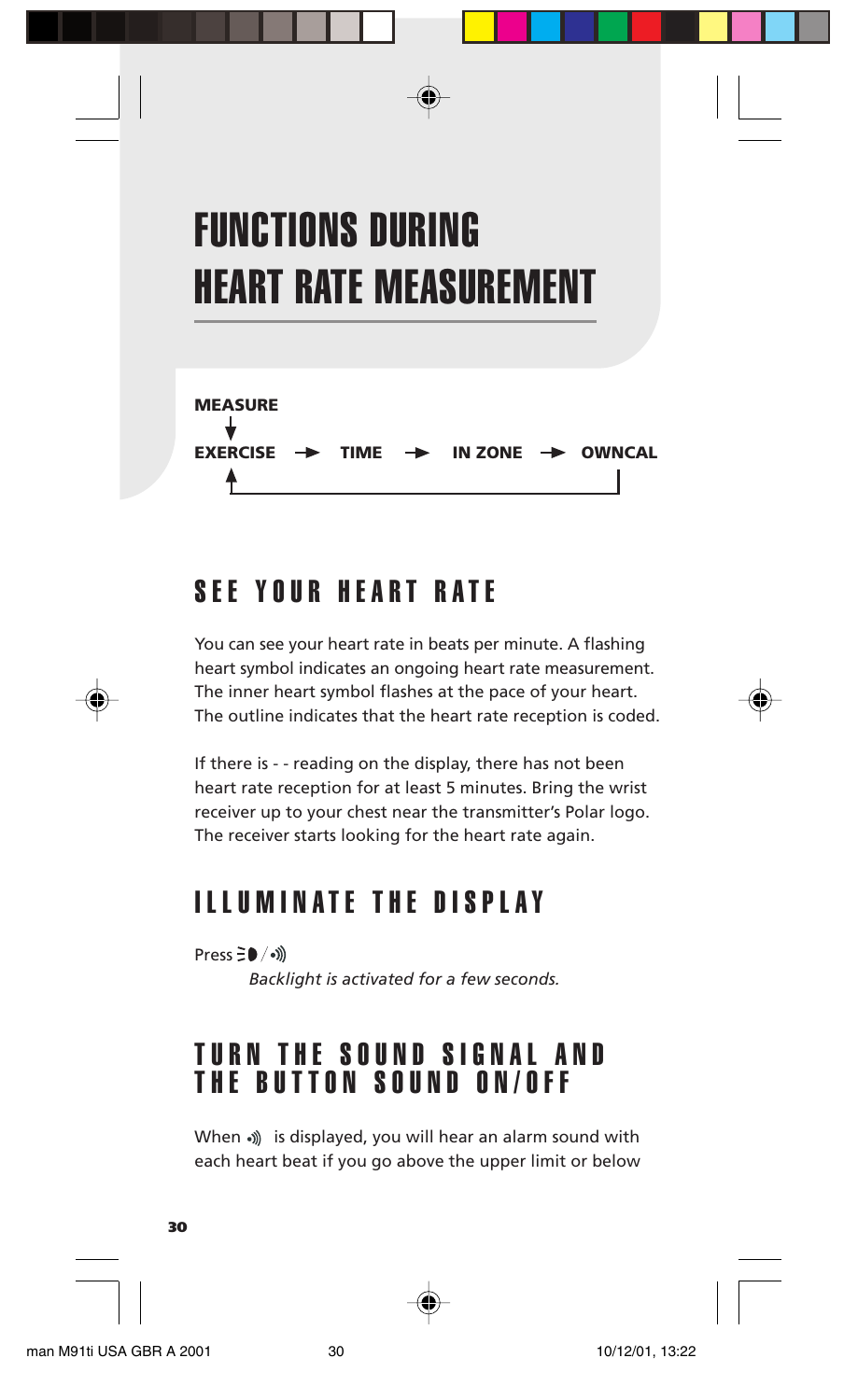the lower limit of your Target Zone. You will hear a beep when pressing the buttons. The sound signal will be on in OwnZone determination and will alarm you at the end of the Fitness test.

Press and hold  $\frac{1}{2}\bullet$  / $\bullet$ ) for 2 seconds to turn the sound signal and the button sound on or off.

 *Sound signal is on.*

A flashing heart rate reading also informs you of being outside your target zone.



The sound signal setting is saved i.e. the next time you start heart rate measurement the previous setting will be used.

## SWAP THE USER

You can swap the user in the beginning of an exercise when the stopwatch is not running yet.

To be able to swap the user you need to set preferences for two users.

Press and hold **A** Scroll Up.

*or is displayed to indicate which one of the user settings are activated.*

The following exercise will be recorded in the selected user's file.

## START/STOP THE STOPWATCH

Press OK to start/stop the stopwatch.

**Exercise information will be stored in an exercise file only when the stopwatch is running.**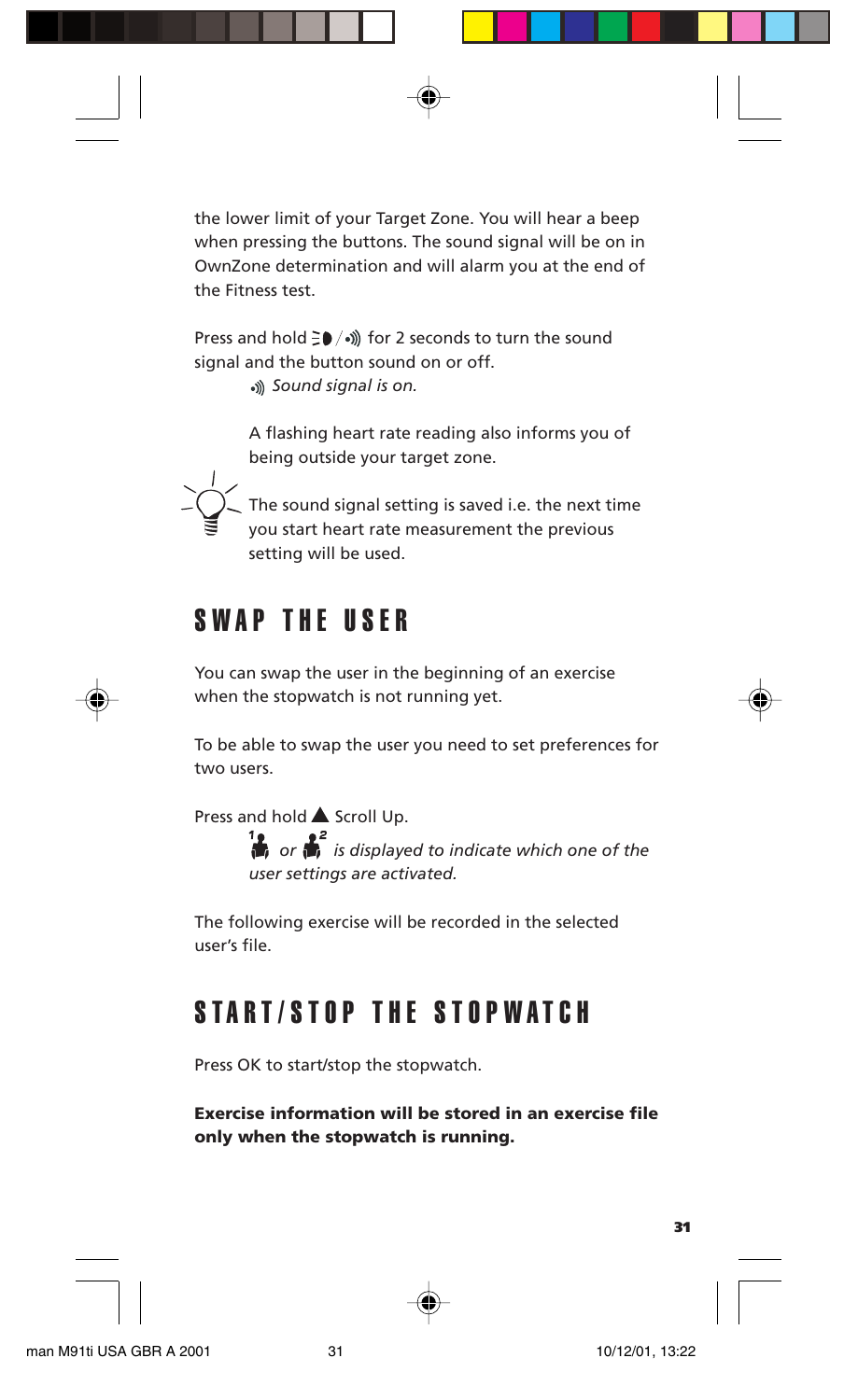You can pause the stopwatch by pressing OK. Repressing it will restart the stopwatch and the above calculations.

#### **To reset the stopwatch to zero:**

- 1. Stop the stopwatch.
- 2. Press and hold  $\nabla$  Scroll Down.

## CHECK EXERCISE INFORMATION

When the stopwatch is running press  $\triangle$  Scroll Up or  $\blacktriangledown$  Scroll Down to see the following information during the exercise:

### **Time of day (TIME)**





**Time spent in target zone (IN ZONE)**

## **Calorie expenditure (OWNCAL)**

The calorie counting feature must be set on to be able to see the OWNCAL display.





**Stopwatch (EXERCISE)**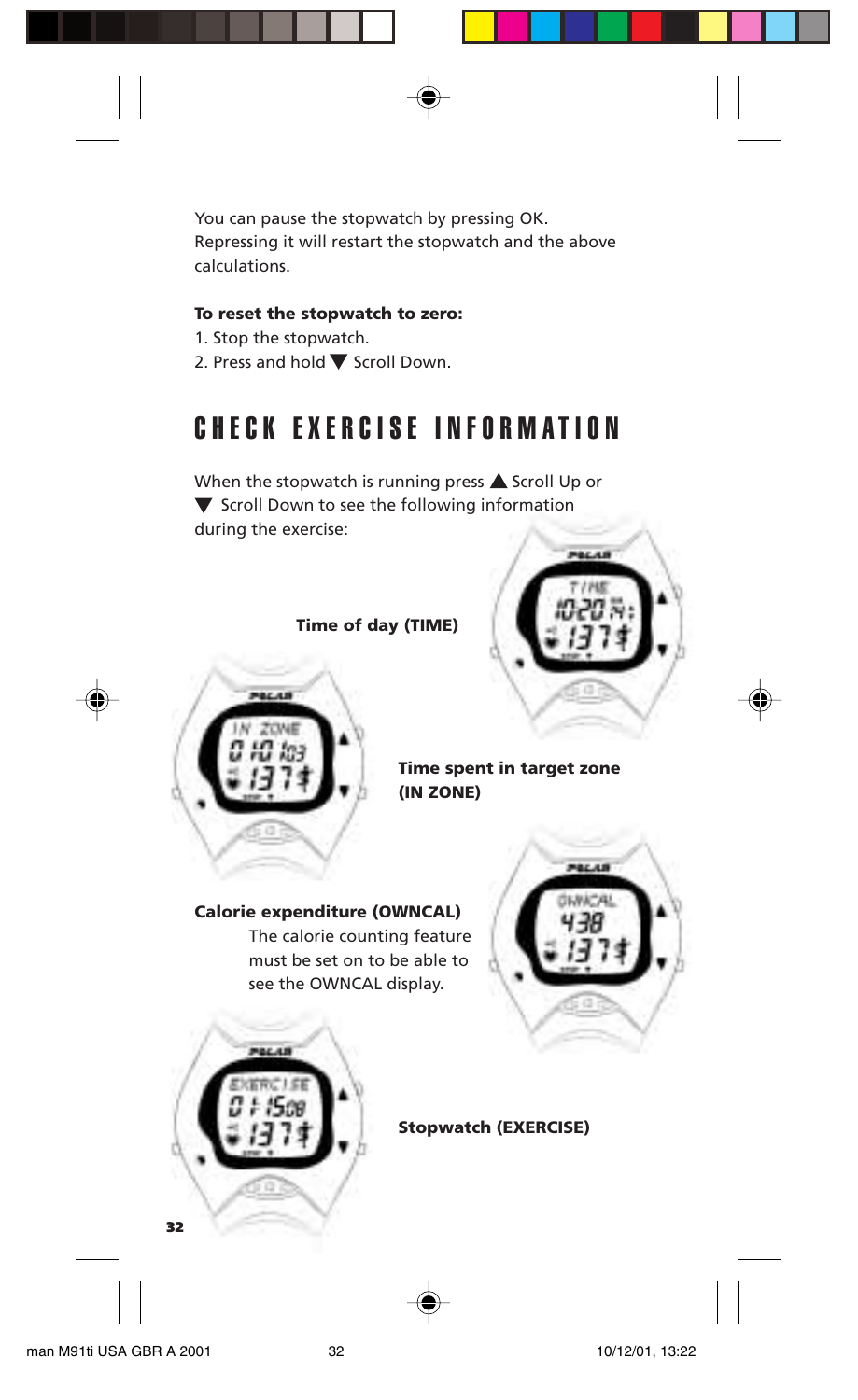## CHECK YOUR HEART RATE LIMITS

While exercising you don't have to press any button to check the heart rate limits you are using. Just bring the wrist receiver up to your chest near the transmitter's Polar logo.

> *The current exercising zone values and backlight will be on for a few seconds.*

## SEE YOUR PROGRESS BULLETS DURING EXERCISE



A bullet appears for every 10 minutes exercise in Target Zone.

## SWAP THE HEART RATE LIMITS

You can swap heart rate limits during the exercise while the stopwatch is running and you have set OwnZone on. You can select between OwnZone Basic, OwnZone High, OwnZone Low and manually set limits.

Press and hold  $\triangle$  Scroll Up or  $\nabla$  Scroll Down.



If you swap heart rate limits during exercise, the latest ones in use will be saved as measurement option settings and your next exercise will start with these limits.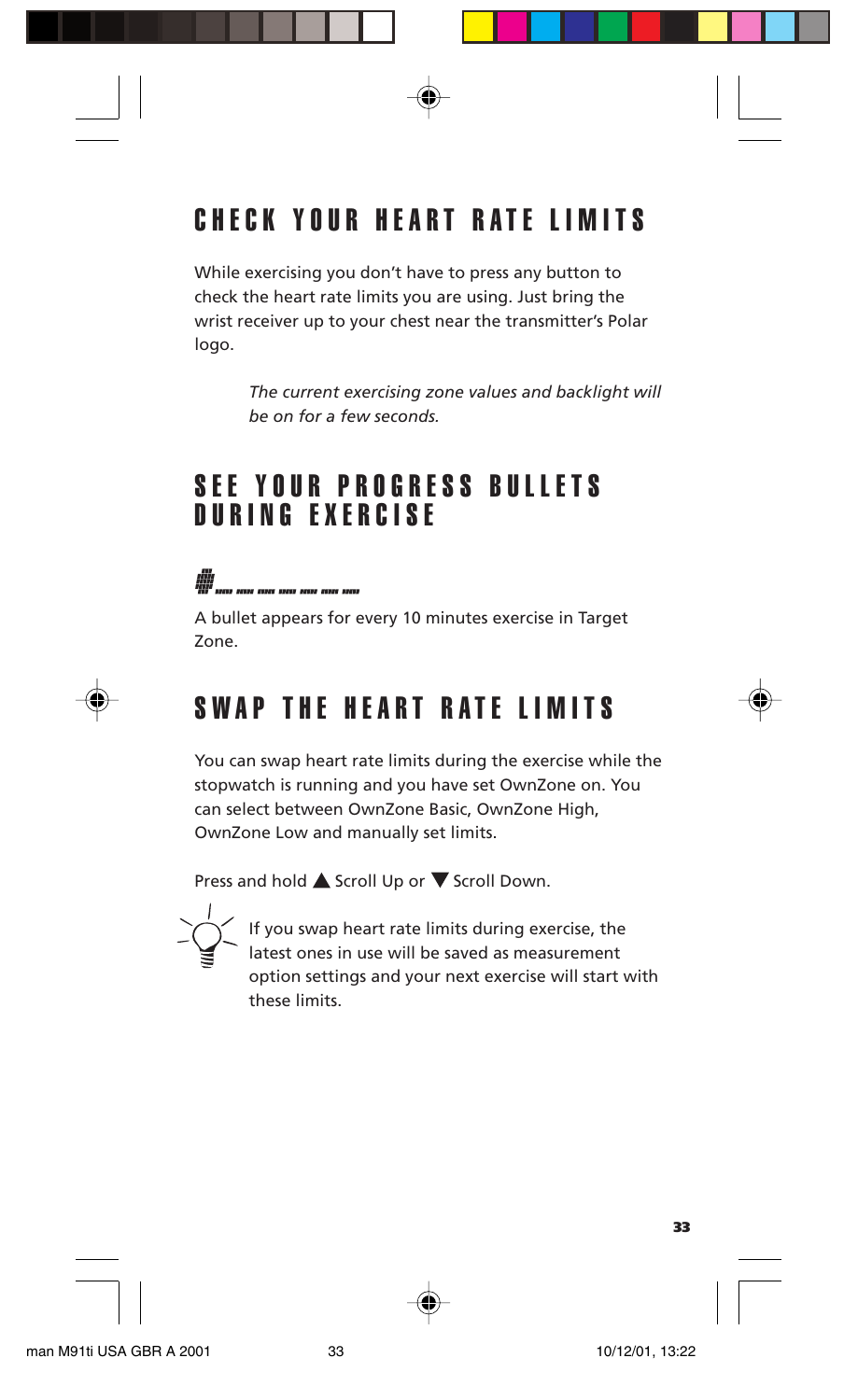# STOP THE HEART RATE MEASUREMENT

- 1. Press OK to stop the stopwatch. *The stopwatch stops. QUIT? appears in the display. Heart rate measurement without exercising limits or calorie calculation continues.*
- 2. Press  $\triangle$  Scroll Up or  $\nabla$  Scroll Down to leave the Measure mode.

*Heart rate measurement stops.*

If you press and hold  $\nabla$  Scroll Down for 1.5 seconds, the stopwatch will start blinking and RESET? text appears in the display. You can restart the stopwatch by pressing OK. Or if you want to reset the stopwatch keep pressing  $\nabla$  Scroll Down. The stopwatch will be reset and the current exercise information will be deleted.

The heart rate monitor receiver turns itself into Time of day mode within 5 minutes in case you forget to quit the heart rate measuring mode after having stopped the stopwatch and taken the transmitter off your chest.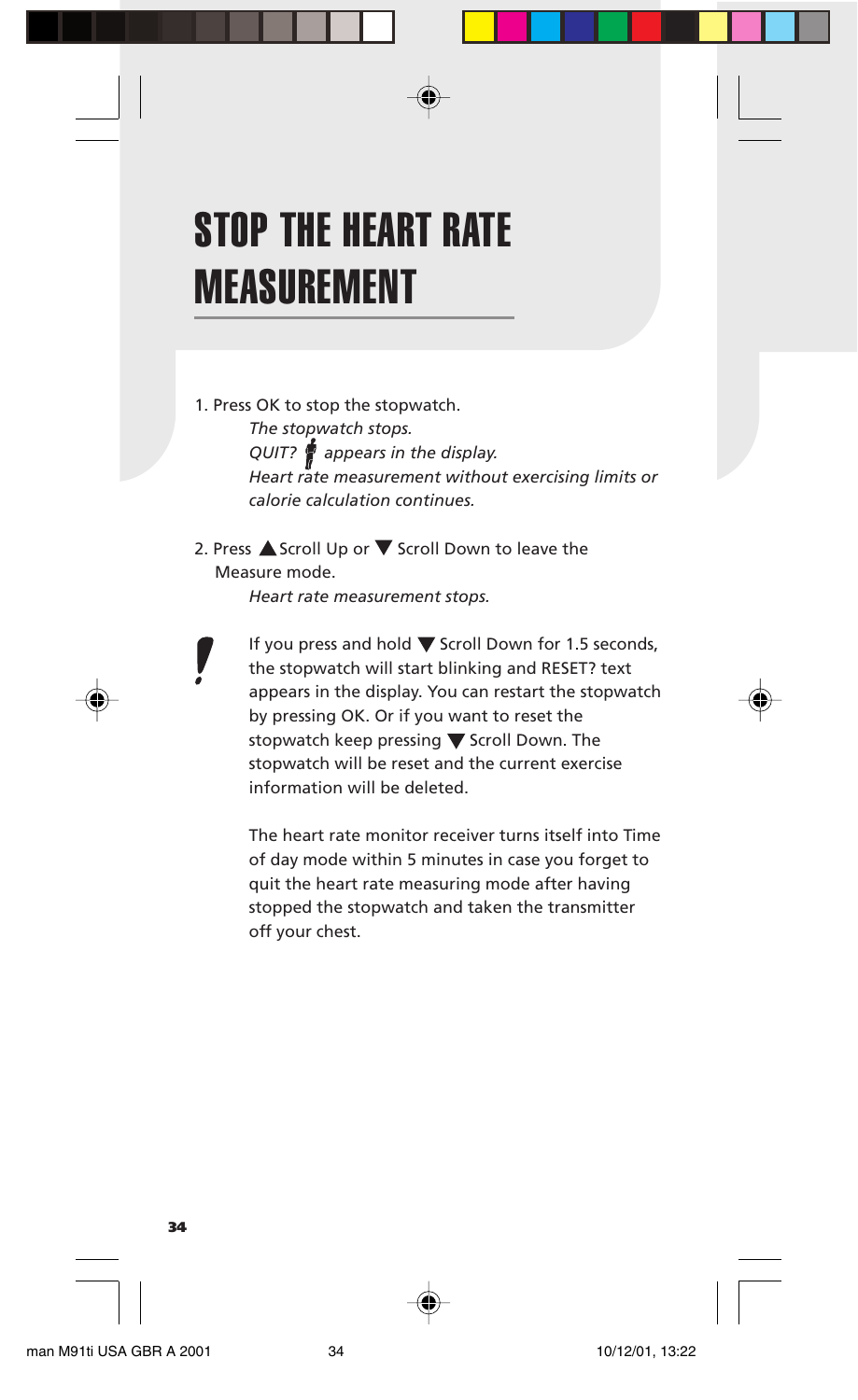# RECALLING TRAINING INFORMATION

Your latest training information is in the memory of the Polar heart rate monitor until the next time you start the stopwatch. Then your previous training information will be replaced by the new one. Polar heart rate monitor saves only one training file at a time. The training information is saved, if the stopwatch has been on more than one minute.

- 1. In the Time of Day display, press  $\triangle$  Scroll Up or ▼ Scroll Down until you enter the FILE mode. *FILE is displayed.*
- 2. Press OK to enter the training information recalling loop.
- 3. Press  $\triangle$  Scroll Up or  $\nabla$  Scroll Down to recall the training information.

## **DATE**

The date of your last exercise session.

## EXERCISE TIME (EXE. TIME)

The exercise time is the time which you have exercised with the stopwatch running.

## EXERCISE TIME IN THE TARGET ZONE (IN ZONE)

The exercise time, which you have spent within your OwnZone or your self-defined target zone.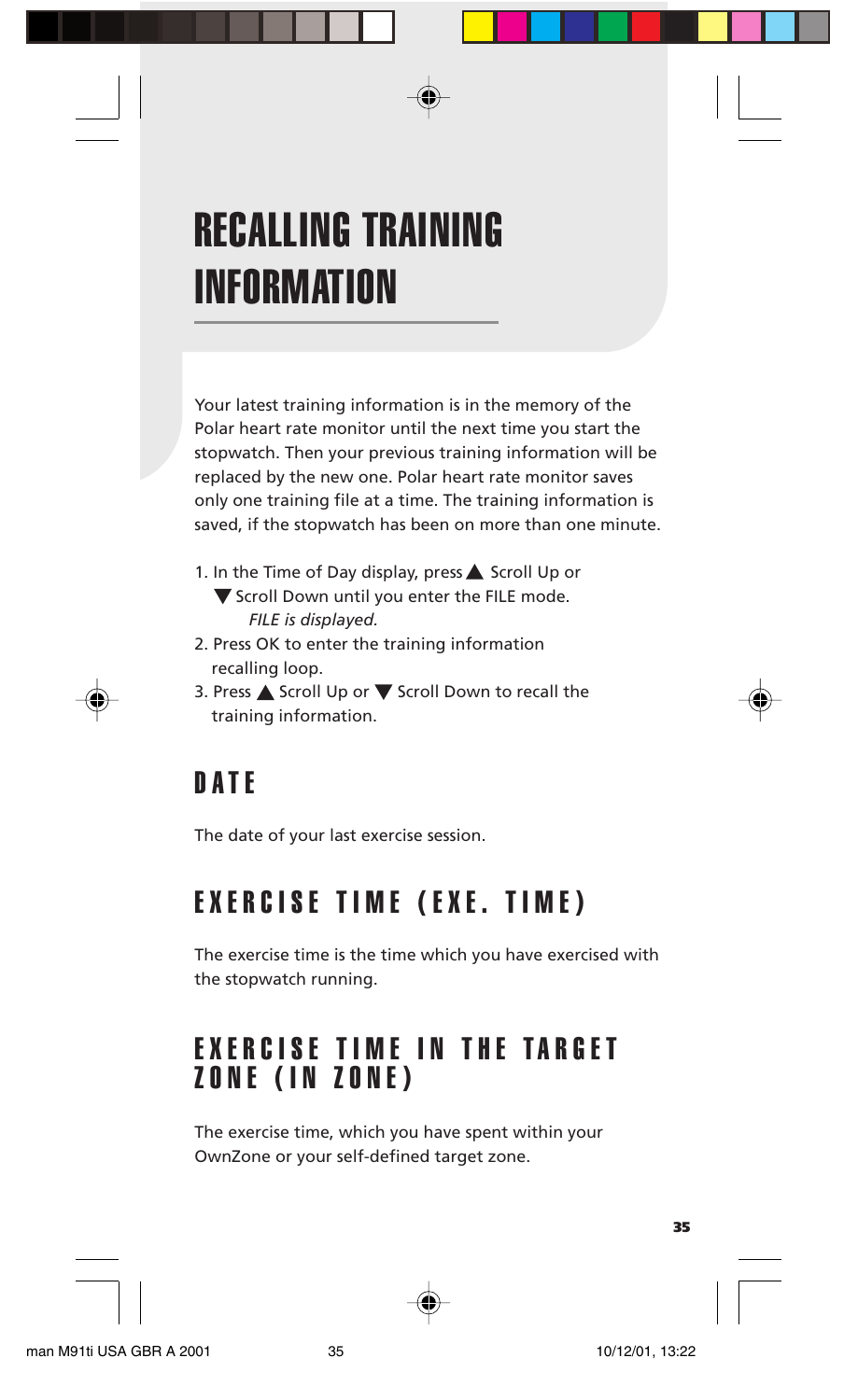## TARGET HEART RATE LIMITS (LIMITS)

You will see the target heart rate limits of your exercise.

## AVERAGE HEART RATE (AVERAGE Hr)

You will see the average heart rate of your exercise session.

## CALORIES EXPENDED DURING THE EXERCISE (KCAL / FAT)

You will see how many kilocalories you have expended during the exercise and the fat percentage of the total energy expenditure.



## TOTAL CALORIE COUNT (Tot. KCAL)

The total calorie counter is a function, which memorises information for more than one exercise session. You will have a count for cumulative calories expended during several exercise sessions. This function allows you to follow the calorie count as a gauge of effective exercise e.g. during one week.

## **You can subtract the total calorie amount**.

The kilocalories are subtracted by 10-kcal decrement. Once you have subtracted the Tot. KCAL value, you cannot return it.

- 1. Start with the display showing Tot. KCAL.
- 2. Press OK to enter the Tot. KCAL mode.

*The amount of total kilocalories starts flashing.*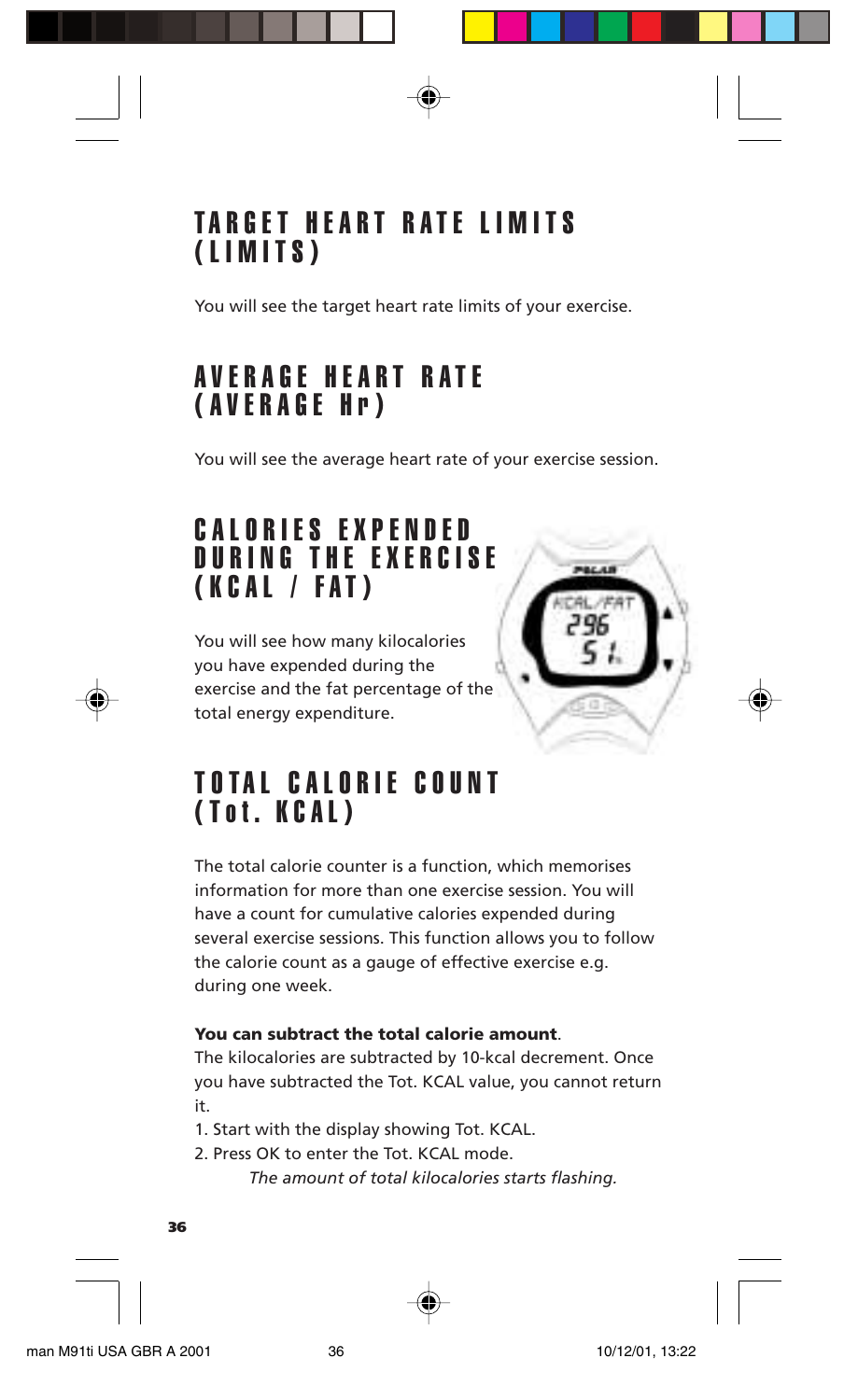- 3. You can now subtract the calories by pressing Scroll Down.
- 4. Press OK to lock the desired amount.

This function is useful in weight management, if you want to follow the combined effects of exercise and nutrition.

#### **To reset the total calorie expenditure count to zero:**

- 1. Start with the display showing Tot. KCAL.
- 2. Press OK to enter the Tot. KCAL mode.

*The amount of total calories starts flashing.*

3. Press and hold  $\nabla$  Scroll Down for a couple of seconds. *RESET starts to flash. 0 appears.*

If you release the  $\nabla$  Scroll Down button, when RESET is flashing, the value is not reset.

## TOTAL EXERCISE TIME (Tot. TIME)

The cumulative exercise time counter is a function, which memorizes information for more than one exercise session. You will have a count for the cumulative time of several exercise sessions. This function can be used as a gauge of exercise time e.g. during one week.

## **To reset the cumulative exercise time count to zero:**

- 1. Start with the display showing Tot. TIME.
- 2. Press OK to enter the Tot. TIME mode.

*The amount of cumulative exercise time starts flashing.* 3. Press and hold  $\nabla$  Scroll Down for a couple of seconds. *RESET starts to flash. 00:0000 appears.*

If you release the  $\nabla$  Scroll Down button, when RESET is flashing, the value is not reset.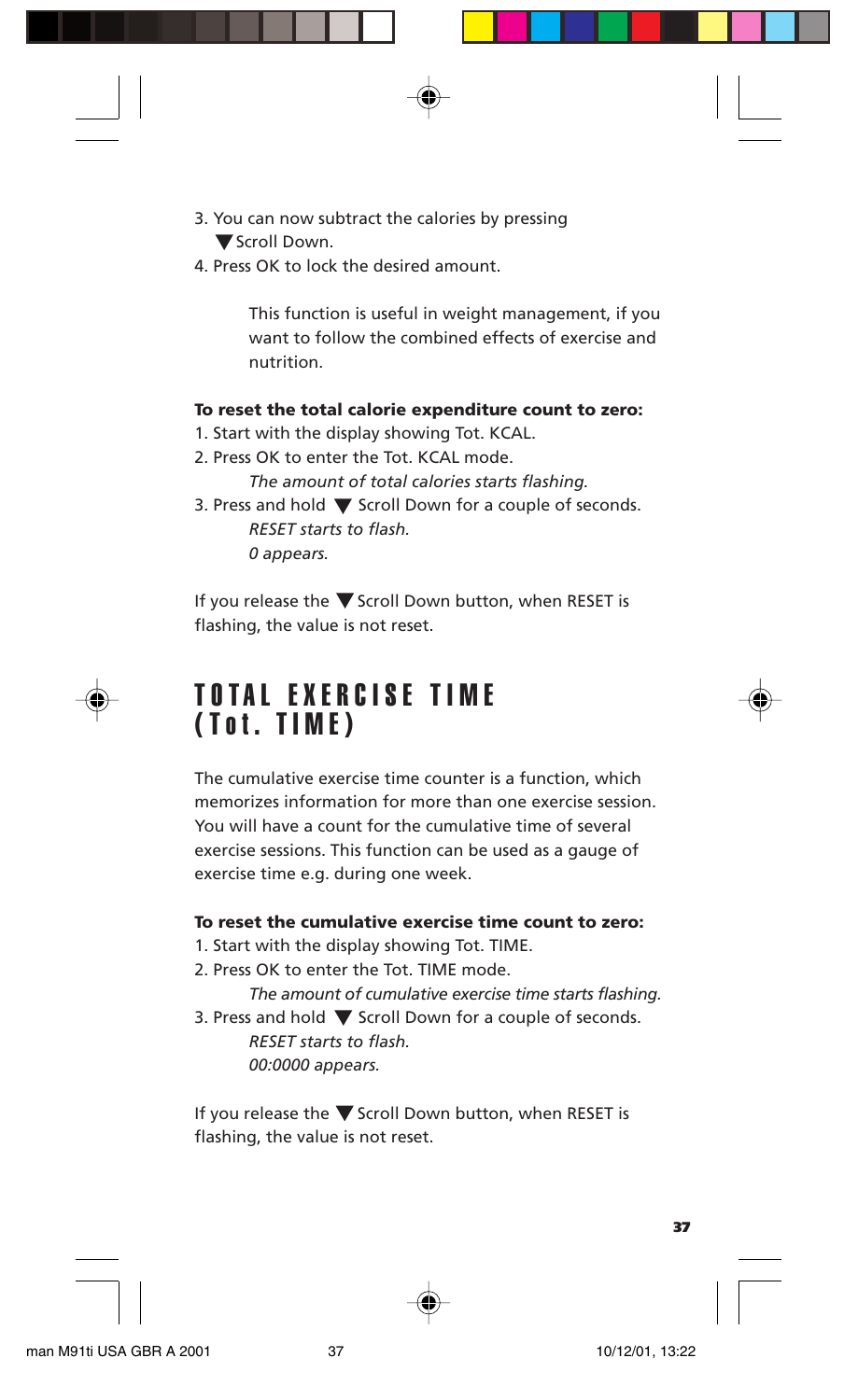## LATEST OWNINDEX

You can see your OwnIndex based on your latest Polar Fitness Test and the date when it was carried out.

# OWNINDEX

OwnIndex is a score which is comparable to  $VO_{2max}$ , a commonly used descriptor of aerobic fitness. OwnIndex is a result of the Polar Fitness Test, which is an easy, safe and quick way to estimate maximal aerobic power. The OwnIndex is based on heart rate, heart rate variability at rest, body structure and self-assessed physical activity.

Cardiovascular or aerobic fitness relates to how well your cardiovascular system works to transport oxygen to your body. The better the cardiovascular fitness, the stronger and more efficient your heart is.

Having good cardiovascular fitness has many health benefits. For example, it decreases your risk of cardiovascular diseases, stroke and high blood pressure.

If you want to improve your cardiovascular fitness, it takes a minimum of 6 weeks of regular training to see a noticeable change. Less fit individuals see progress even more rapidly and for more active individuals more time is needed.

Cardiovascular fitness is best improved by exercise types which use large muscle groups. Such activities include e.g. walking, jogging, swimming, rowing, skating, cross-country skiing and cycling.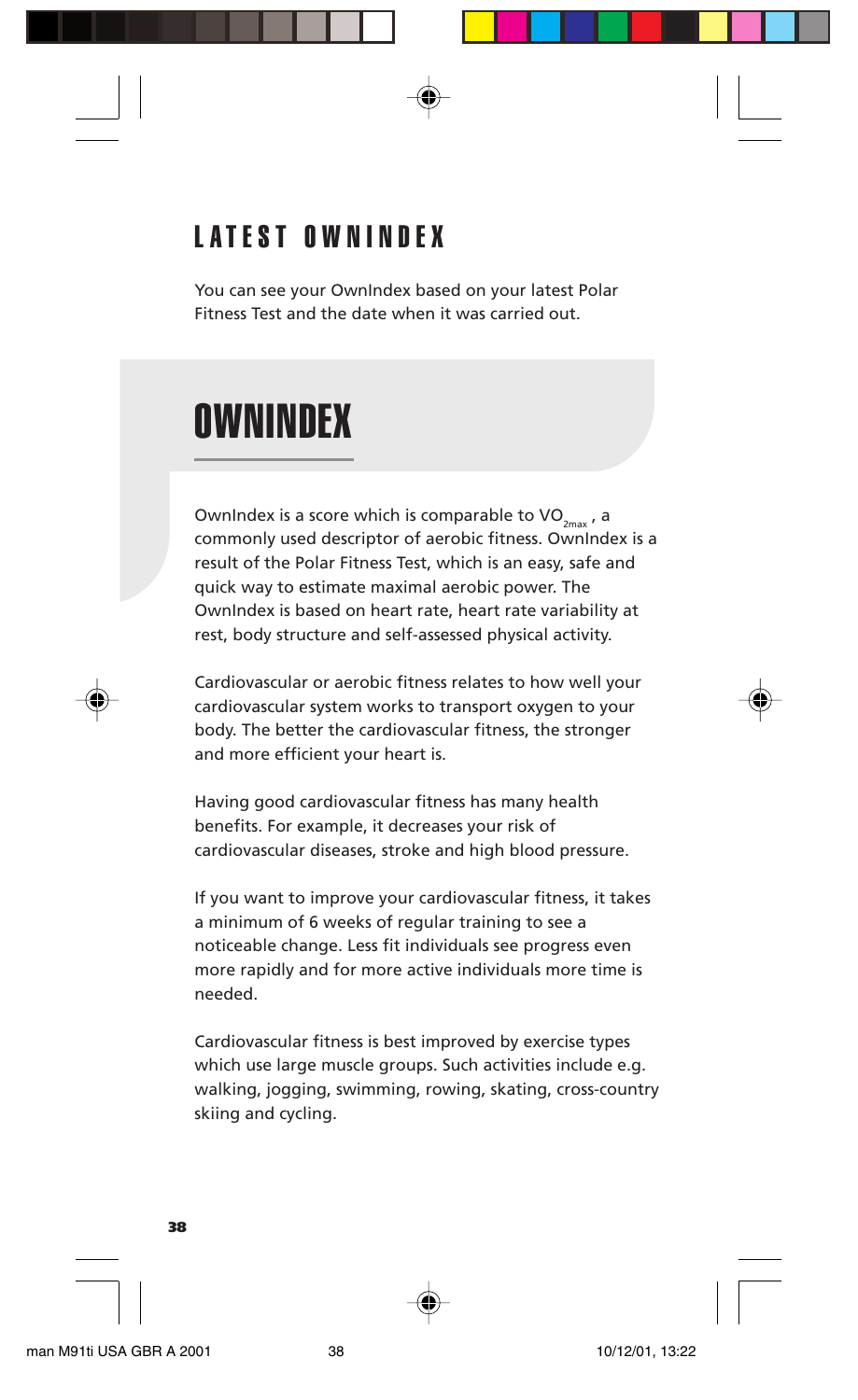To be able to follow your fitness progress start with measuring your OwnIndex a couple of times during the first two weeks to get a reliable baseline value. Thereafter repeat the test approximately once a month. Polar Fitness Test is targeted to healthy adults.

## FITNESS TEST SETTINGS

To be able to carry out the Polar Fitness Test you need to do the following settings:

- Select your long-term physical activity level.
- Set the Fitness test mode on.

#### **SET THE ACTIVITY LEVEL**

Begin with the display showing the time of day.

- 1. Press  $\triangle$  Scroll Up or  $\nabla$  Scroll Down until you enter the Options mode.
- 2. Press OK to enter the setting loop. *USER SET is displayed.*
- 3. Press OK to enter the user information loop.
- 4. Press OK until ACTIVITY appears.

*ACTIVITY is displayed and LOW / MIDDLE / HIGH / TOP is flashing.*

- 5. Press ▲ Scroll Up or ▼ Scroll Down to select the right activity level.
- 6. Press OK to lock your selection. *USER SET is displayed.*
- 7. To return to the Time of Day display, press and hold OK.

## **Activity Level**

Assess your long-term physical activity level. Do not change your activity level description if your regular exercise habits have changed less than six months ago.

**Low** Exercise is not a regular part of your life. You walk only for pleasure or occasionally exercise sufficiently to cause heavy breathing or perspiration.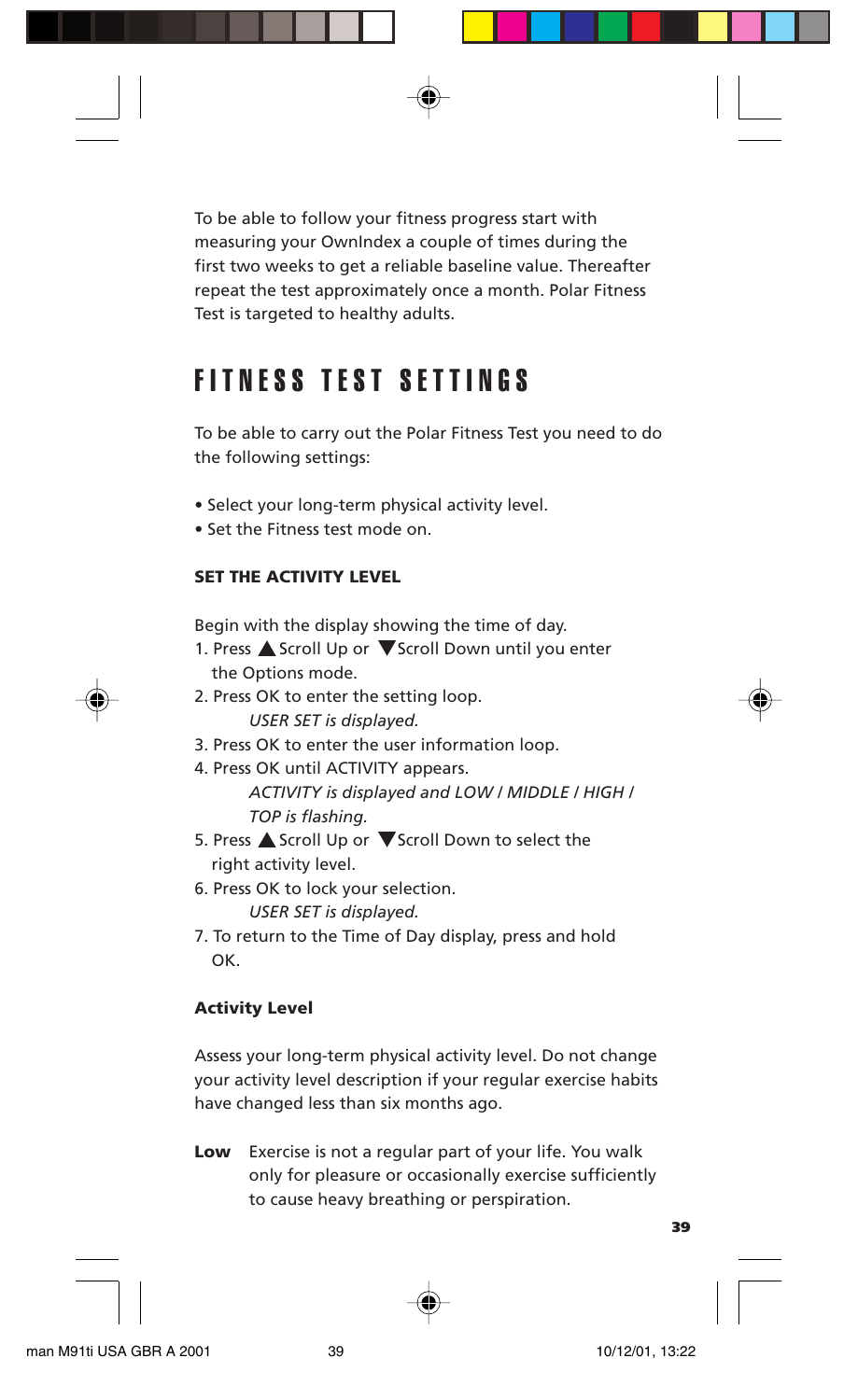- **Middle** You participate regularly in recreational sports. For example, you run 5 miles a week or spend 30 - 60 minutes a week in comparable physical activity. Or, your work requires modest physical activity.
- **High** Exercise is an inseparable part of your life. You exercise regularly at least 3 times a week with heavy paced intensity. Exercise causes clear breathlessness and sweating. For example, you run regularly more than 5 miles a week or spend more than 1,5 - 2 hours in comparable physical activity.
- **Top** You participate regularly in heavy physical exercise at least 5 times a week. E.g. you exercise to improve performance for competitive purposes.

### **SET THE FITNESS TEST MODE ON**

- 1. In the Time of Day display press  $\triangle$  Scroll Up or ▼ Scroll Down until you enter the Options mode. *OPTIONS is displayed.*
- 2. Press OK to enter the setting loop. *USER SET is displayed.*
- 3. Press  $\triangle$  Scroll Up or  $\nabla$  Scroll Down until you come to the Fitness test setting mode.

*FIT. TEST On/OFF is displayed.*

4. Press OK to enter the Fitness test setting loop.

*FIT. TEST is displayed.*

*On or OFF is flashing.*

- 5. Press  $\triangle$  Scroll Up or  $\nabla$  Scroll Down to select the test on.
- 6. Press OK to lock your selection.
- 7. To return to the Time of Day display, press and hold OK.

## CARRYING OUT THE TEST

To get reliable test results, there are the following basic requirements:

- You should be relaxed and calm.
- The test can take place anywhere home, office, health club - as long as the testing environment is peaceful.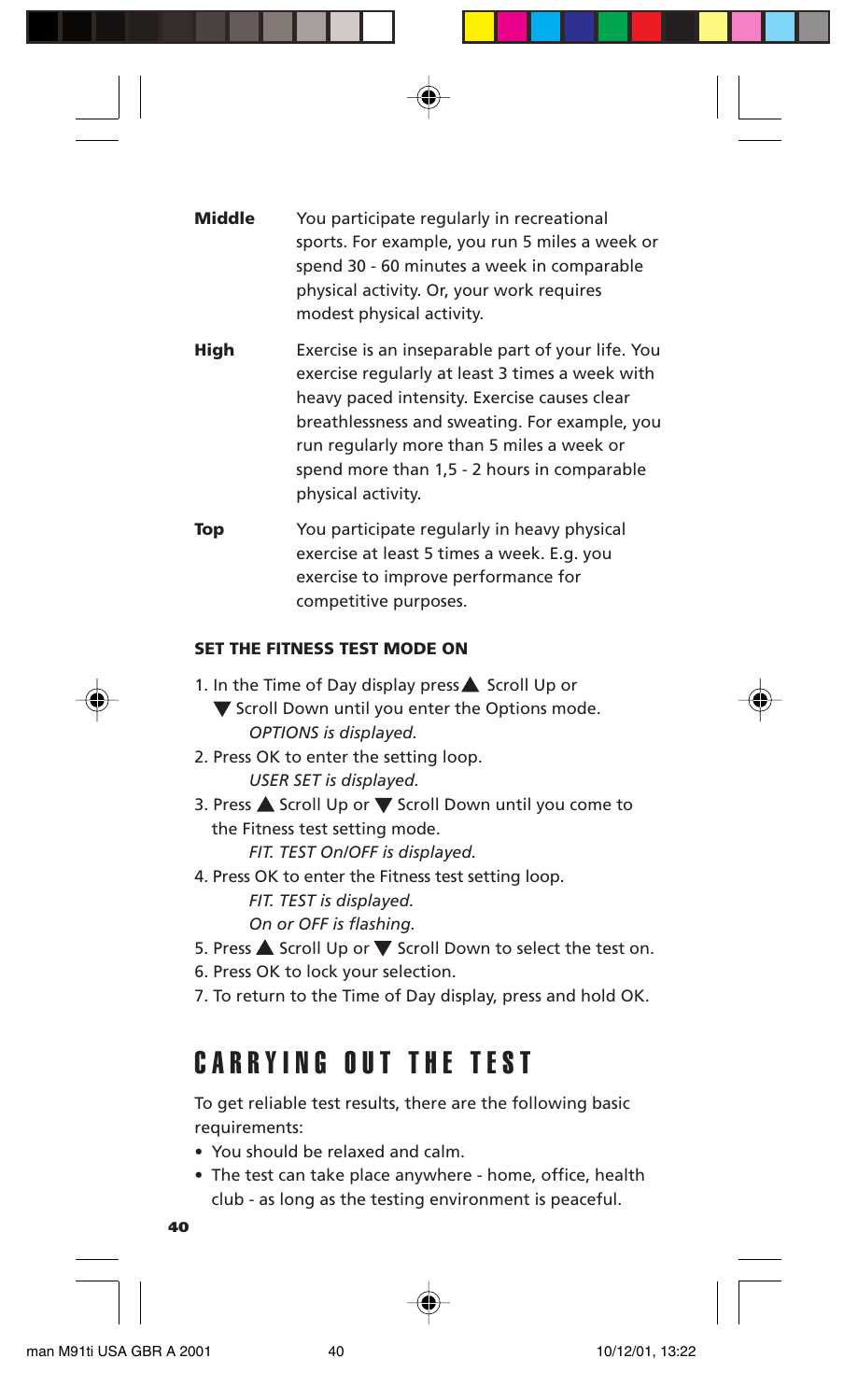No disturbing noises (e.g. television, radio or telephone), no other people talking to you.

- Keep the testing place, time of day and environment the same every time the test is repeated.
- Avoid eating a heavy meal or smoking 2-3 hours prior to testing.
- Avoid heavy physical effort, alcoholic beverages or pharmacological stimulants on the test day and the day before.

## **PREPARE THE WRIST RECEIVER**

1. In the Time of Day display press  $\triangle$  Scroll Up or  $\blacktriangledown$  Scroll Down until you come to the Fitness test mode.

*FIT. TEST is displayed.*

## **RELAX YOURSELF FOR 1-3 MINUTES**

2. Lay down, relax your muscles and mind.

#### **START THE TEST**

3. Press OK to start the test.

*The wrist receiver starts searching for your heart rate. TEST On and your heart rate are displayed. The test begins.*



If you want to have the sound signal on during the Fitness test, check there is  $\cdot$ ) in the display. Press and hold  $\geq 0$  /•)) to have sound signal on. The sound signal will alarm you at the end of the test.

- 4. It takes 3-5 minutes to carry out the test. Lie relaxed, don't raise arms or legs, avoid body movements during the test. Don't communicate with other people. *Your current OwnIndex interpretation and the testing date are displayed.*
- 5. To return to the Time of Day display after the test, press and hold OK.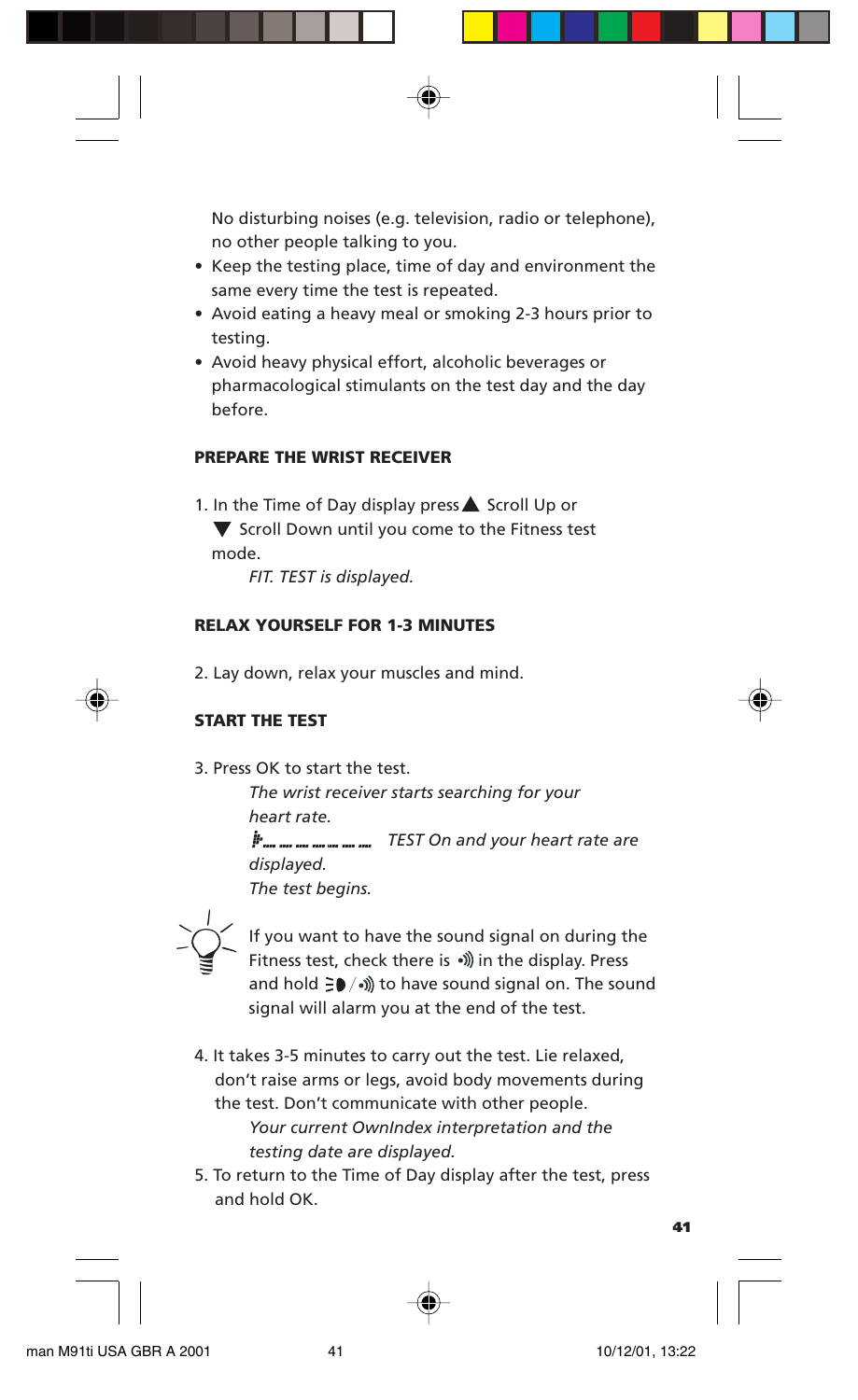You can stop the test anytime during the test by pressing OK. The latest OwnIndex will not be replaced.

> *FAILED TEST is displayed for a moment. Your latest OwnIndex interpretation and the test date are displayed.*

If the wrist receiver does not succeed to receive your heart rate at the beginning or during the test, the test will fail. Check that the transmitter electrodes are wet and the elastic strap is snug enough. Restart the procedure.

## FITNESS TEST RESULT

The test result, your OwnIndex, is most meaningful when comparing your individual values and changes in it. OwnIndex can also be interpreted according to your gender and age. Locate your OwnIndex on the following table to find out your current cardiovascular fitness classification, compared to those who are of same age and gender.



- **1-3** Increase exercise for health benefits and fitness.
- **4** Maintain current exercise habits to ensure better health. Exercise increase recommended for fitness improvements.
- **5-7** Maintain current exercise habits for good health and fitness.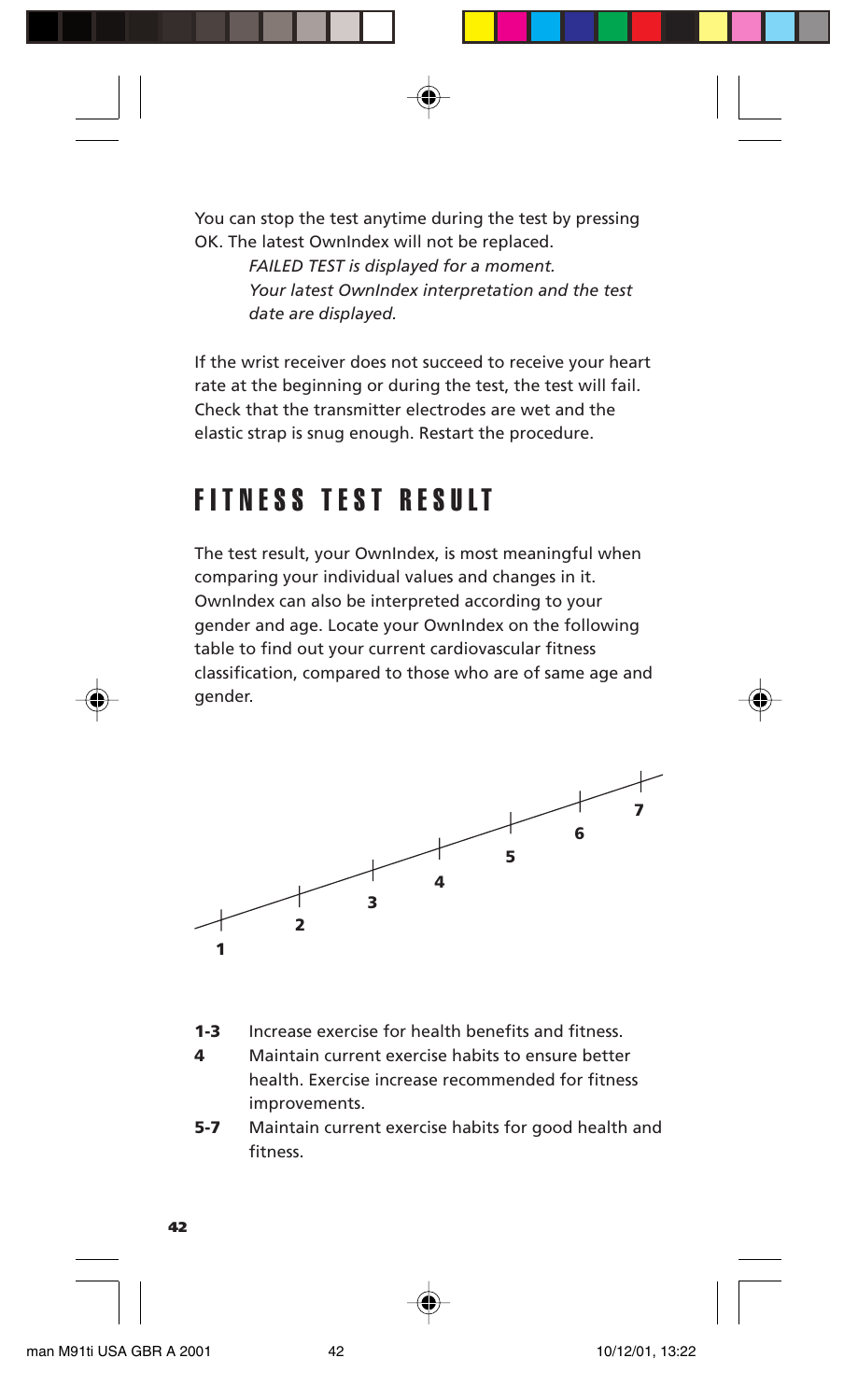| 6 (very good) 7 (excellent<br>888858888<br>$5.5884744474$<br>$5.59647444474$<br>$5.59647144474$<br>$47 - 5$<br>$49 - 44$<br>$49 - 44$<br>$49 - 44$<br>$49 - 44$<br>$49 - 44$<br>$49 - 8$<br>$49 - 8$<br>$49 - 8$<br>$49 - 8$<br>$49 - 8$<br>$49 - 8$<br>$49 - 8$<br>$49 - 8$<br>$49 - 8$<br>$49 - 8$<br>$49 - 8$<br>(average) 5 (good)<br>5156<br>44444455556<br>54444445555<br>54444455556<br>$47440$<br>$44420$<br>$44420$<br>$4420$<br>$4420$<br>$4420$<br>$5750$<br>$570$<br>$570$<br>$570$<br>$37 - 49$<br>$36 - 39$<br>$37 - 39$<br>$38 - 39$<br>$38 - 39$<br>$38 - 39$<br>$38 - 39$<br>$32 - 34$<br>$32 - 34$<br>Age (years) 1 (very poor) 2 (poor)<br>$\begin{array}{l} 27 - 31 \\ 26 - 39 \\ 27 - 29 \\ 28 - 27 \\ 29 - 29 \\ 29 - 29 \\ 20 - 29 \\ 21 - 29 \\ 22 - 29 \\ 23 - 29 \\ 24 - 29 \\ 25 - 29 \\ 26 - 18 \\ 27 - 29 \\ 28 - 29 \\ 29 - 29 \\ 20 - 29 \\ 21 - 29 \\ 23 - 29 \\ 20 - 29 \\ 21 - 29 \\ 22 - 29 \\ 23 - 29 \\ 24 - 29 \\ 25 - 29 \\ 27 - 29 \\ 28 - $<br>$\begin{array}{l} 27.37 \\ 27.47 \\ 28.38 \\ 29.47 \\ 20.47 \\ 21.47 \\ 23.47 \\ 24.47 \\ 25.47 \\ 26.47 \\ 27.47 \\ 28.47 \\ 29.47 \\ 20.47 \\ 21.47 \\ 22.47 \\ 23.47 \\ 24.47 \\ 25.47 \\ 26.47 \\ 27.47 \\ 28.47 \\ 29.47 \\ 20.47 \\ 21.47 \\ 22.47 \\ 23.47 \\ 24.47 \\ 25.47 \\ 26.47 \\ 27$<br>ていさんという e de de de de la produit<br>2010 - A de de de la produit<br>2010 - A de de la produit<br>22222222222<br>2222222222<br>2023 3024<br>2023 3024<br>2023 3024 3025<br>N<br>三 |  |  |        |  |  |
|---------------------------------------------------------------------------------------------------------------------------------------------------------------------------------------------------------------------------------------------------------------------------------------------------------------------------------------------------------------------------------------------------------------------------------------------------------------------------------------------------------------------------------------------------------------------------------------------------------------------------------------------------------------------------------------------------------------------------------------------------------------------------------------------------------------------------------------------------------------------------------------------------------------------------------------------------------------------------------------------------------------------------------------------------------------------------------------------------------------------------------------------------------------------------------------------------------------------------------------------------------------------------------------------------------------------------------------------------------------------------------------------------------------------------------------------------------------------------------|--|--|--------|--|--|
|                                                                                                                                                                                                                                                                                                                                                                                                                                                                                                                                                                                                                                                                                                                                                                                                                                                                                                                                                                                                                                                                                                                                                                                                                                                                                                                                                                                                                                                                                 |  |  | (fair) |  |  |
|                                                                                                                                                                                                                                                                                                                                                                                                                                                                                                                                                                                                                                                                                                                                                                                                                                                                                                                                                                                                                                                                                                                                                                                                                                                                                                                                                                                                                                                                                 |  |  |        |  |  |
|                                                                                                                                                                                                                                                                                                                                                                                                                                                                                                                                                                                                                                                                                                                                                                                                                                                                                                                                                                                                                                                                                                                                                                                                                                                                                                                                                                                                                                                                                 |  |  |        |  |  |
|                                                                                                                                                                                                                                                                                                                                                                                                                                                                                                                                                                                                                                                                                                                                                                                                                                                                                                                                                                                                                                                                                                                                                                                                                                                                                                                                                                                                                                                                                 |  |  |        |  |  |
|                                                                                                                                                                                                                                                                                                                                                                                                                                                                                                                                                                                                                                                                                                                                                                                                                                                                                                                                                                                                                                                                                                                                                                                                                                                                                                                                                                                                                                                                                 |  |  |        |  |  |
|                                                                                                                                                                                                                                                                                                                                                                                                                                                                                                                                                                                                                                                                                                                                                                                                                                                                                                                                                                                                                                                                                                                                                                                                                                                                                                                                                                                                                                                                                 |  |  |        |  |  |
|                                                                                                                                                                                                                                                                                                                                                                                                                                                                                                                                                                                                                                                                                                                                                                                                                                                                                                                                                                                                                                                                                                                                                                                                                                                                                                                                                                                                                                                                                 |  |  |        |  |  |
|                                                                                                                                                                                                                                                                                                                                                                                                                                                                                                                                                                                                                                                                                                                                                                                                                                                                                                                                                                                                                                                                                                                                                                                                                                                                                                                                                                                                                                                                                 |  |  |        |  |  |
|                                                                                                                                                                                                                                                                                                                                                                                                                                                                                                                                                                                                                                                                                                                                                                                                                                                                                                                                                                                                                                                                                                                                                                                                                                                                                                                                                                                                                                                                                 |  |  |        |  |  |
|                                                                                                                                                                                                                                                                                                                                                                                                                                                                                                                                                                                                                                                                                                                                                                                                                                                                                                                                                                                                                                                                                                                                                                                                                                                                                                                                                                                                                                                                                 |  |  |        |  |  |
|                                                                                                                                                                                                                                                                                                                                                                                                                                                                                                                                                                                                                                                                                                                                                                                                                                                                                                                                                                                                                                                                                                                                                                                                                                                                                                                                                                                                                                                                                 |  |  |        |  |  |
|                                                                                                                                                                                                                                                                                                                                                                                                                                                                                                                                                                                                                                                                                                                                                                                                                                                                                                                                                                                                                                                                                                                                                                                                                                                                                                                                                                                                                                                                                 |  |  |        |  |  |
|                                                                                                                                                                                                                                                                                                                                                                                                                                                                                                                                                                                                                                                                                                                                                                                                                                                                                                                                                                                                                                                                                                                                                                                                                                                                                                                                                                                                                                                                                 |  |  |        |  |  |
|                                                                                                                                                                                                                                                                                                                                                                                                                                                                                                                                                                                                                                                                                                                                                                                                                                                                                                                                                                                                                                                                                                                                                                                                                                                                                                                                                                                                                                                                                 |  |  |        |  |  |
|                                                                                                                                                                                                                                                                                                                                                                                                                                                                                                                                                                                                                                                                                                                                                                                                                                                                                                                                                                                                                                                                                                                                                                                                                                                                                                                                                                                                                                                                                 |  |  |        |  |  |
|                                                                                                                                                                                                                                                                                                                                                                                                                                                                                                                                                                                                                                                                                                                                                                                                                                                                                                                                                                                                                                                                                                                                                                                                                                                                                                                                                                                                                                                                                 |  |  |        |  |  |
|                                                                                                                                                                                                                                                                                                                                                                                                                                                                                                                                                                                                                                                                                                                                                                                                                                                                                                                                                                                                                                                                                                                                                                                                                                                                                                                                                                                                                                                                                 |  |  |        |  |  |
|                                                                                                                                                                                                                                                                                                                                                                                                                                                                                                                                                                                                                                                                                                                                                                                                                                                                                                                                                                                                                                                                                                                                                                                                                                                                                                                                                                                                                                                                                 |  |  |        |  |  |
|                                                                                                                                                                                                                                                                                                                                                                                                                                                                                                                                                                                                                                                                                                                                                                                                                                                                                                                                                                                                                                                                                                                                                                                                                                                                                                                                                                                                                                                                                 |  |  |        |  |  |
|                                                                                                                                                                                                                                                                                                                                                                                                                                                                                                                                                                                                                                                                                                                                                                                                                                                                                                                                                                                                                                                                                                                                                                                                                                                                                                                                                                                                                                                                                 |  |  |        |  |  |

The classification is based on literature review of 62 studies where VO<sub>2max</sub> was measurec<br>directly in healthy adult subjects in the USA, Canada and 7 European countries. Reference: Shvartz E, Reibold RC: Aerobic fitness norms for males and females aged 6 to 75 years: a review. Aviat Space Environ Med; 61:3-11, 1990.

**FITNESS CLASSES**

FITNESS CLASSES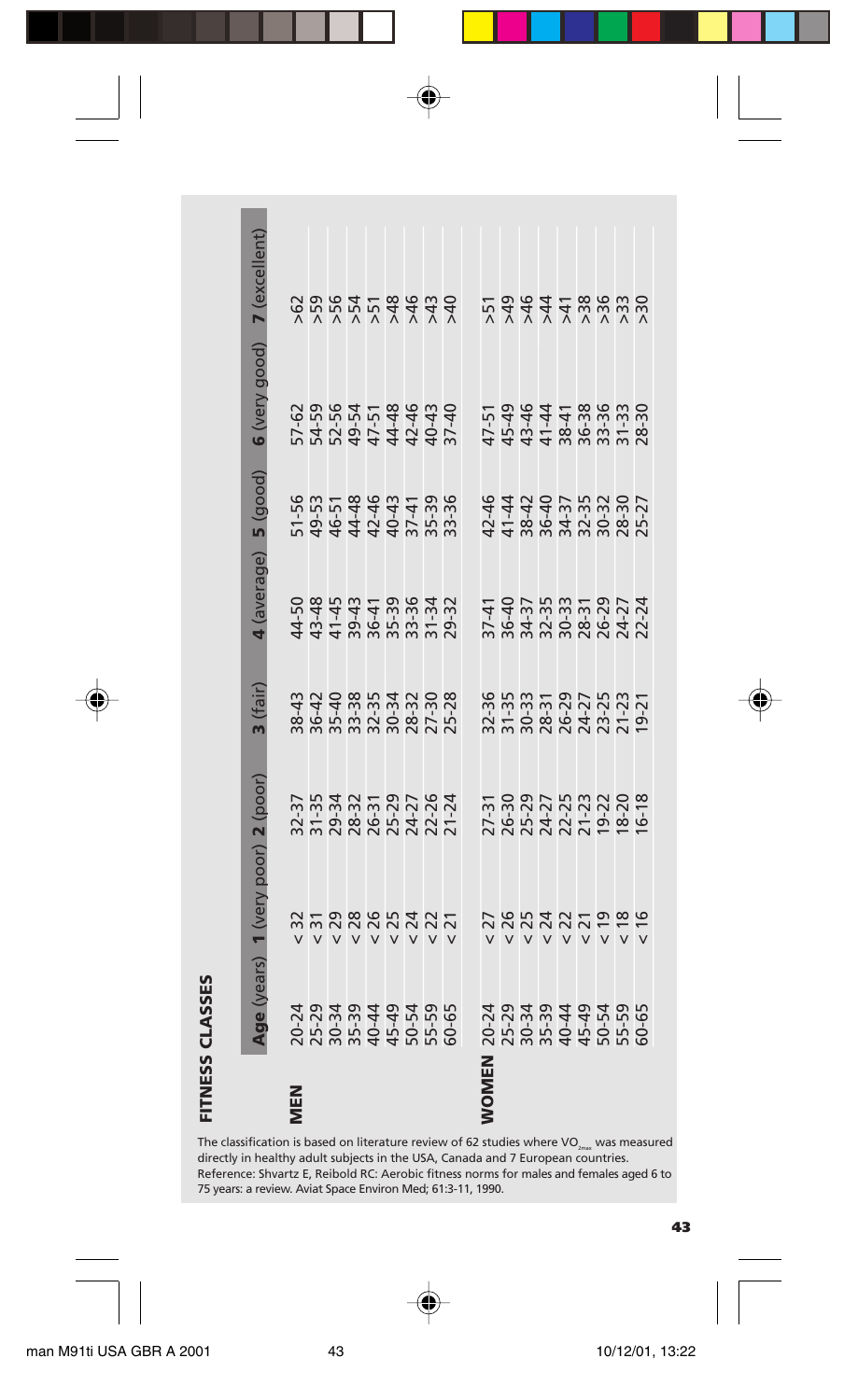# CARE AND MAINTENANCE

Your Polar heart rate monitor is a high-tech instrument of superior design and workmanship and should be treated with care. The suggestions below will help you fulfill the warranty obligations and enjoy this product for many years to come.

## TAKING CARE OF YOUR POLAR HEART RATE MONITOR

- Wash the transmitter regularly after use with a mild soap and water solution. Dry it carefully after washing.
- Never store the transmitter wet. Sweat and moisture can keep its electrodes wet and the transmitter activated, which shortens the battery life.
- Store your Polar heart rate monitor in a cool and dry place. Do not store it in any kind of non-breathing material, such as a plastic bag or a sports bag **if it is wet.**
- Do not bend or stretch the transmitter. This may damage the electrodes.
- Don't dry the transmitter in any other way than with a towel. Hard-handed handling may damage the electrodes.
- Keep your Polar heart rate monitor out of extreme cold (below 14 ºF / -10 ºC) and heat (above 122 ºF / 50 ºC).
- Do not expose the Polar heart rate monitor to direct sunlight for extended periods, such as by leaving it in a car.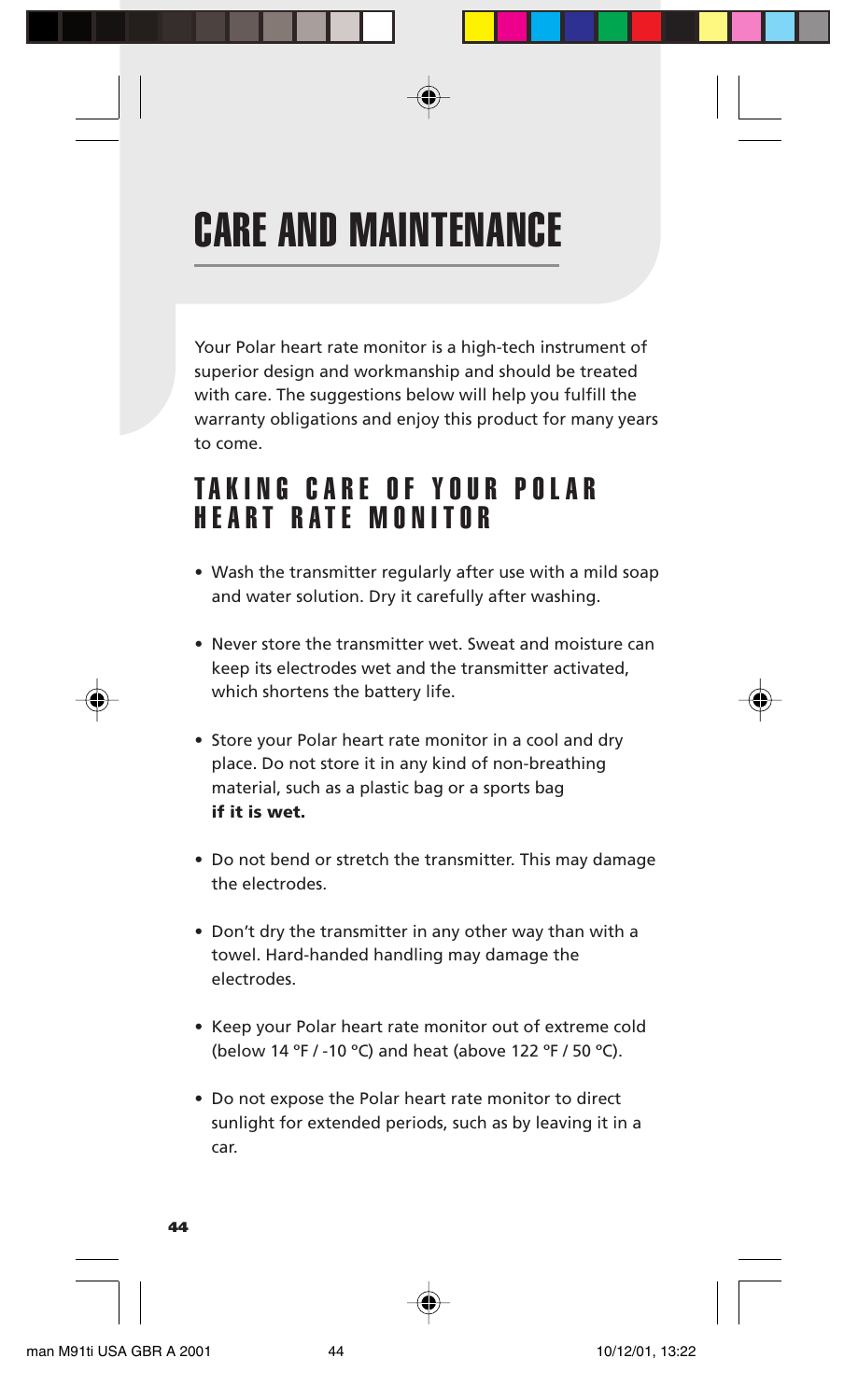## **BATTERIES**

## POLAR TRANSMITTER

The estimated average battery life of the transmitter is 2500 hours of use. Contact your distributor/ dealer for a transmitter replacement. Polar recycles used transmitters.

## POLAR WRIST RECEIVER

The estimated average battery life of the Polar wrist receiver is 1 year in normal use (2h/ day, 7 days a week). Note also that excessive use of the backlight and the alarm signals will use the battery more rapidly. Do not open the Polar wrist receiver yourself. To ensure the water resistance properties and the use of qualified components, the wrist receiver battery should be replaced only by an authorized Polar Service Center. At the same time a full periodic check of the Polar heart rate monitor will be done.

## **SFRVICE**

Should your Polar heart rate monitor need service, see Customer Care Charter to contact an authorized Polar Service Center.



Water resistance cannot be guaranteed after unauthorized service.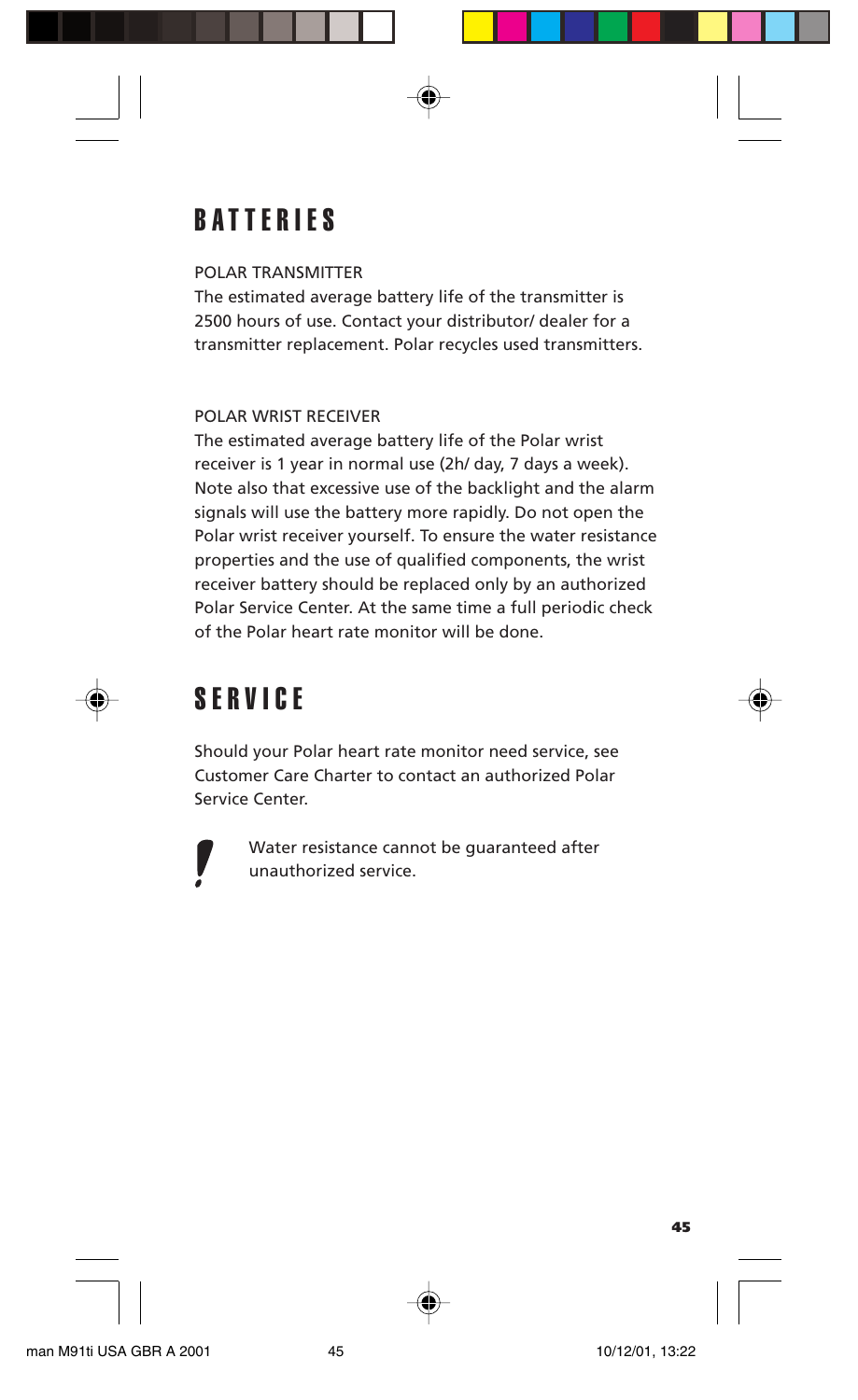# PRECAUTIONS

## USING A POLAR HEART RATE MONITOR IN A WATER ENVIRONMENT

Your Polar heart rate monitor is water resistant to 330 feet/ 100 meters. To maintain the water resistance, do not operate the buttons of the wrist receiver under water.

Heart rate measurement in a water environment is technically demanding for the following reasons:

- Pool water with a high chlorine content and seawater may be very conductive and the electrodes of Polar transmitter may get short circuited and EKG signals cannot be detected by the transmitter unit.
- Jumping into the water or strenuous muscle movement during competitive swimming may cause water resistance that shifts the transmitter on the body to a location where it is not possible to pick up EKG signal.
- The EKG signal strength varies depending on the individual's tissue composition and the percentage of people who have problems in heart rate measuring is considerably higher in a water environment than in other use.

## POLAR HEART RATE MONITOR AND ELECTROMAGNETIC INTERFERENCE

Disturbances may occur near high voltage power lines, traffic lights, overhead lines of electric railways, electric bus lines or trams, televisions, car motors, bike computers, some motor driven exercise equipment, cellular phones or when you walk through electric security gates.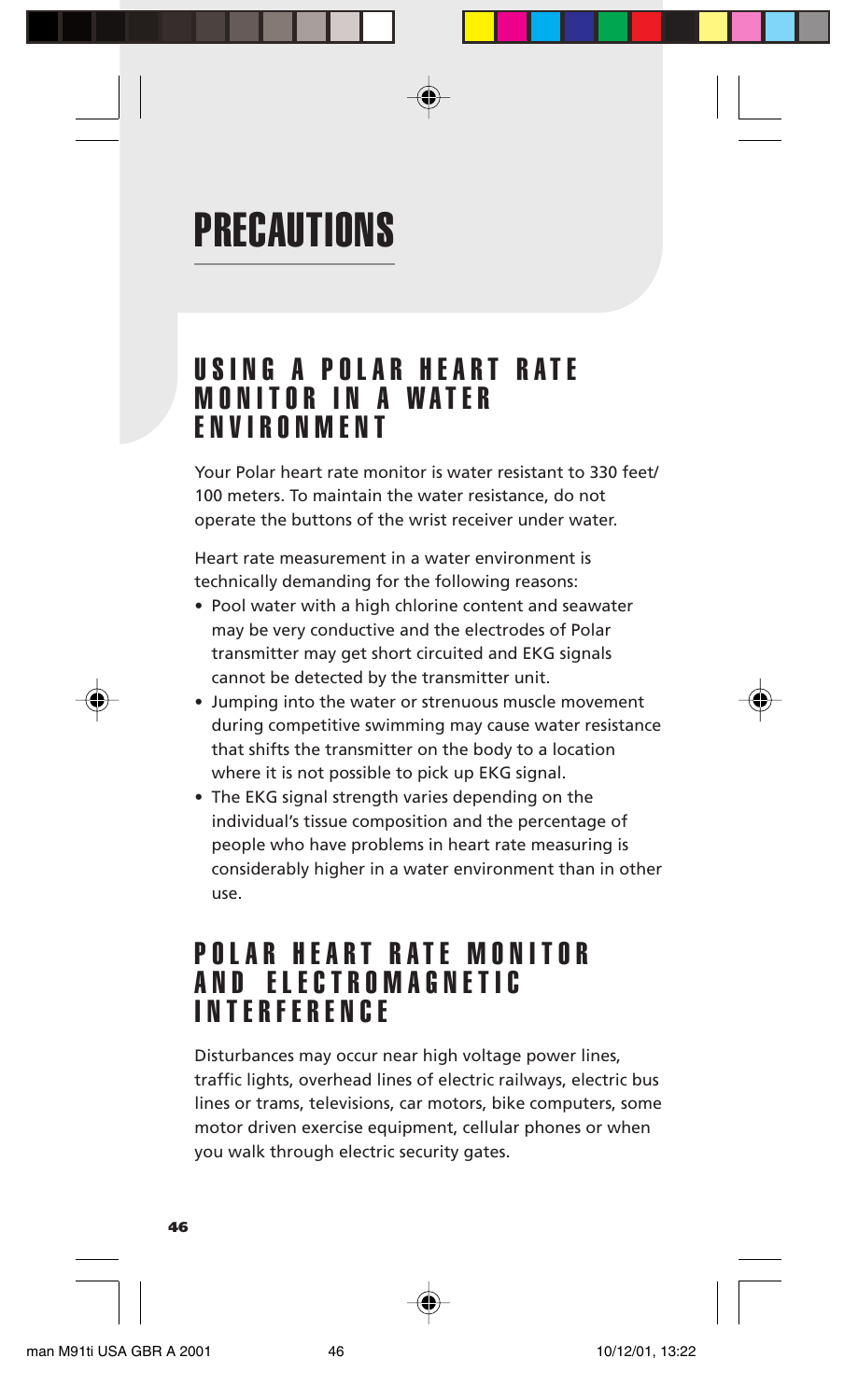## CROSSTALK

The Polar wrist receiver in non-coded mode of operation picks up transmitter signals within 3 feet/ 1 meter. Noncoded signals from more than one transmitter picked up simultaneously can cause an incorrect readout.

### EXERCISE EQUIPMENT

Several pieces of exercise equipment with electronic or electrical components such as LED displays, motors and electrical brakes may cause interfering stray signals. To try to tackle these problems, relocate the Polar wrist receiver as follows:

- 1. Remove the transmitter from your chest and use the exercise equipment as you would normally.
- 2. Move the wrist receiver around until you find an area in which it displays no stray reading or flashing of the heart symbol. Interference is often worst right in front of the display panel of the equipment, while the left or right side of the display is relatively free of disturbance.
- 3. Put the transmitter back on the chest and keep the wrist receiver in this interference-free area as far as it is possible.
- 4. If the Polar heart rate monitor still does not work with the exercise equipment, this piece of equipment may be electrically too noisy for wireless heart rate measurement.

## MINIMIZING POSSIBLE RISKS IN EXERCISING WITH A HEART RATE MONITOR

Exercise may include some risk, especially for those who have been sedentary.

Before starting a regular exercise program an individual is recommended to answer to the following questions for health status checking. If the answer is yes to any of the questions, we recommend to consult a doctor before starting an exercise program.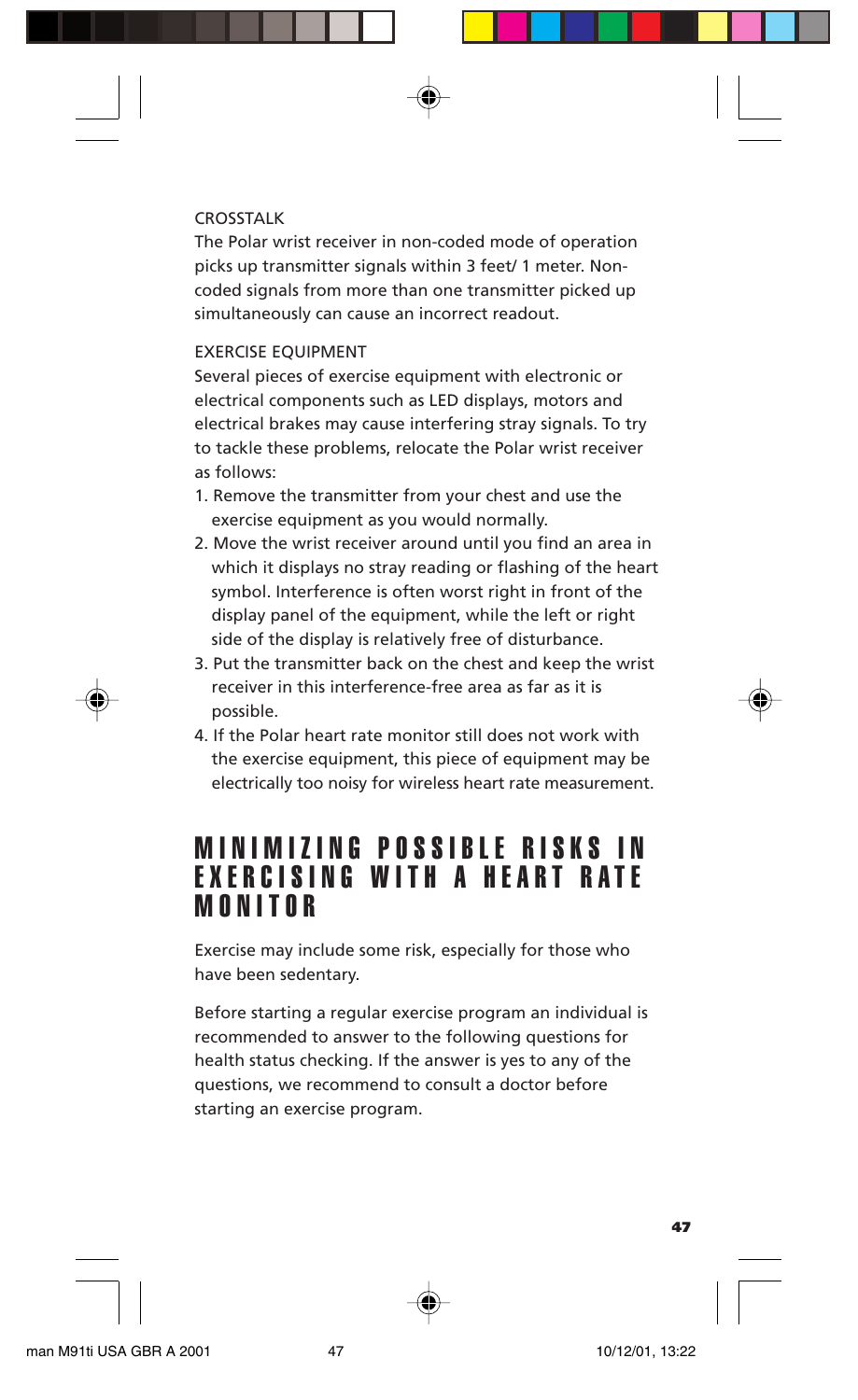- Have you not exercised for the past 5 years?
- Do you have high blood pressure?
- Do you have high blood cholesterol?
- Do you have symptoms of any disease?
- Are you taking any blood pressure or heart medication?
- Do you have a history of breathing problems?
- Are you recovering from a serious illness or medical treatment?
- Do you use a pacemaker or another implanted electronic device?
- Do you smoke?
- Are you pregnant?

Note that in addition to exercise intensity, medications for heart, blood pressure, psyche, asthma, breathing etc. as well as some energy drinks, alcohol and nicotine, can affect heart rate.

**It is important to be sensitive to your body's reactions during the exercise.** If you feel unexpected pain or tiredness regarding your exercise intensity level, it is recommended to stop the exercise or continue at a lighter intensity.

**If you are allergic to any substance that comes into contact with the skin,** check the Polar heart rate monitor materials from the "Technical specifications" chapter. It is recommended that you wear the transmitter against your bare skin to ensure flawless operation. However, if you wish to wear the transmitter over a shirt, moisten the shirt well under the electrodes.

**Notice to persons with pacemakers, defibrillator or other implanted electronic device.** Persons who have a pacemaker use the Polar heart rate monitor at their own risk. Before starting use, we always recommend an exercise test under doctor's supervision. The test is to ensure the safety and reliability of the simultaneous use of the pacemaker and the heart rate monitor.

> The combined impact of moisture and intense abrasion may cause a black color, which might stain light-colored, clothes especially, to come off the transmitter's surface.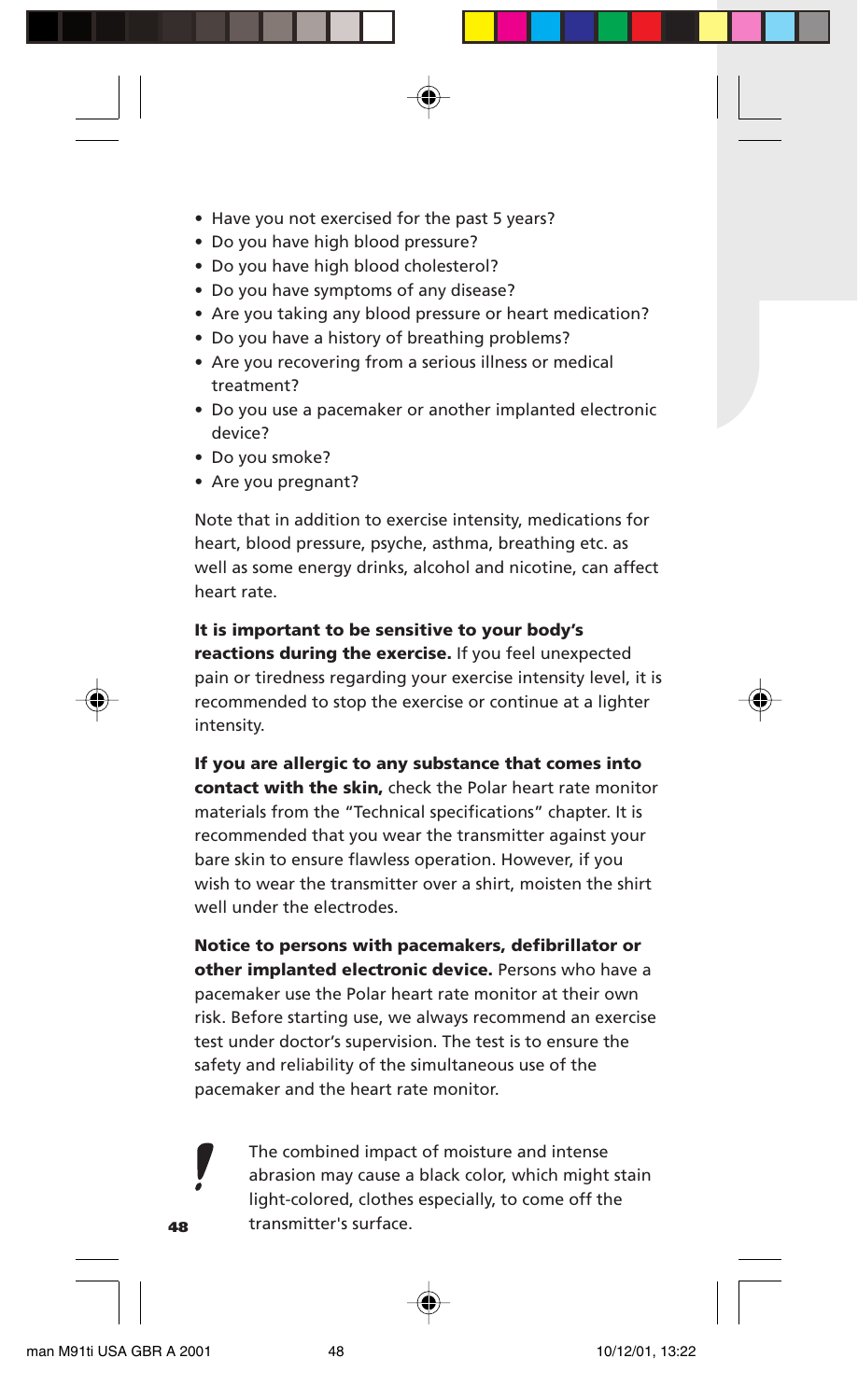# FREQUENTLY ASKED QUESTIONS

## WHAT SHOULD I DO IF...

## **...I DON'T KNOW WHERE I AM IN THE OPTIONS OR FILE CYCLE?**

Press and hold the OK button until time of day is displayed.

## **... OWNZONE DETERMINATION ONLY SELDOM GIVES ME HEART RATE LIMITS WHICH ARE BASED ON HEART RATE VARIABILITY (OZ.V)?**

- 1. Check that the elastic strap is snug enough.
- 2. Make sure that the electrodes of the transmitter are moistened against your skin.
- 3. Put on the transmitter 15-20 minutes prior to the start of your exercise to ensure good adaptation between the electrodes and your skin.
- 4. Start the first stage of determining your OwnZone sufficiently slowly. If you obtain the heart rate limits based on age (OZ.A) within the first 2 minutes you have raised your heart rate too quickly. The heart rate reading should not rise over 20 beats/ minute from the starting level. During the first stage you can, for example, put on your sports clothing.
- 5. If you reach the OwnZone limits based on age (OZ.A) or the previously determined OwnZone limits based on your heart rate variability (OZ.L) only after 10 minutes from starting specification you have not raised your heart rate sufficiently rapidly. Raise your heart rate more quickly during the OwnZone determination.
- 6. If you have always used walking and running to determine your OwnZone, walking uphill, cycling or using an ergometer may work better for you.
- 7. Stress or heavy mental loading may reduce your heart rate variability so that the needed point where the heart rate variability vanishes cannot be measured. Relax for 5 - 10 minutes before exercising by sitting down and decreasing your heart rate.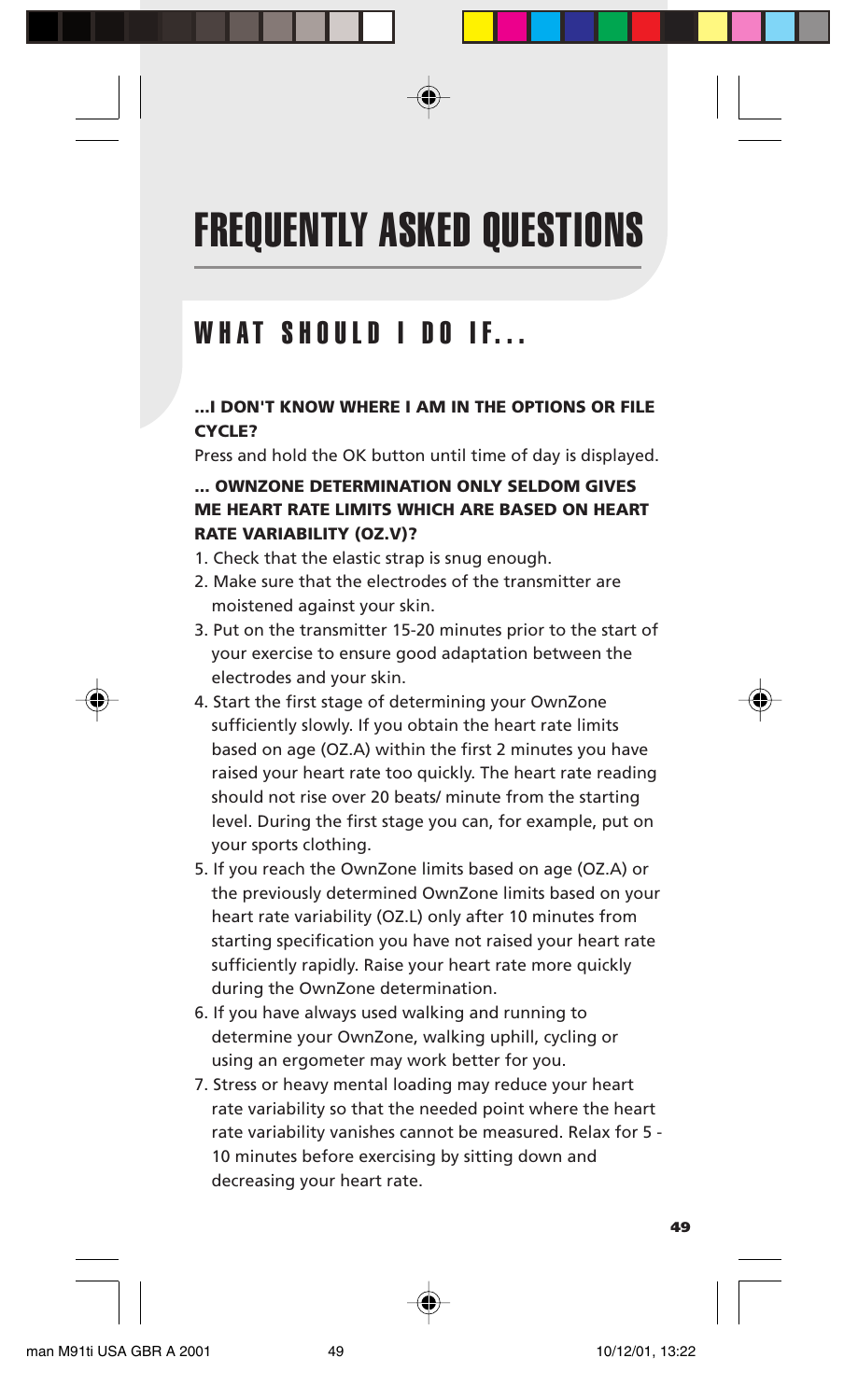8. For a small percentage of people the heart rate variability will not totally disappear with increasing workload. In this case the age-predicted limits are the best estimation for the exercising zone.

## **...THE OWNZONE LIMITS BASED ON HEART RATE VARIABILITY (OZ.V) VARY CONSIDERABLY?**

Heart rate variability reacts sensitively to all changes taking place in the body and environment. The OZ.V heart rate limits are affected by, amongst others, your daily state of fitness, the time of OwnZone determination, the type of exercise and state of mind. The lower limit of the OZ.V heart rate limits can change for the same person by as much as 30 beats.

However it is important that the feeling of exercise carried out in the OwnZone is light or moderate. For example if you raise your heart rate too rapidly after the first stage, you may get too high OwnZone heart rate limits. If the OwnZone limits seem to be too high we recommend that the OwnZone determination is done again.

#### **... THERE IS NO HEART RATE READING (- -)?**

- 1. Check that the electrodes of the transmitter are moistened and that you are wearing it as instructed.
- 2. Check that you have kept the transmitter clean.
- 3. Check that there are no sources of electromagnetic radiation in the close vicinity of the Polar wrist receiver, such as TV sets, mobile phones, CRT monitors etc.
- 4. Have you had a cardiac event which may have altered your EKG waveform? In this case consult your physician.

## **... HEART SYMROL FLASHES IRREGULARLY?**

- 1. Check that your Polar wrist receiver is inside the transmission range and not further that 3 feet/ 1 meter from the Polar transmitter you are wearing.
- 2. Check that the elastic strap has not become loose during exercise.
- 3. Make sure that the electrodes of the transmitter are moistened.
- 4. Make sure that there is no other heart rate transmitter within the reception range (3 feet/ 1 meter).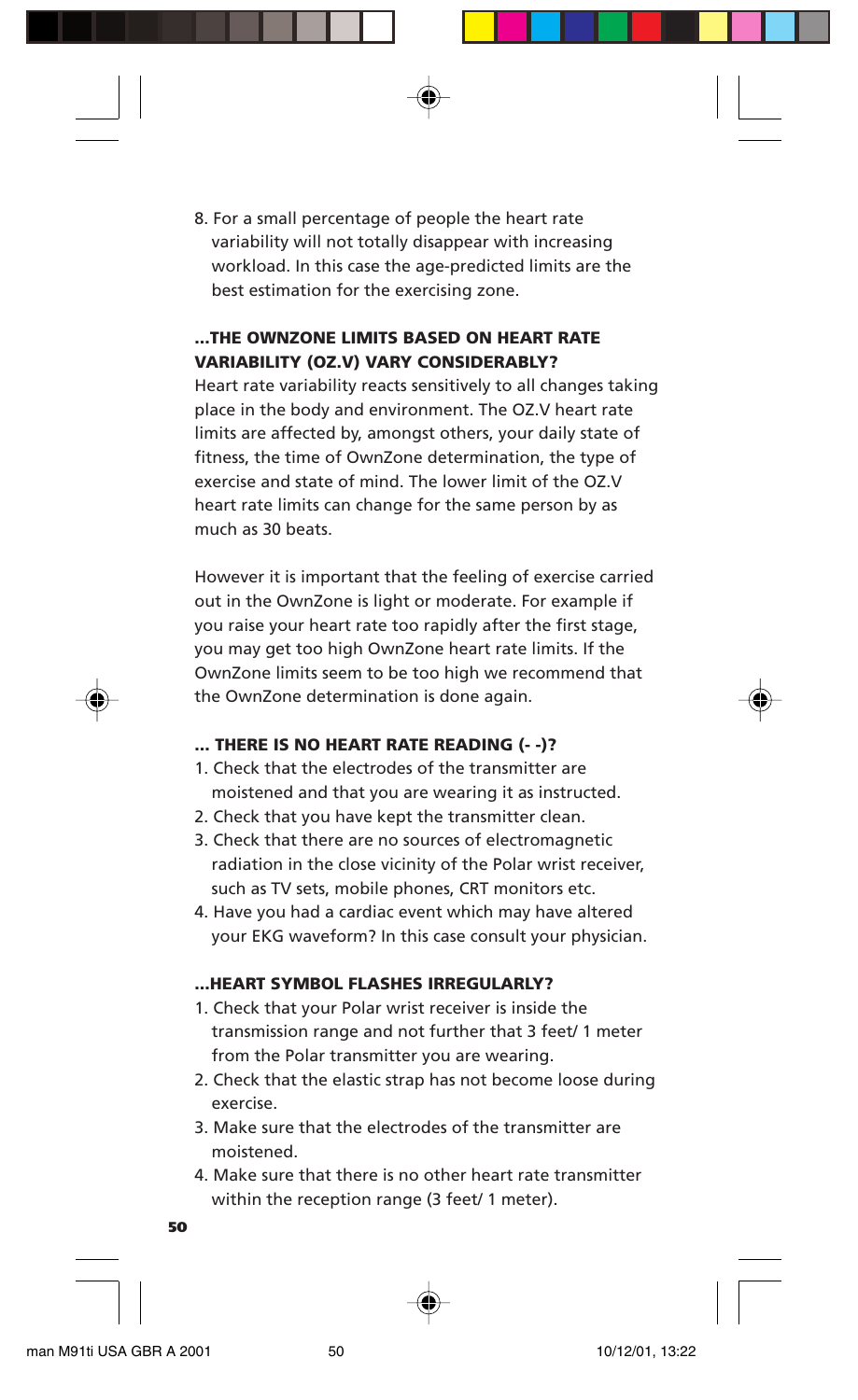5. Cardiac arrhythmia may cause irregular readings. In this case consult your physician.

## **...OTHER PERSON WITH HEART RATE MONITOR IS CAUSING INTERFERENCE?**

Your training partner may have coincidentally activated exactly the same code as you. In this case keep distance to your training partner or proceed as follows:

- 1. Stop the stopwatch and heart rate measurement.
- 2. Take the transmitter off your chest for 10 seconds.
- 3. Put the transmitter back and start the heart rate measurement again.

## **... HEART RATE READING BECOMES ERRATIC OR EXTREMELY HIGH?**

You may have come within range of strong electromagnetic signals which cause erratic readings on the wrist receiver display. Check your surroundings and move further away from the source of disturbance.

### **... THERE ARE NO REACTIONS TO ANY BUTTONS?**

Reset the Polar heart rate monitor. Resetting clears watch settings which will return to the default settings. User information and measurement options settings will be saved.

1. Press the RESET button with a pen tip.

*Display becomes full of digits.*

2. Press any of the four button once.

*The Polar heart rate monitor enters the Time of Day display.*

If you don't press any button after reset within one minute the wrist receiver goes to the battery saving mode.

#### **... THE DISPLAY IS BLANK OR FADING?**

The Polar heart rate monitor is in battery saving mode when it leaves the factory. Wake up by pressing the OK button twice.

> *The Polar heart rate monitor enters the Time of Day display.*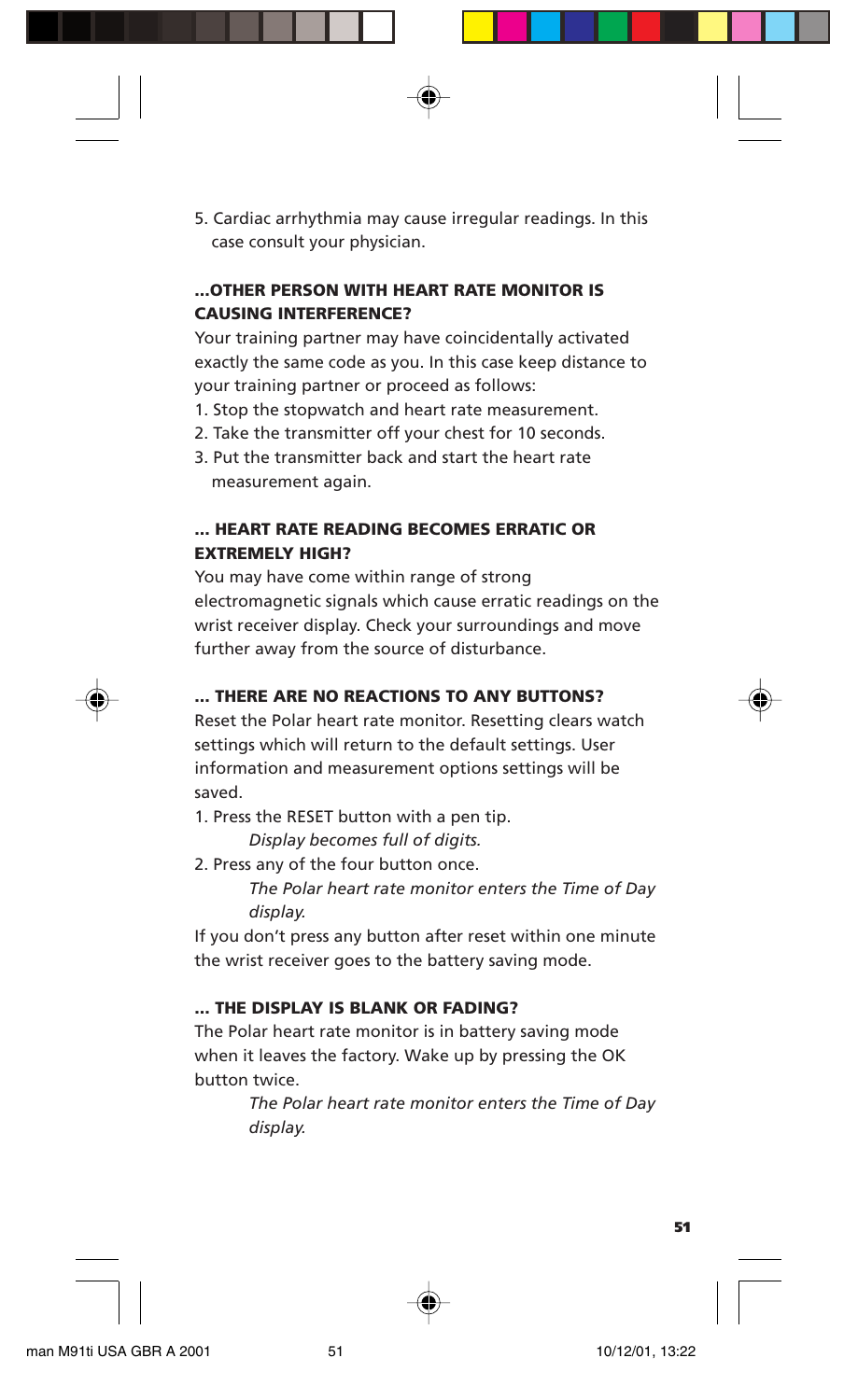Usually the first sign of a discharged battery is fading of the digits when using the backlight. Have the batteries checked.

## **... THE BATTERY OF THE WRIST RECEIVER MUST BE REPLACED?**

We recommend having all service done by an authorized Polar Service Center. This is especially necessary to ensure the warranty remains valid and is not affected by incorrect repair procedures done by an unauthorized agent. Polar Service will test your wrist receiver for water resistance after battery replacement and make a full periodic check of the complete Polar heart rate monitor.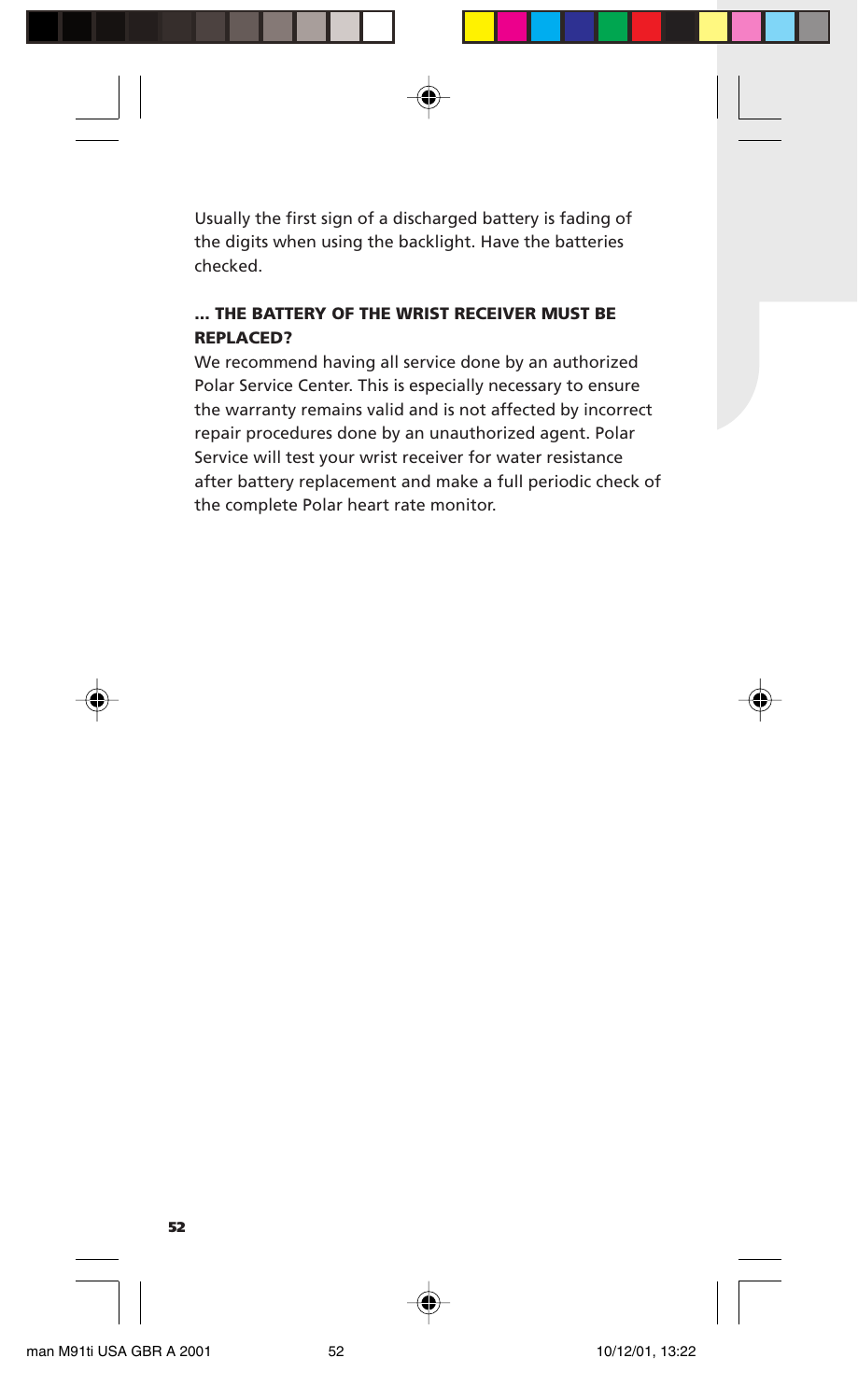# TECHNICAL SPECIFICATIONS

Polar heart rate monitor is designed to indicate the level of physiological strain and intensity in sports and exercise. No other use is intended or implied. Heart rate is displayed as number of heart beats per minute (bpm).

#### **POLAR TRANSMITTER**

| Battery type:          | <b>Built-in Lithium Cell</b>                                    |
|------------------------|-----------------------------------------------------------------|
| Battery life:          | Average 2500 hours of use                                       |
| Operating temperature: | 14 °F to 122 °F / -10 °C to +50 °C                              |
| Material:              | Polyurethane                                                    |
| Waterproof             |                                                                 |
| <b>ELASTIC STRAP</b>   |                                                                 |
| Buckle material:       | Polyurethane                                                    |
| Fabric material:       | Nylon, polyester and natural<br>rubber including a small amount |
|                        | of latex                                                        |
| <b>WRIST RECEIVER</b>  |                                                                 |
| Battery type:          | CR 2032                                                         |
| Battery life:          | Average 1 year (2h/ day, 7 days/<br>week)                       |
| Operating temperature: | 14 °F to 122 °F / -10 °C to +50 °C                              |
| Water resistance:      | to 330 feet/ 100 meters                                         |

Accuracy of formula for age based OwnZone heart rate limits (OZ.A): +1bpm Case: Titanium

Backcover and wrist strap buckle: Stainless steel complying with the EU Directive 94/27/EU and its amendment 1999/C 205/05 on the release of nickel from products intended to come into direct and prolonged contact with the skin.

Watch accuracy better than  $\pm$  0,5 seconds/ day at 77 ºF / 25 ºC temperature.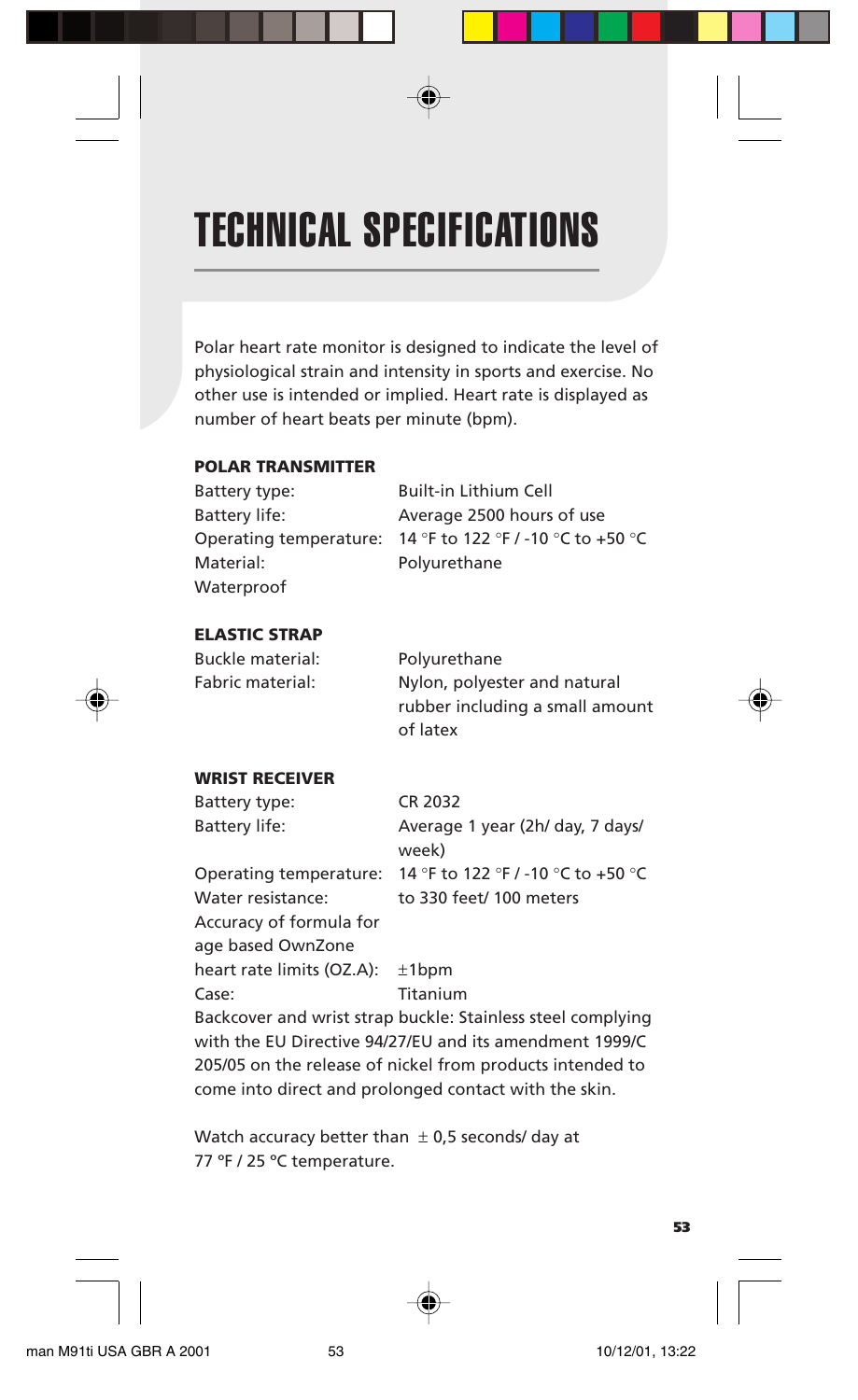Accuracy of heart rate measurement:  $\pm$  1% or  $\pm$  1 bpm, whichever larger, definition applies to steady state conditions

## **DEFAULT SETTINGS**

| Time of day in USA and Canada | 12 h |
|-------------------------------|------|
| In other countries            | 24 h |
| Alarm                         | OFF  |
| User ID                       | 1    |
| Weight                        | 00   |
| Height                        | 00   |
| Age                           | 0    |
| Sex                           | Male |
| Activity                      | Low  |
| OwnZone                       | OFF  |
| Upper Limit (manual)          | 160  |
| Lower Limit (manual)          | 80   |
| OwnCal                        | OFF  |
| Polar Fitness Test            | OFF  |
|                               |      |

## **LIMIT VALUES**

| Chronometer       | 23 h 59 min 59 s   |
|-------------------|--------------------|
| Heart rate limits | 30 - 240 bpm       |
| Kcal              | 99999 kcal         |
| Tot. kcal         | 999999 kcal        |
| Tot. time         | 9999 h 59 min 59 s |
|                   |                    |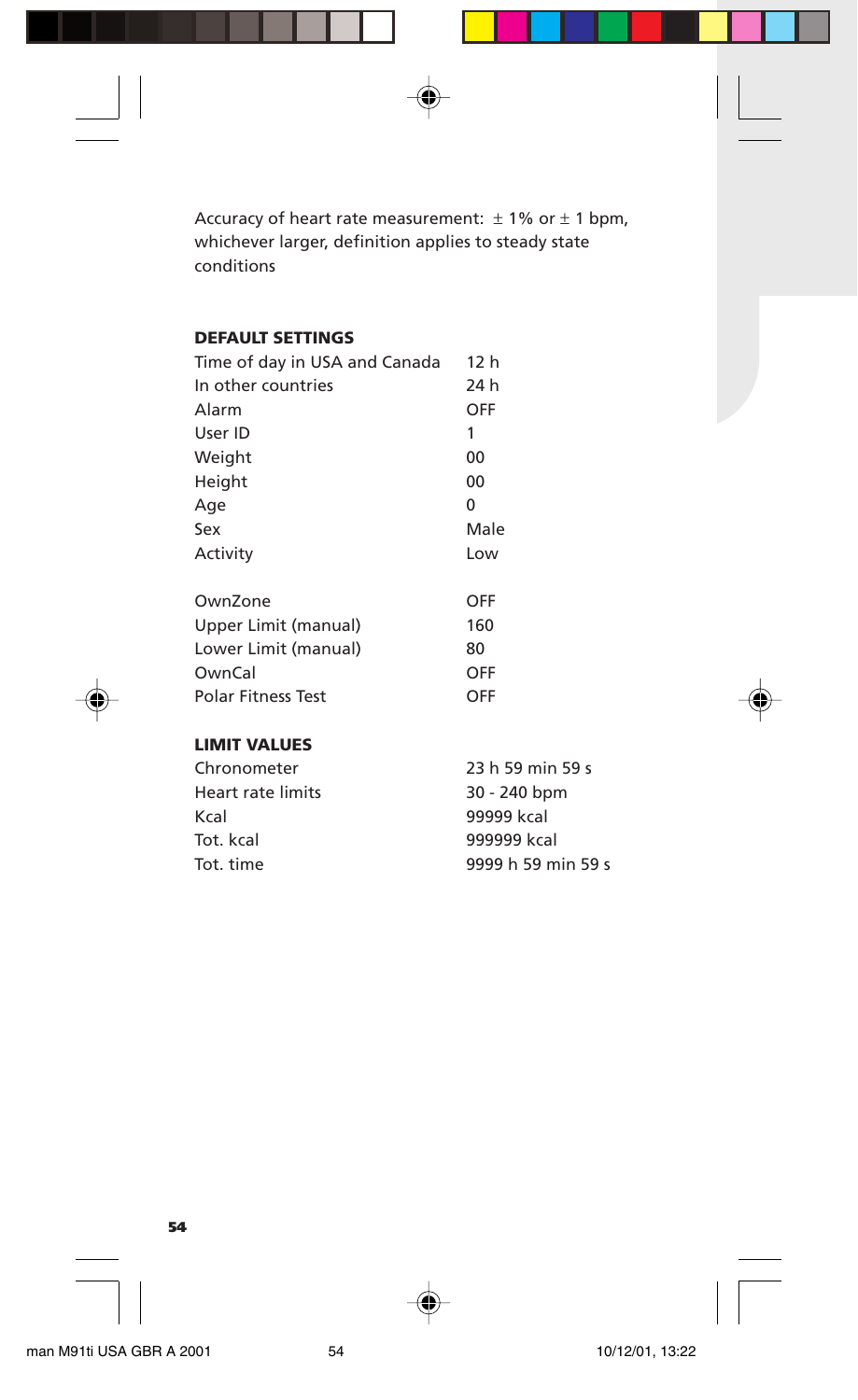# LIMITED POLAR WARRANTY

- This limited Polar warranty is issued by Polar Electro Inc. for the consumers who have purchased this heart rate monitor in the USA or Canada. This limited Polar warranty is issued by Polar Electro Oy for the consumers who have purchased this heart rate monitor in other countries.
- Polar Electro Oy / Polar Electro Inc. warrants to the original consumer/ purchaser of this heart rate monitor that the product will be free from defects in material or workmanship for one year from the date of purchase.
- In the USA and Canada the Polar transmitter is covered by a two-year maintenance free warranty. In the other countries the Polar transmitter is covered by a one-year maintenance free warranty.
- **Please keep the receipt which is your proof of purchase!**
- Warranty does not cover receiver battery, damage due to misuse, abuse, accidents or non-compliance with the precautions; improper maintenance, commercial use, cracked or broken cases.
- Warranty does not cover any damage, direct or incidential, consequential or special damage, caused by service not authorized by Polar Electro Oy / Polar Electro Inc.
- During the warranty period the product will be either repaired or replaced at an authorized service center free of charge.
- This warranty does not affect the consumer's statutory rights under applicable national or state laws in force, or the consumer's rights against the dealer arising from their sales/ purchase contract.
- Please check the packaging material for possible countryspecific additional warranty.

This CE marking shows compliance of this product with Directive 93/42/EEC. Copyright © 2000, 2002 Polar Electro Oy, FIN-90440 KEMPELE, Finland All rights reserved. No part of this manual may be used or reproduced in any form or by any means without prior written permission of Polar Electro Oy.

The names and logos marked with a ™ symbol in this user's manual or in the package of this product are trademarks of Polar Electro Oy. The names and logos marked with a ® symbol in this user's manual or in the package of this product are registered trademarks of Polar Electro Oy.

This product is protected by one or several of the following patents: FI 88223, DE 4215549, FR 92.06120, GB 2257523, HK 113/1996, SG 9591671-4, US 5491474, FI 88972, DE 9219139.8, FR 92.09150, GB 2258587, HK 306/1996, SG 9592117-7, US 5486818, FI 96380, US 5611346, EP 665947, DE 69414362, FI 68734, DE 3439238, GB 2149514, HK 812/1989, US 4625733, FI 100924, FI 100452, US 5840039, FI 4150, DE 20008882.3, FR 0006504, FI 4069, US 6272365, FR 9907823, GB 2339833, DE 29910633, FI 104463, US 6183422, FI 4157, DE 20008883.1, FR 0006778, WO 97/33512, GB 2326240. Other patents pending.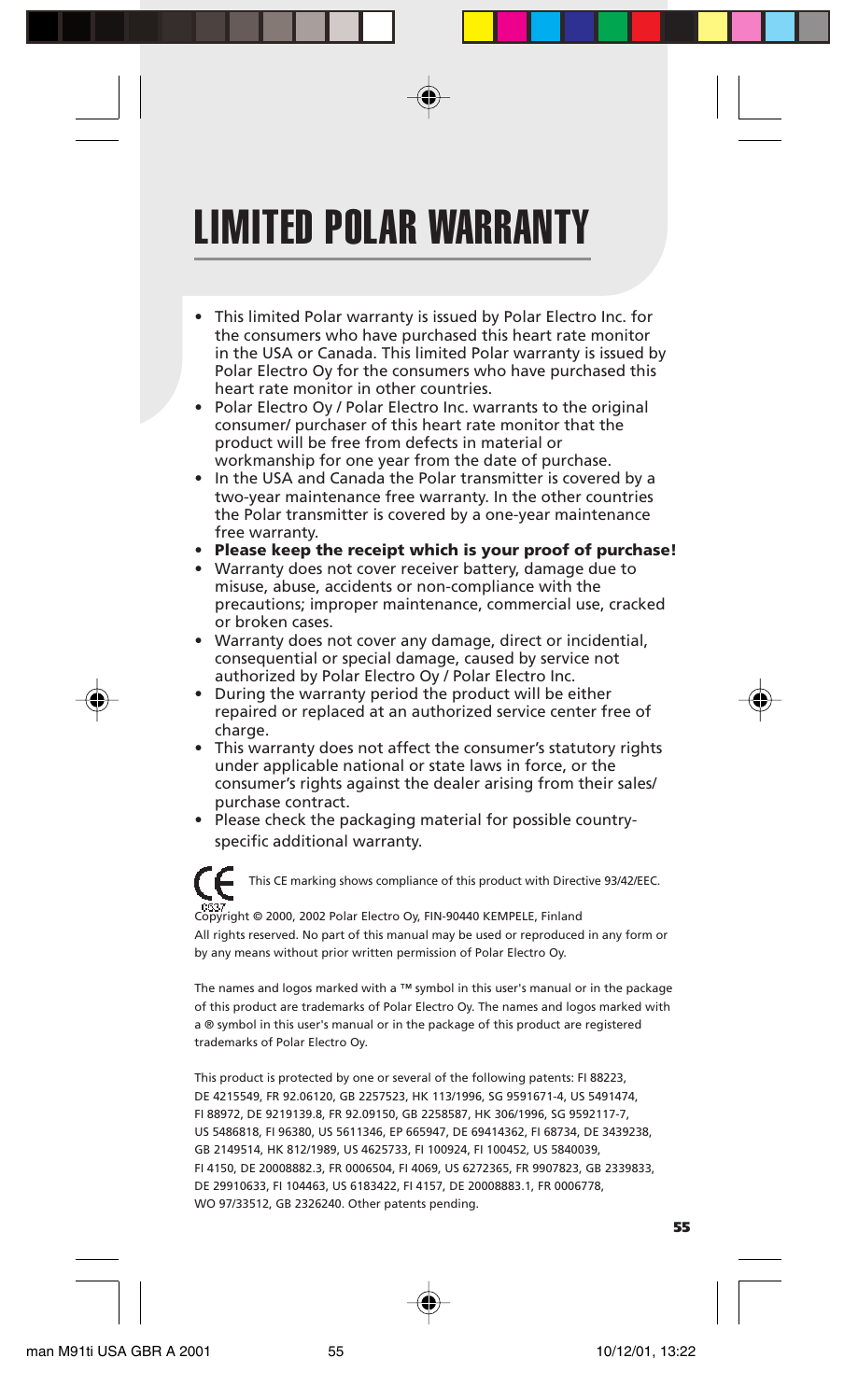# DISCLAIMER

- The material in this manual is for informational purposes only. The products it describes are subject to change without prior notice, due to the manufacturer's continuous development program.
- Polar Electro Oy / Polar Electro Inc. makes no representations or warranties with respect to this manual or with respect to the products described herein. Polar Electro Oy / Polar Electro Inc. shall not be liable for any damages, direct or incidental, consequential or special, arising out of, or related to the use of this material or the products described herein.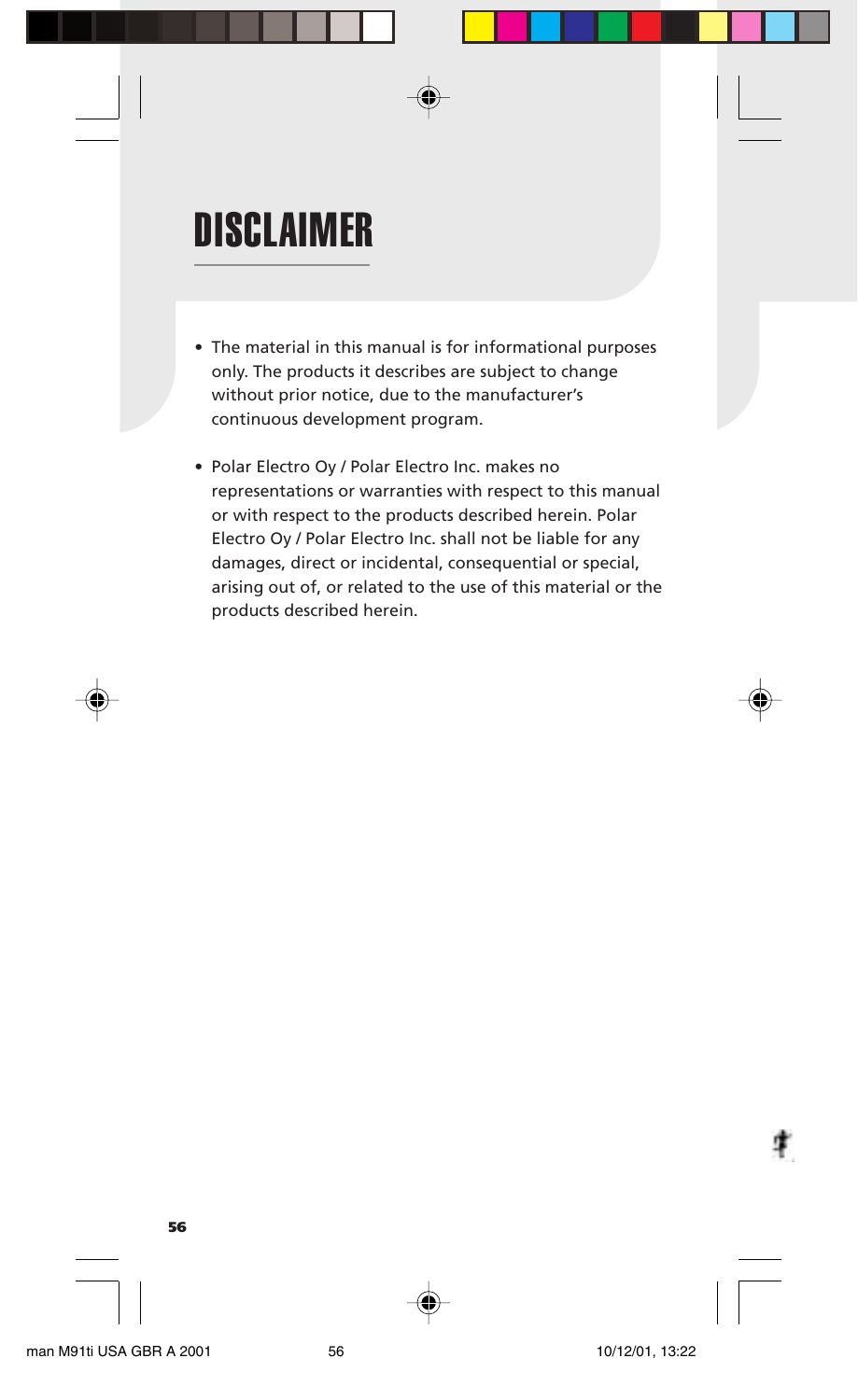# POLAR GLOSSARY

**Coded heart rate transmission:** Polar coded transmitter automatically locks in a code to transmit your heart rate to your wrist receiver. In coded transmission the receiver accepts heart rate from your transmitter only. Coding significantly reduces crosstalk caused by other users of heart rate monitors. However, it does not necessarily reduce all environmental interference.

**Electrodes:** The grooved areas of the transmitter, against the skin. Pick up the heart's electrical impulses.

**Heart rate:** The number of heart beats per minute (bpm) **Heart rate variability:** Fluctuations of interbeat intervals. Heart rate variability of a healthy subject is in general large in resting conditions and during light exercise. Heart rate variability gradually disappears when exercise becomes more intense and heart rate increases.

**Target zone, TZ:** The area between the upper and lower target zone limits. Can be defined automatically by Polar heart rate monitor or manually by yourself.

## **DISPLAY SYMBOLS**

Indicates coded transmission of heart rate. The inner heart flashes to the beat of your heart.

In the Time of day mode indicates that the alarm is ((ه on. In the measure mode indicates that the sound signal will alarm if you are exercising outside your Target Zone.

∰……………………………

Progress bullets in the measure mode. One bullet = 10 minutes in target zone.

Indicates OwnZone determination procedure.

Measure mode, heart rate measurement is on.

Exercise mode, stopwatch is on.



User 1

User 2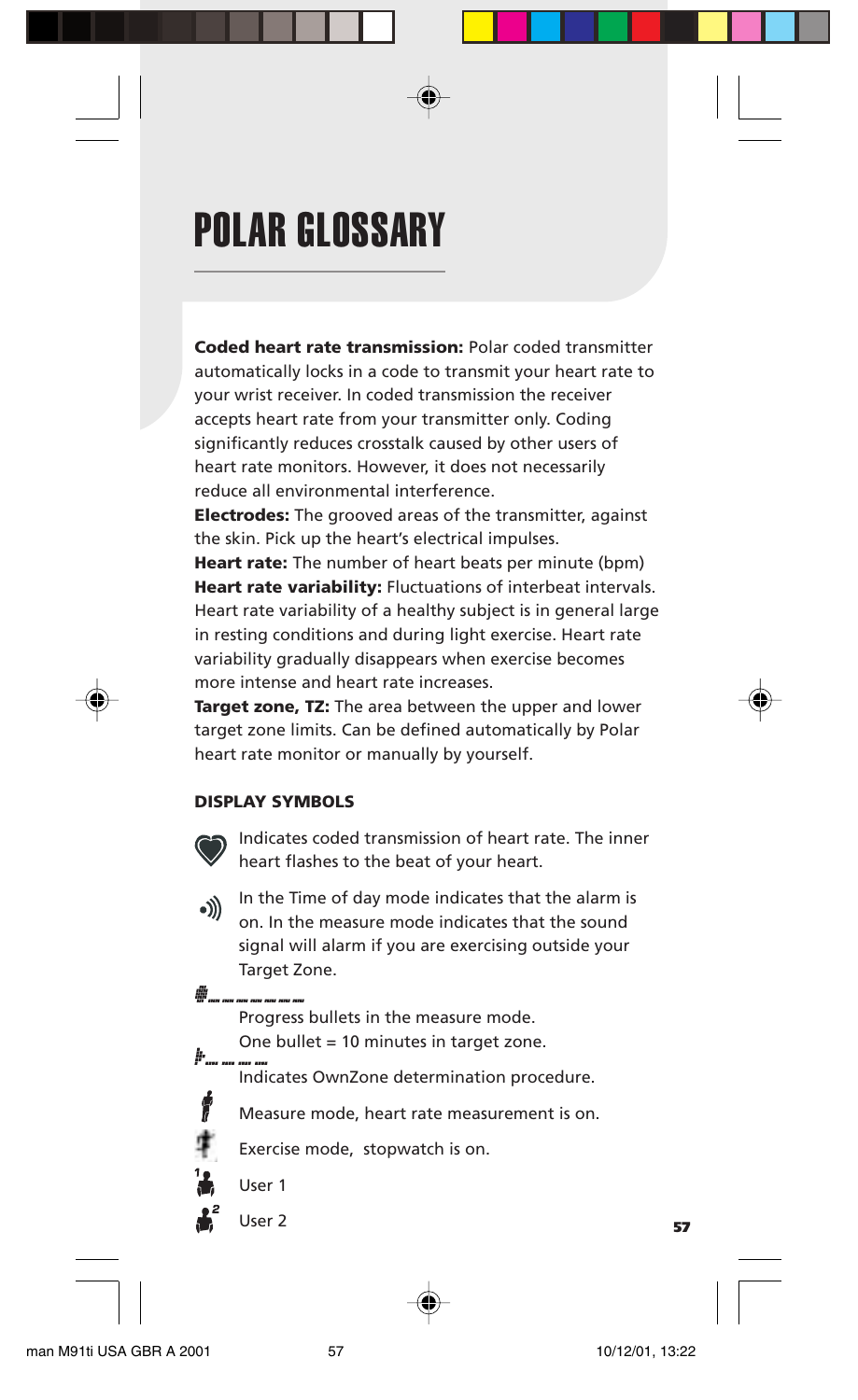#### **DISPLAY TEXTS**

**AGE:** Insert your age in User settings.

**ALARM:** Indicates the alarm clock in watch settings.

**AM or PM:** 12 hour mode of time.

**AVERAGE Hr:** Average heart rate of the exercise.

**EXERCISE:** Heart rate measurement mode, stopwatch is on and the exercise information is recorded.

**EXE. TIME:** Total exercise time.

**FAT:** Indicates the fat percentage of the total calorie expenditure.

**FILE:** File mode to recall training information.

**IN ZONE:** Exercising time in Target Zone.

**KCAL:** Indicates the energy expenditure of your exercise session.

**LIMITS:** Manually set target zone limits are determined as percentages of age predicted or measured maximum heart rate. The percentages are converted into heart rate beats per minute.

**MEASURE:** Heart rate measurement mode, stopwatch is off. **OPTIONS:** Setting mode for user information, heart rate measurement options and watch functions.

**OWNCAL:** Calorie expenditure during exercise.

**OwnINDEX:** OwnIndex is a score which is comparable to VO<sub>2may</sub>. OwnIndex is a result of the Polar Fitness Test.

**OWNZONE, OZ.:**Target zone which Polar heart rate monitor determines for you. OwnZone is an individual guide for light to moderate exercise intensity.

**OZ.A:** Indicates OwnZone limits which are determined according to your age.

**OZ.L:** Your latest OwnZone limits.

**OZ.V:** Indicates currently measured OwnZone limits which are based on your heart rate variability.

**SEX:** Indicates the gender (Male or Female) in User settings. **TIME:** Indicates the time of day in the watch settings.

**Tot. KCAL:** Cumulative total calorie expenditure of your exercise.

**Tot. TIME:** Cumulative total exercise time of your exercise sessions.

**USER SET:** Indicates the setting loop for your personal information.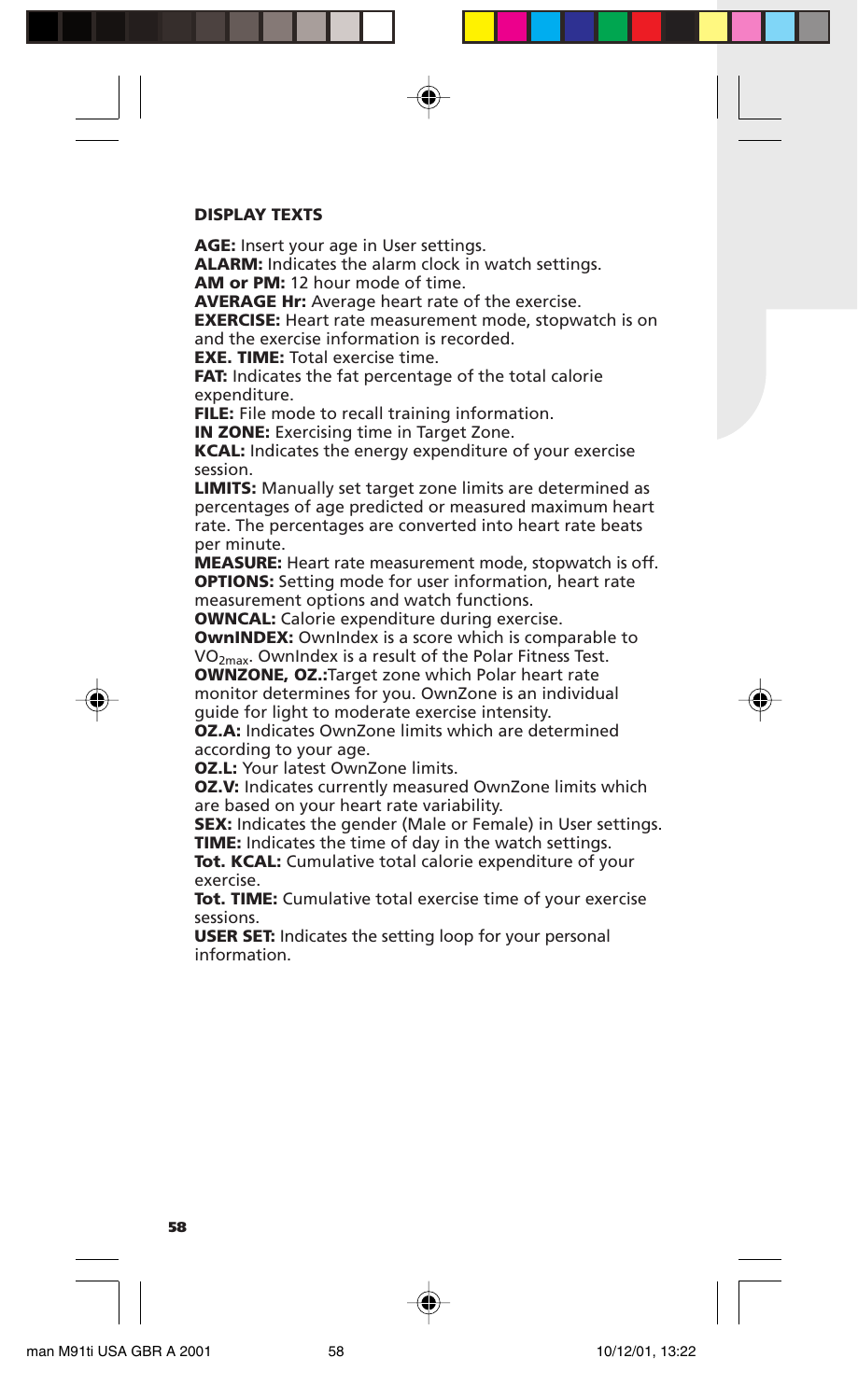# **INDEX**

| Functions during heart rate measurement30   |  |
|---------------------------------------------|--|
|                                             |  |
|                                             |  |
|                                             |  |
|                                             |  |
|                                             |  |
|                                             |  |
|                                             |  |
|                                             |  |
|                                             |  |
|                                             |  |
|                                             |  |
|                                             |  |
|                                             |  |
|                                             |  |
|                                             |  |
| Reset the total calorie consumption count37 |  |
|                                             |  |
|                                             |  |
|                                             |  |
|                                             |  |
|                                             |  |
|                                             |  |
|                                             |  |